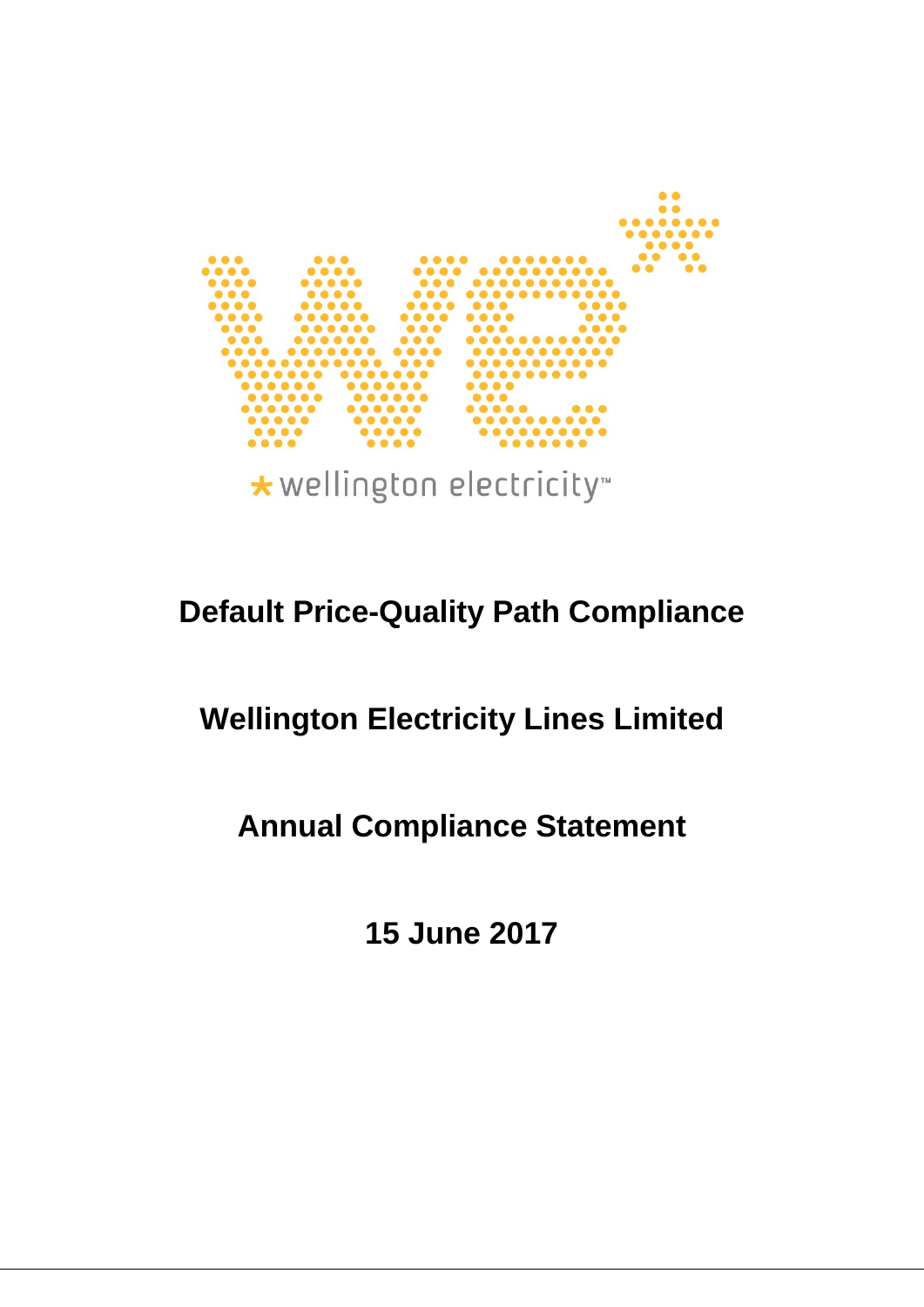## **Contents**

| 1 <sub>1</sub> |       |                                                                                |  |
|----------------|-------|--------------------------------------------------------------------------------|--|
|                | 1.1.  | Compliance with 2015 DPP Determination's price - quality requirements3         |  |
|                | 1.2.  |                                                                                |  |
|                | 1.3.  |                                                                                |  |
| 2.             |       |                                                                                |  |
|                | 2.1.  |                                                                                |  |
|                | 2.2.  |                                                                                |  |
|                | 2.3.  |                                                                                |  |
|                | 2.4.  |                                                                                |  |
|                | 2.5.  |                                                                                |  |
|                | 2.6.  |                                                                                |  |
|                | 2.7.  |                                                                                |  |
|                | 2.8.  |                                                                                |  |
|                |       |                                                                                |  |
|                | 2.9.  |                                                                                |  |
|                | 2.10. |                                                                                |  |
|                |       | 2.11. Policies and procedures used for recording SAIDI and SAIFI statistics 11 |  |
|                |       |                                                                                |  |
|                |       |                                                                                |  |
|                |       |                                                                                |  |
|                |       |                                                                                |  |
|                |       |                                                                                |  |
|                |       |                                                                                |  |
|                |       |                                                                                |  |
|                |       |                                                                                |  |
|                |       | ATTACHMENT 7: ANNUAL RELIABILITY ASSESSMENT FOR EXTANT ASSESSMENT PERIODS 23   |  |
|                |       |                                                                                |  |
|                |       |                                                                                |  |
|                |       |                                                                                |  |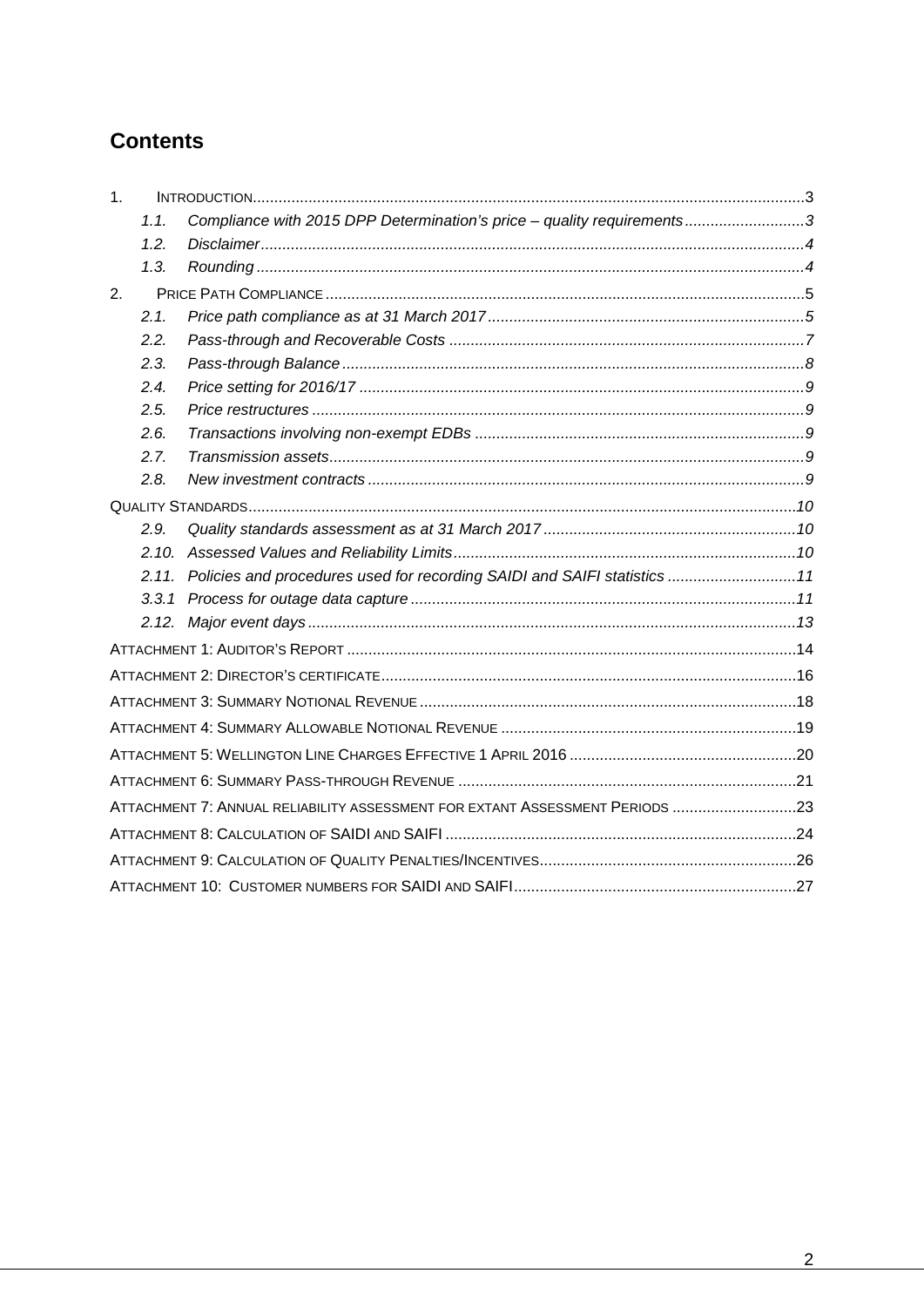## <span id="page-2-0"></span>**1. Introduction**

Clause 11.2(a) of the *Electricity Distribution Services Default Price-Quality Path Determination 2015*  (**2015 DPP Determination**) requires that all non-exempt electricity distribution businesses (**EDB's**) provide a written statement that confirms whether or not they have complied with the following aspects of the 2015 DPP Determination for the relevant assessment period:

- The price path as per clause 8 of the 2015 DPP Determination; and
- The quality standards as per clause 9 of the 2015 DPP Determination.

This statement is Wellington Electricity Lines Limited (**WELL**) Annual Compliance Statement (**the Statement**) for the second assessment period ended 31 March 2017.

Attachment 1 of this Statement provides the Auditor's report relating to this Statement as required by clause 11.3(b) of the 2015 DPP Determination. WELL confirms that the form of the Auditor's report is consistent with the form specified in Schedule 7 of the 2015 DPP Determination.

Attachment 2 of this Statement contains the Director's certificate signed by one director of WELL, as required by clause 11.3(a) of the 2015 DPP Determination. This certificate certifies that the information contained in this Statement is true and accurate. The attached Directors certificate is in the form required by Schedule 6 of the 2015 DPP Determination.

#### <span id="page-2-1"></span>**1.1. Compliance with 2015 DPP Determination's price – quality requirements**

This Statement is made in accordance with the requirements of clause 11.1 of the 2015 DPP Determination and includes our compliance with the price path in clause 8 and the quality standards in clause 9.

In respect of the Assessment Period ended on the Assessment Date 31 March 2017, WELL confirms it has complied with the price path in clause 8. WELL confirms it has exceeded the quality path in clause 9, refer to section 3 for further information.

This Statement includes information relating to:

Price path compliance

- ο the amount of Allowable Notional Revenue, the amount of Notional Revenue, distribution prices, quantities, units of measurement associated with all numeric data, and other relevant data, information, and calculations;
- ο the Price and the proportions of that Price that are Pass-through Prices and the portion of that price that are Distribution Prices;
- ο The methodology used to calculate Distribution Prices and Pass-through Prices, along with information clearly identifying the portion of Pass-through Prices attributed to –

a) Pass-through Costs and Recoverable Costs for the Assessment Period in question, and b) Any under or over-recovery of Pass-through Costs and Recoverable Costs from a prior Assessment Period, as reflected by the Pass-through Balance;

- ο the Pass-through Balance, Pass-through Prices, and Quantities for the Assessment Period and the preceding Assessment Period, along with the units of measurement associated with all numeric data, and other relevant data information, and calculations;
- ο The amount of Pass-through Costs and Recoverable Costs included in the calculation of the Pass-through Balance for the Assessment period, and supporting data, information, and calculations used to determine those amounts;
- ο evidence of the amount of charge relating to any new investment contract entered into the Assessment Period consistent with clause 3.1.3(1)(c) of the Electricity Distribution Services Input Methodologies Determination 2012 (**IM determination**), which need not be publicly disclosed under 11.1(c);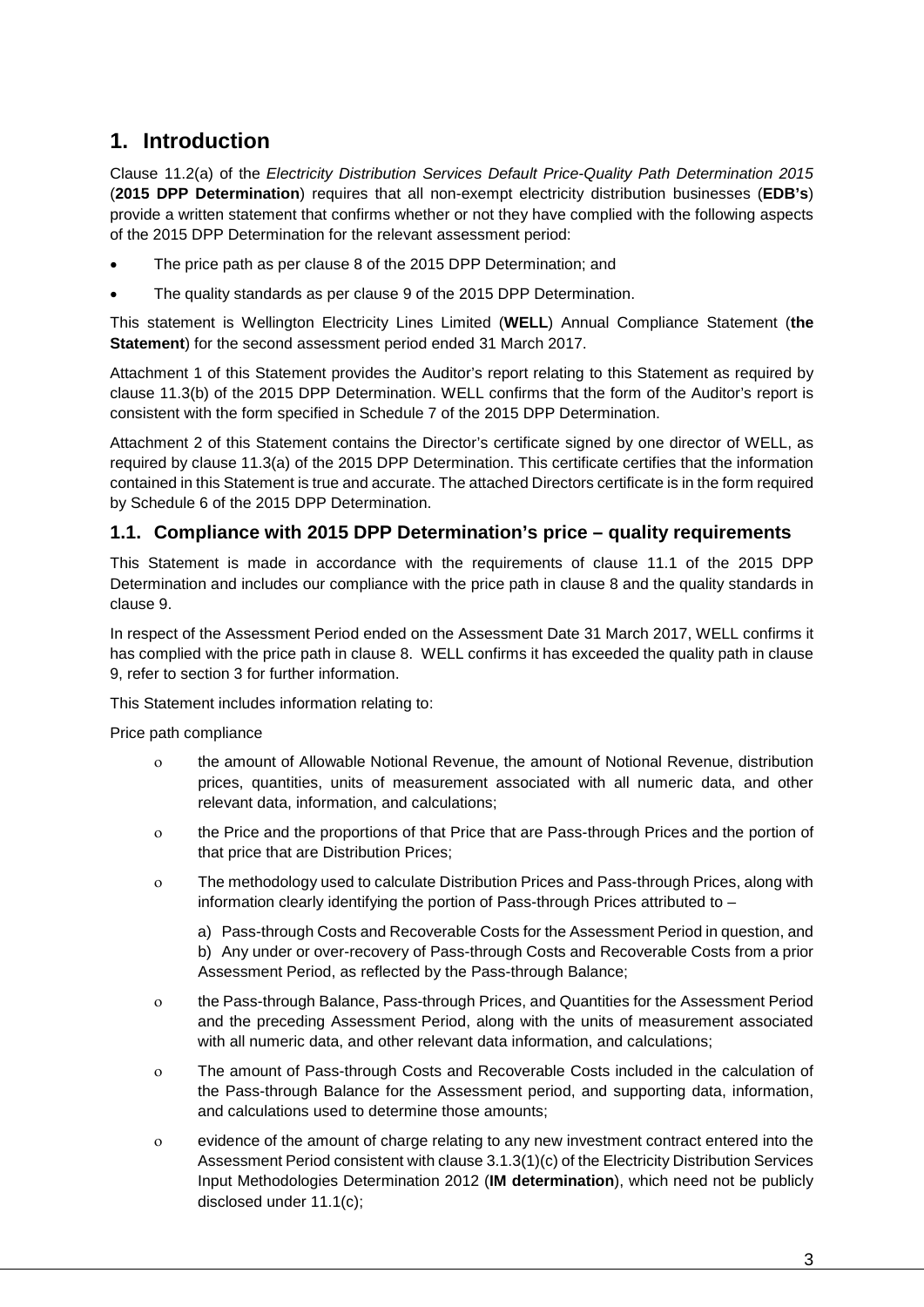- ο The amount of any Pass-through Costs and Recoverable Costs (actual or forecast) used to set Pass-through Costs and Recoverable Costs;
- ο An explanation as to the cause, or likely cause, of any differences between the amounts of Pass-through or Recoverable Costs used to set Prices and actual amounts of those Passthrough or Recoverable Costs; and
- ο A reconciliation between the Pass-through Balance for the Assessment period with the Pass-through Balance for the preceding Assessment Period.

Quality standards compliance

- ο SAIDI and SAIFI Assessed Values, Limits, Unplanned Boundary Values, Caps, Collars and the Targets for the Assessment period and any supporting calculations (including those in Schedule 4A of the 2015 DPP Determination and annual reliability assessments for the two previous Assessment Periods; and
- ο A description of policies and procedures which WELL has used for capturing and recording Interruptions and for calculating SAIDI and SAIFI Assessed Values for the Assessment Period.

#### <span id="page-3-0"></span>**1.2. Disclaimer**

The information contained in the Statement has been prepared for the express purpose of complying with the requirements of clause 11 of the 2015 DPP Determination. The Statement has not been prepared for any other purpose. WELL expressly disclaims any liability to any other party who may rely on the Statement for any other purpose.

Representations in this Statement made by WELL relate solely to the services offered on the electricity distribution network in the Wellington region.

#### <span id="page-3-1"></span>**1.3. Rounding**

For presentation purposes some numbers in this document have been rounded. In most cases calculations are based on more detailed numbers (i.e. to more decimal places than shown in this document). This may cause small discrepancies or rounding inconsistencies when aggregating some of the information presented in this document. These discrepancies do not affect the overall compliance calculations which have been based on the more detailed information.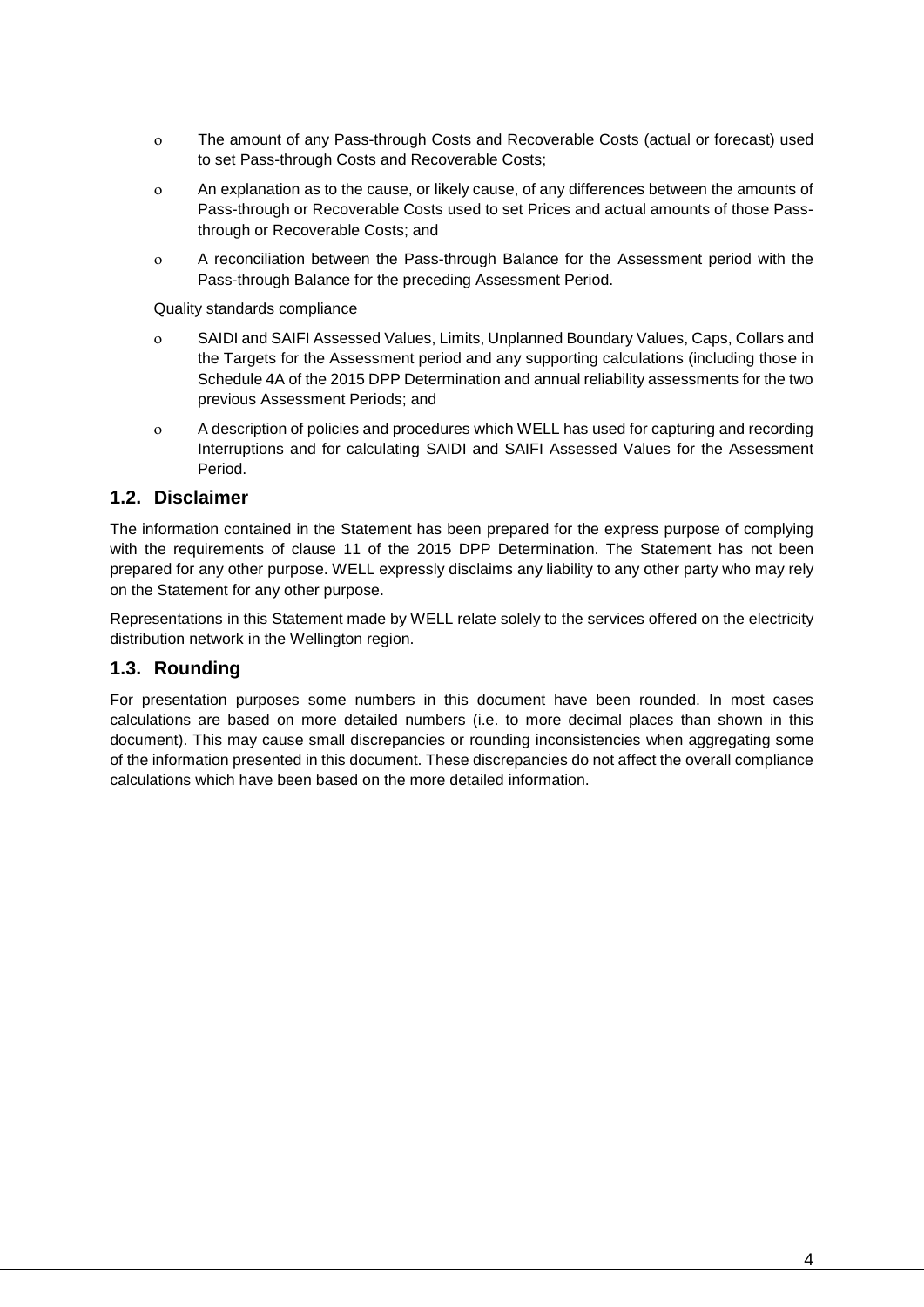## <span id="page-4-0"></span>**2. Price Path Compliance**

This section of the Statement provides information on WELL's compliance with the price path for the Assessment Period ended 31 March 2017. Clauses 11.1(a) and 11.4 of the 2015 DPP Determination require WELL to:

- Provide a written statement that states whether or not the Non-Exempt EDB has complied with the price path in clause 8; and
- Provide sufficient information to support the compliance or non-compliance.

WELL notes that Tables contained in this Section of the Statement are aggregates of the detail provided in Attachment 3, Attachment 4 and Attachment 6. The table under Attachment 3 and 4 reflects the appropriate distribution price multiplied by the appropriate quantity for each distribution pricing category and the table under Attachment 6 reflects the Pass-through price multiplied by the appropriate quantity for each Pass-through pricing category.

#### <span id="page-4-1"></span>**2.1. Price path compliance as at 31 March 2017**

In order to demonstrate compliance with the price path, WELL is required to demonstrate that its Notional Revenue for the Assessment Period has not exceeded the Allowable Notional Revenue for the Assessment Period.

As demonstrated by [Table 1](#page-4-2) below, Notional Revenue (NR 2017) is less than Allowable Notional Revenue (ANR 2017) by an amount of \$212,309. WELL has therefore complied with the price path calculated in accordance with clause 8.3 of the 2015 DPP Determination for the disclosure year ended 31 March 2017.

<span id="page-4-2"></span>

| <b>Determination</b><br><b>Requirement</b> | Notional revenue (NR) should not exceed the<br><b>Allowable Notional Revenue (ANR)</b> |
|--------------------------------------------|----------------------------------------------------------------------------------------|
| Compliance<br>Formula                      | $NR \leq ANR$                                                                          |
| <b>WELL Result</b>                         | $96,138,625 \le 96,350,934$                                                            |

**Table 1: Price path compliance**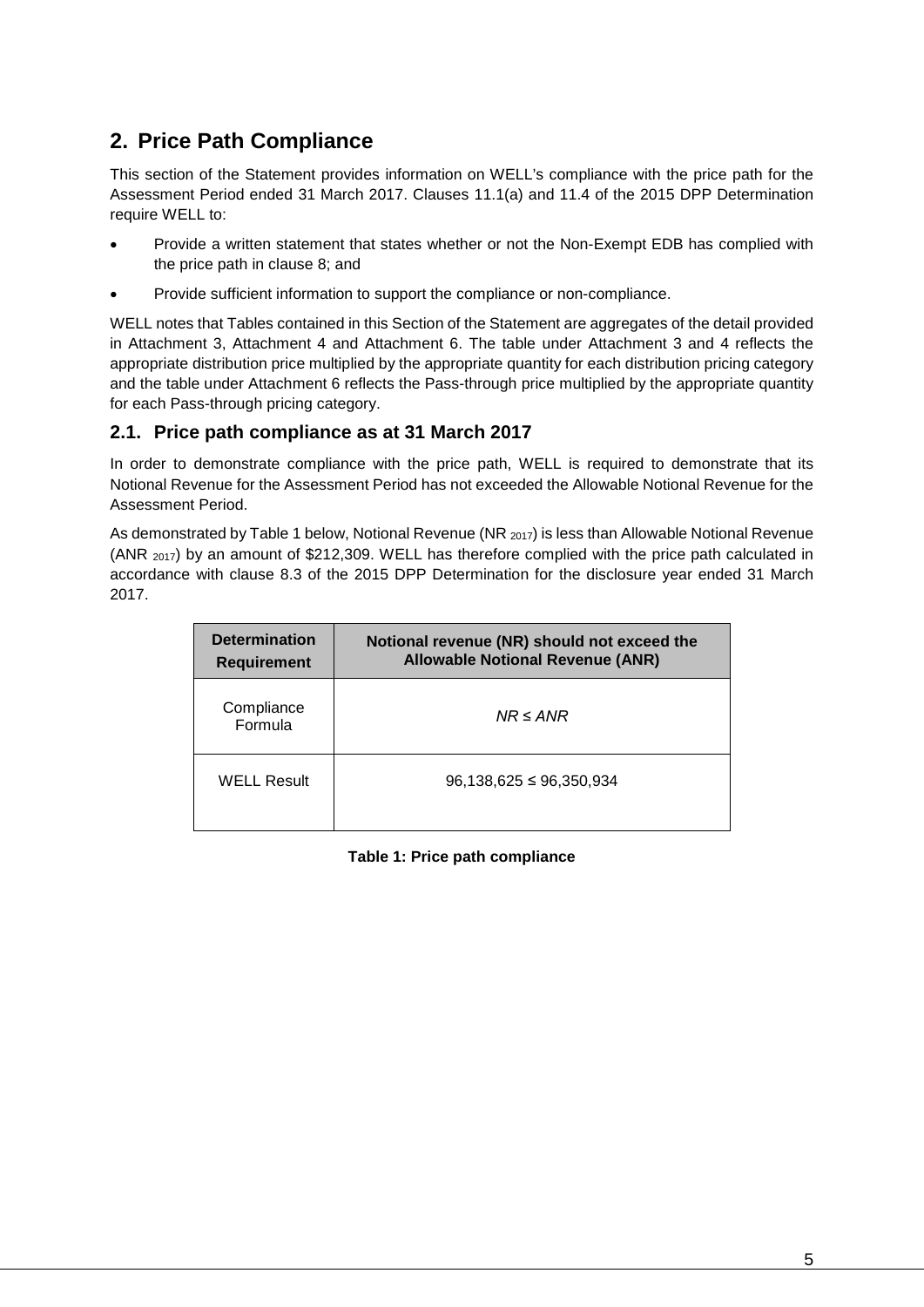The summary calculation of NR2017 is provided in

| <b>WELL's Notional Revenue, NR</b> <sub>t</sub> = $\Sigma DP_{i,t} Q_{i,t-2}$                                                                                                                                                                                   |                   |  |  |  |  |
|-----------------------------------------------------------------------------------------------------------------------------------------------------------------------------------------------------------------------------------------------------------------|-------------------|--|--|--|--|
| <b>Calculation Components</b>                                                                                                                                                                                                                                   | Amount<br>$($ \$) |  |  |  |  |
| $DP_{i,2017}$ – is the $i^{th}$ Distribution Price during any part of the Assessment Period 1 April<br>2016 to 31 March 2017<br>$Q_{i2015}$ – is the Quantity corresponding to the $l^h$ Distribution Price for Pricing Period 1<br>April 2014 to 31 March 2015 | 96,138,625        |  |  |  |  |
| Total Notional Revenue for assessment period ending 31 March 2017                                                                                                                                                                                               | 96,138,625        |  |  |  |  |

**Table 2: WELL's Notional Revenue NR2017** 

| WELL's Allowable Notional Revenue, $ANR_t = (\sum_i DP_{i,t-1}Q_{i,t-2} + (ANR_{t-1}-NR_{t-1}))$ (1+ $\triangle CPl_t$ ) (1 - X)                        |                          |  |  |  |
|---------------------------------------------------------------------------------------------------------------------------------------------------------|--------------------------|--|--|--|
| <b>Calculation Components</b>                                                                                                                           | <b>Amount</b><br>$($ \$) |  |  |  |
| $DP_{i,2016}$ – is the $ith$ Distribution Price during any part of the Assessment Period 1 April<br>2015 to 31 March 2016                               |                          |  |  |  |
| $Q_{i,2015}$ – is the Quantity corresponding to the $i^h$ Distribution Price for Pricing Period 1<br>April 2014 to 31 March 2015                        | 95,894,708               |  |  |  |
| $(ANRt-1-NRt-1)$ – is the difference between Allowable Notional Revenue and Notional<br>Revenue for the Assessment Period 1 April 2015 to 31 March 2016 | 14,249                   |  |  |  |
| $(1 + \Delta CPI_t)$ – is the derived change in the CPI to be applied during the Assessment<br>Period t, being equal to:                                |                          |  |  |  |
| $\frac{CPI_{Dec,t-3}+CPI_{Mar,t-2}+CPI_{Jun,t-2}+CPI_{sep,t-2}}{CPI_{Dec,t-4}+CPI_{Mar,t-3}+CPI_{Jun,t-3}+CPI_{sep,t-3}}-1$                             | 1.0046                   |  |  |  |
| $CPIq$ , t is the CPI for the quarter q of year t                                                                                                       |                          |  |  |  |
| $(1 - X)$ – is the annual rate of change applicable to WELL                                                                                             | 0                        |  |  |  |
| Total Allowable Notional Revenue for assessment period ending 31 March 2017                                                                             | 96,350,934               |  |  |  |

**Table 3: WELL's Allowable Notional Revenue ANR2017**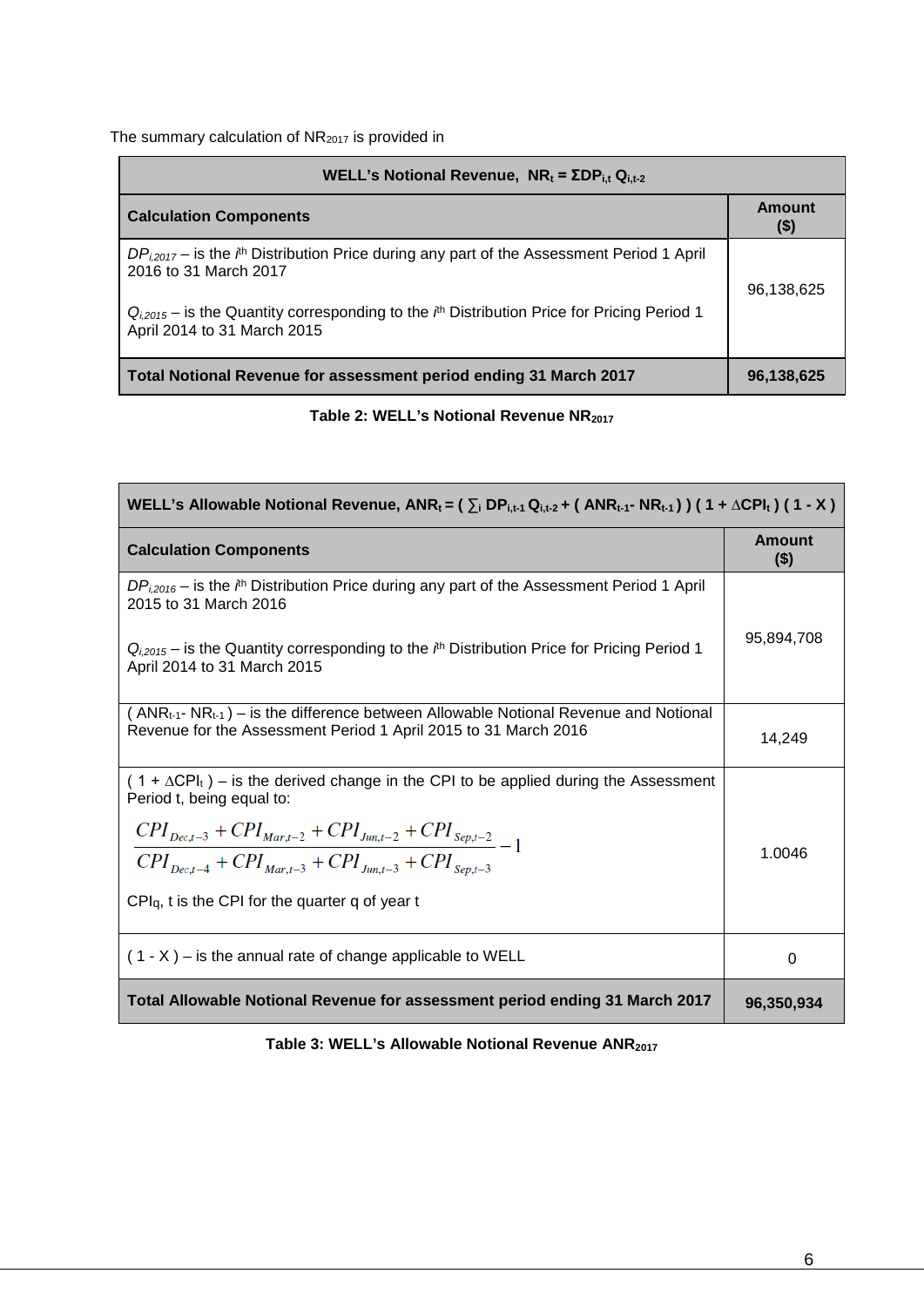### <span id="page-6-0"></span>**2.2. Pass-through and Recoverable Costs**

Clause 11.4(j) requires WELL to provide differences between the amounts of Pass-through or Recoverable Costs used to set Prices and the actual amounts of those Pass-through Costs and Recoverable Costs. [Table 4](#page-6-1) below provides the breakdown of forecast and actual Pass-Through and Recoverable Costs incurred by WELL during the Assessment Period.

| <b>Description</b>                                        | Year to 31<br><b>March 2017</b><br>\$000<br><b>Actual</b> | Year to 31<br><b>March 2017</b><br>\$000<br><b>Forecast</b> | <b>Variance</b><br>\$000 |
|-----------------------------------------------------------|-----------------------------------------------------------|-------------------------------------------------------------|--------------------------|
| <b>Pass-through Costs</b>                                 |                                                           |                                                             |                          |
| <b>Council Rates</b>                                      | 2,828                                                     | 2,892                                                       | -64                      |
| <b>Commerce Commission Levies</b>                         | 207                                                       | 308                                                         | $-101$                   |
| <b>Electricity Authority Levies</b>                       | 467                                                       | 534                                                         | $-67$                    |
| Utilities Disputes Ltd Levies                             | 88                                                        | 70                                                          | 18                       |
| <b>Total Pass-through Costs</b>                           | 3,590                                                     | 3,804                                                       | $-214$                   |
| <b>Recoverable Costs</b>                                  |                                                           |                                                             |                          |
| Electricity Lines Service Charge payable to<br>Transpower | 63,315                                                    | 64,465                                                      | $-1,150$                 |
| Transpower New Investment Contract Charge                 | 1,186                                                     | 1,199                                                       | $-13$                    |
| <b>Avoided Transmission Charges</b>                       | 2,538                                                     | 2,514                                                       | 24                       |
| Capex Wash-up Adjustment                                  | 434                                                       | 434                                                         | $\Omega$                 |
| <b>Total Recoverable Costs</b>                            | 67,473                                                    | 68,612                                                      | $-1,139$                 |
| <b>Total Pass-through and Recoverable Costs</b>           | 71,063                                                    | 72,416                                                      | $-1,353$                 |

<span id="page-6-1"></span>**Table 4: Comparison of WELL's actual and forecast Pass-through and Recoverable Costs** 

With the exception for Electricity Lines Service Charge payable to Transpower where WELL incurred a wash up for Central Park and Wilton GXP connection charges, the overall variance between WELL's actual and forecast Pass-through and Recoverable Costs for the current Assessment Period is due to the minor "business as usual" variability, in relation to:

- Council Rates: are the total cost of council rates charged to WELL by local authorities for the year ended 31 March 2017;
- Commerce Commission Levies: are charged to WELL by the Ministry of Business Innovation and Employment under the *Commerce (Levy on Suppliers of Regulated Goods and Services) Regulations 2009* for the year ended 31 March 2017;
- Electricity Authority's Levies: include all applicable components (Common Quality, Registry and Consumer, Transmission, Other Activities and MACQS Reform invoice lines) charged to WELL by the Electricity Authority under the *Electricity Industry (Levy of Industry Participants) Regulations 2010* for the year ended 31 March 2017;
- Utilities Disputes Ltd Levies: are charged to WELL by the Utilities Disputes Ltd for the complaint resolution process.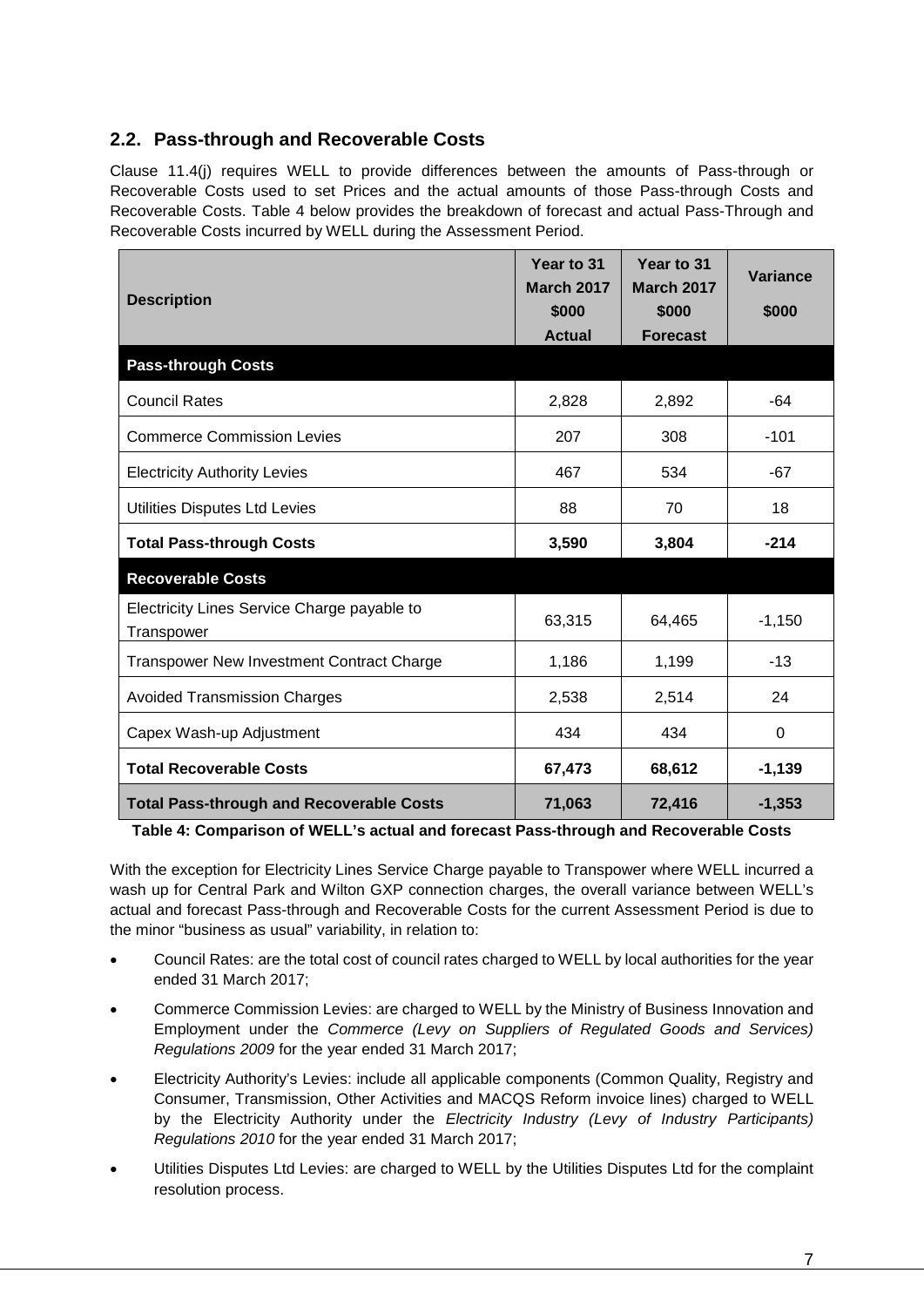- Electricity Lines Service Charge and New Investment Charge: reflect the total charges paid by WELL to Transpower for the year ended 31 March 2017. These charges are determined in accordance with the Transmission Pricing Methodology set out in the *Electricity Industry Participation Code 2010*;
- Avoided Transmission Charges: are payments made to generators connected to the distribution system that cause transmission charges to be avoided.

#### <span id="page-7-0"></span>**2.3. Pass-through Balance**

In each assessment period, WELL must calculate a Pass-through Balance in accordance with the formula -

$$
PTB_t = \sum_i PTP_{i,t}Q_{i,t} - K_t - V_t + PTB_{t-1}(1+r)
$$

The summary calculation of  $PTB<sub>2017</sub>$  is provided in [Table 5.](#page-7-1)

| $PTB_{2017} = \sum_i PTP_{i,2017}Q_{i,2017} - K_{2017} - V_{2017} + PTB_{2016}(1+r)$                                                                                                                                                                                     |                         |
|--------------------------------------------------------------------------------------------------------------------------------------------------------------------------------------------------------------------------------------------------------------------------|-------------------------|
| <b>Calculation Components</b>                                                                                                                                                                                                                                            | <b>Amount</b><br>(5000) |
| $\sum_i PTP_{i,2017}Q_{i,2017}$ - the sum of the i <sup>th</sup> Pass-through Price during any part<br>of the Assessment period 1 April 2016 to 31 March 2017 multiplied by<br>the corresponding base quantities for the pricing period 1 April 2016 to<br>31 March 2017 | 75,857                  |
| $K_{2017}$ - the sum of all Pass-through Costs for pricing period 1 April 2016<br>to 31 March 2017                                                                                                                                                                       | 3,590                   |
| $V_{2017}$ - the sum of all Recoverable Costs for pricing period 1 April 2016<br>to 31 March 2017                                                                                                                                                                        | 67,473                  |
| $PTB2016$ - the Pass-Through Balance for the assessment period 1 April<br>2015 to 31 March 2016                                                                                                                                                                          | 1,606                   |
| $PTB2016 r$ - the Pass-Through Balance for the assessment period 1<br>April 2015 to 31 March 2016 multiplied the cost of debt (6.09%)                                                                                                                                    | 97                      |
| Pass-through Balance for period ending 31 March 2017                                                                                                                                                                                                                     | 6,497                   |

Table 5: WELL's Pass-through Balance  $PTB_{2017}$ 

<span id="page-7-1"></span>WELL has a cumulative over-recovery of Pass-through Costs of \$6.5m as at 31 March 2017. This includes the balance that was recognised in the 2015/16 year, and additional over-recovery during 2016/17 due to higher than expected volumes and differences between WELL's actual and forecast Pass-through and Recoverable Costs.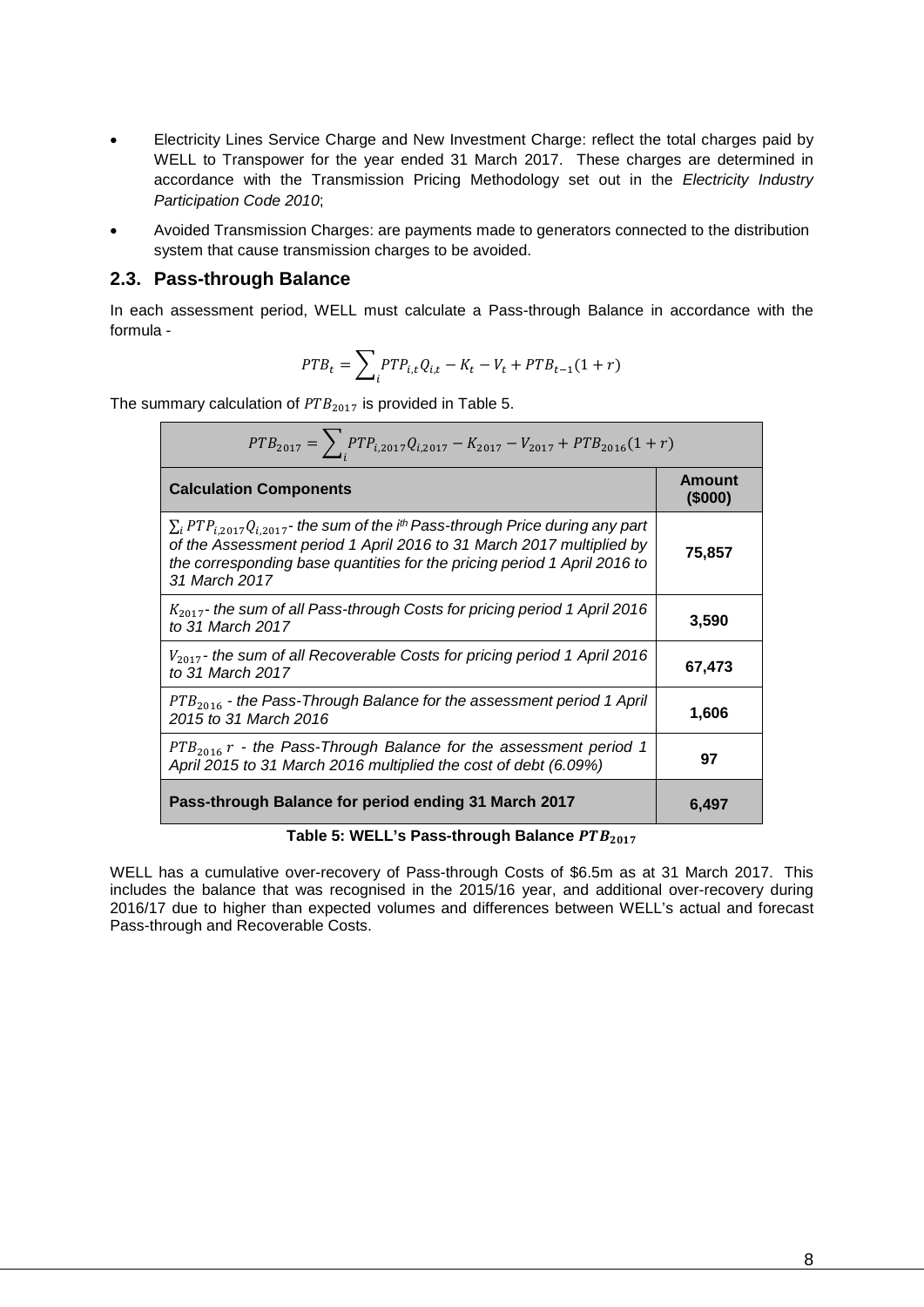## <span id="page-8-0"></span>**2.4. Price setting for 2016/17**

As a regulated electricity distributor, WELL is governed by the Commerce Act 1986 and is therefore subjected to a "default price-quality path" set by the Commerce Commission. In 2014 the Commerce Commission reset the default price-quality path applying for the period from 1 April 2015 to 31 March 2020.

WELL network line prices contain distribution and Pass-through Prices. Pass-through Prices comprise approximately 5 per cent Pass-through Costs and 95 per cent Recoverable Costs. These prices are included in Attachment 5.

The methodology used to calculate WELL's distribution and Pass-through Prices is set out in WELL's 2016/17 Pricing Methodology Disclosure document section 7 page 23. This document is on WELL's website - <https://welectricity.co.nz/disclosures/pricing/2016-pricing/>

#### <span id="page-8-1"></span>**2.5. Price restructures**

WELL confirms that it has not restructured its prices that applied during the Assessment Period that ended on the Assessment Date 31 March 2017.

#### <span id="page-8-2"></span>**2.6. Transactions involving non-exempt EDBs**

WELL confirms that there have been no transactions resulting in:

- an amalgamation or merger; and
- consumers being supplied by a different EDB.

#### <span id="page-8-3"></span>**2.7. Transmission assets**

WELL has not received a transfer of transmission assets from Transpower that became System Fixed Assets, or transferred System Fixed Assets to Transpower in the Assessment Period.

#### <span id="page-8-4"></span>**2.8. New investment contracts**

<span id="page-8-5"></span>WELL has not entered into any new investment contracts during the Assessment Period that ended on the Assessment Date 31 March 2017.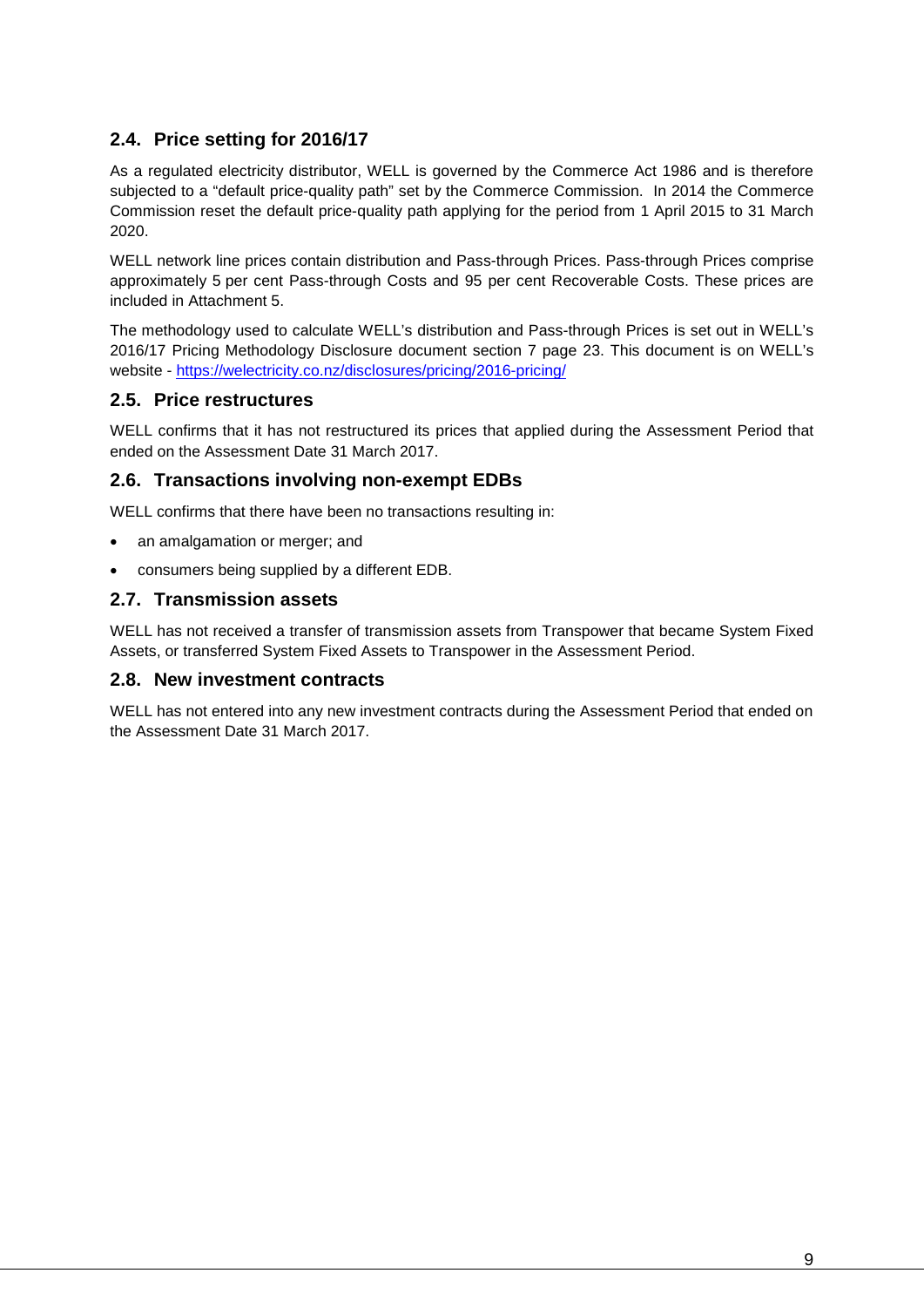## **Quality Standards**

#### <span id="page-9-0"></span>**2.9. Quality standards assessment as at 31 March 2017**

This section of the Statement provides information on WELL's compliance with the quality standards under clause 9 of the 2015 DPP Determination for the Assessment Period ended 31 March 2017.

#### <span id="page-9-1"></span>**2.10.Assessed Values and Reliability Limits**

Clause 9.1 of the 2015 DPP Determination requires WELL to demonstrate that for the Assessment Period it:

- Complies with the annual reliability assessment specified in clause 9.2 of the 2015 DPP Determination; or
- Has complied with the annual reliability assessments in each of the two preceding assessment periods.

Table 6 below shows that for the current Assessment Period despite the best efforts and endeavours WELL has exceeded the reliability limits for SAIDI and SAIFI as outlined in clause 9.2 of the 2015 DPP Determination.

WELL has complied with the annual reliability assessments in each of the two preceding assessment periods as outlined in clause 9.1(b) of the 2015 DPP Determination.

| <b>Requirement</b> | <b>Assessment</b> | Limit  | <b>Assessment/Limit</b> | Variance | <b>Result</b> |
|--------------------|-------------------|--------|-------------------------|----------|---------------|
| SAIDI              | 49.732            | 40.630 | 1.224                   | 9.102    | >1            |
| SAIFI              | 0.711             | 0.625  | 1.138                   | 0.086    | >1            |
|                    |                   |        |                         |          |               |

**Table 6: WELL's reliability performance for the current Assessment Period**

Further detailed calculations in relation to the assessment in Table 6 are provided in Attachment 8 of this Statement.

WELL has taken a committed approach to monitoring its network reliability however a number of external factors have caused disruption to the network. The most significant contributions to SAIDI and SAIFI for the period have been overhead equipment failures, outages caused by vegetation and other overhead faults.

The network experienced a greater volume of high wind speed days (days with maximum gusts greater than 100 km/hr) and major event days compared to the previous year. This has led to increased vegetation-related and overhead equipment faults arising. There were three Major Event days where the boundary value was exceeded for both SAIDI and SAIFI from two major storm events and the November 2016 Kaikoura earthquake. There were two other major event days where only one measure was exceeded these related to overhead equipment faults and a storm event.

WELL has a dedicated team who continue to manage its assets in accordance with good industry practice, the network has experienced a number of extreme weather events beyond WELL's control with a greater than usual frequency.

A separate explanation paper will be prepared and supplied to the Commerce Commission under separate cover and in confidence about this matter.

WELL has provided excellent customer consultation on outage events and their restoration times through its upgraded website relating to the live reporting on restoration times when power outages occur. This has been further enhanced by the release of WELL's Smart Phone outage application (OutageCheck) that can be downloaded from the App store and gives customers up to date progress reports on restoration and return to supply.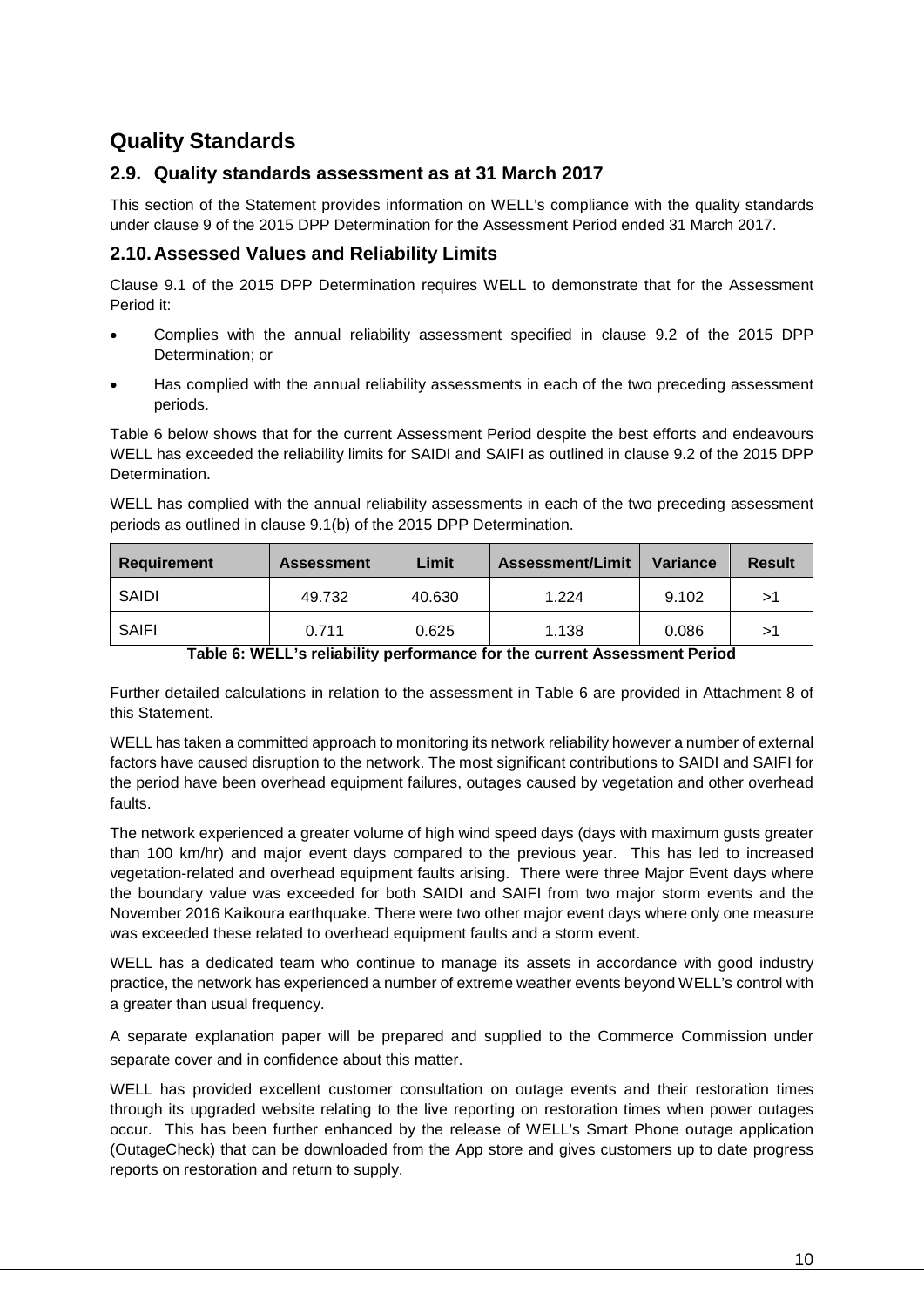#### <span id="page-10-0"></span>**2.11.Policies and procedures used for recording SAIDI and SAIFI statistics**

Clause 11.5(e) of the 2015 DPP Determination requires WELL to describe the policies and procedures which it has used to record the SAIDI and SAIFI statistics for the Assessment Period.

WELL submits that the primary control system used to record the SAIDI and SAIFI statistics for the Assessment Period is the Power On Fusion (PoF) SCADA system (the **system**). The system provides information about major devices operating on the network (e.g. circuit breaker status) and can normally be remotely controlled (e.g. open or close the circuit breaker). In addition, other devices on the network including fuses, manual switches and some circuit breakers are represented in the system. Although these devices are operated in the field manually, their status (e.g. open or closed) is updated in the system by the network controller at the time of manual field operation. In particular, the system records:

- All planned and unplanned outages of 11 kV and greater;
- All unplanned outages less than one minute in duration (including successful auto-reclose events), however, the SAIDI and SAIFI details are not counted; and
- Outages using manual logs, system and manual data entered in the Reliability Report Sheet.

The system includes a database that stores the outage information, as well as being a live system. The recording of outage information undergoes a process of manual validation by the Control Room Manager and the Asset Engineer to ensure the correctness of the data before being entered in the Reliability Report Sheet.

The current procedure that is followed to capture network performance information for planned and unplanned outages is shown in Figure 1 below and described in section 3.3.1:



**Figure 1: Summary of process for capturing network outage information**

#### <span id="page-10-1"></span>**3.3.1 Process for outage data capture**

For unplanned outages, the initial indication is provided by the system and the fault is time stamped, along with subsequent switching operations. Where the outage relates to a non-system indicating device, such as a drop-out fuse, the outage is recorded from the time the faultman confirms on site that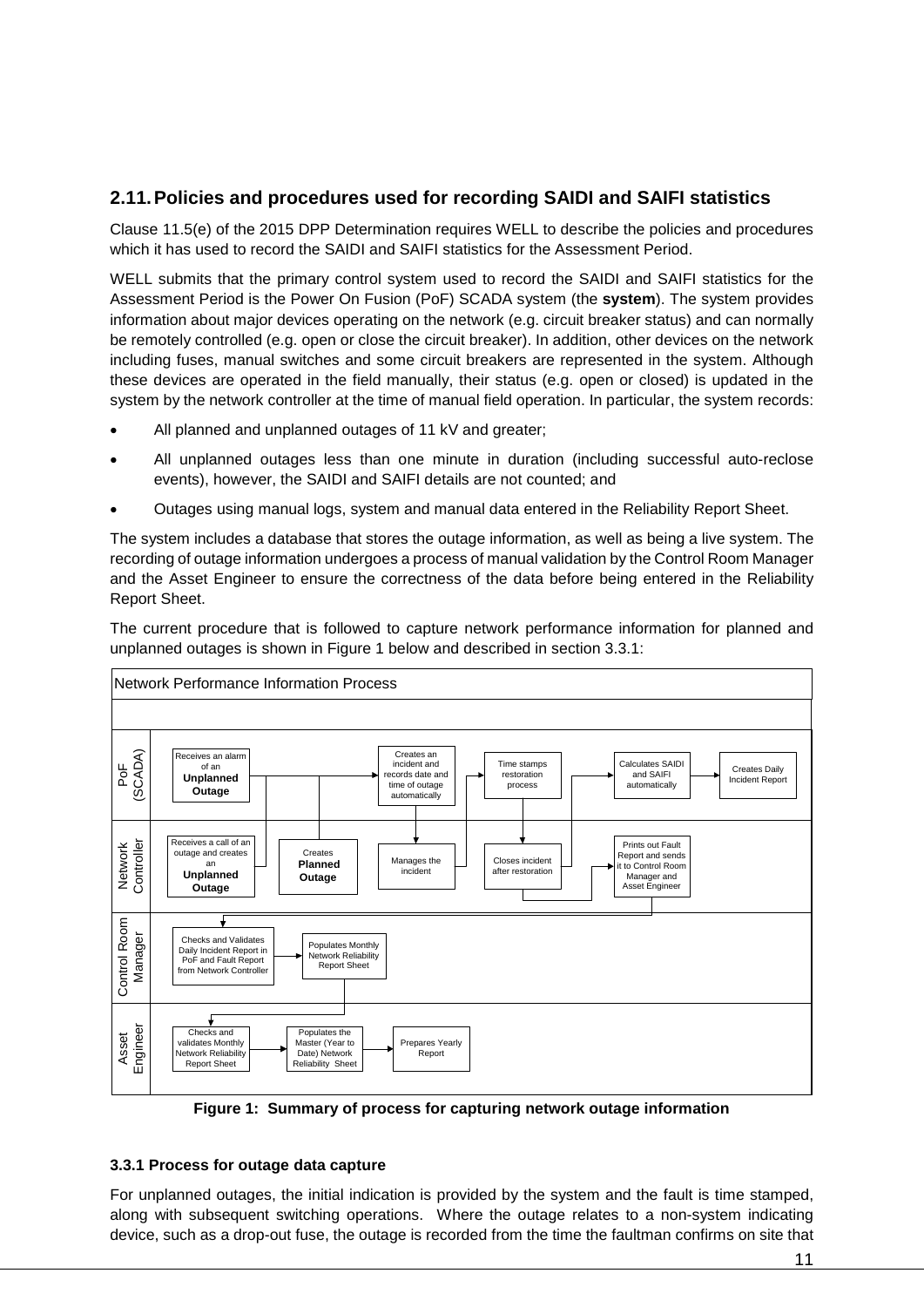it is an HV fault, then subsequent switching operations are manually recorded and time stamped in the system. Where the fault is notified by a customer reporting no power, and is then subsequently found to be an HV fault, the start time is taken from the time of the first phone call notification. In some cases, there is no means to confirm the time the fault actually occurred until it is notified to WELL or discovered in the field.

The system automatically creates an incident when a telemetered device is opened due to a fault. The fault is automatically recorded by the system to keep details of the switching procedure which includes the time of switching operations. The total number of customers is included in the system's database and the system calculates the SAIDI and SAIFI statistics automatically.

After an outage is resolved, an outage report is generated by the system which the Control Room Manager validates with the notes of the Network Controllers. The information that is validated is as follows:

- Date outage started and ended;
- Time outage started and ended;
- Duration of outage;
- Number of customers impacted;
- Total customers minutes lost (based on switching operations);
- Total customer number (on network);
- SAIDI for outage;
- SAIFI for outage;
- Fault type; and
- Fault cause.

The data in the system is reviewed for accuracy, particularly for non-system controlled devices where the incident is generated by the Network Controller. There may be a short time delay between the action in the field occurring, and the time the system is updated (e.g. field device manually operated at 3.10pm, system updated at 3.12pm, but with an action entered timestamp of 3.10pm which was recorded in the manual switching log). Accuracy of this data is confirmed by the system timestamp.

The Control Room Manager confirms this by reviewing the system reports (generated automatically) with the fault report kept by the Network Controller to ensure the times are correctly recorded in the system, and where necessary make corrections.

Once confirmed as accurate, the final system individual event reports are compiled into a Monthly Network Reliability Report which is used for the monthly reporting of SAIDI and SAIFI indices. This report is sent to the Asset Engineer for final validation and is entered into a Master (Year to Date) Reliability Spreadsheet and is used for the reporting of yearly performance.

For planned outages, the proposed switching operations are entered into the system by the Network Controller prior to the event. During the event the system creates an incident and the Network Controller enters the time the operation occurred. Some planned works appear as outages, however due to LV back feeds or the use of generators there is no loss of supply. Planned events are validated by the Control Room Manager and Network Controllers who refer to the job specific documents, to determine whether the outage is entered in the monthly reliability report sheet as an outage.

The records of planned and unplanned events occur automatically in the system. All data is provided directly from the system.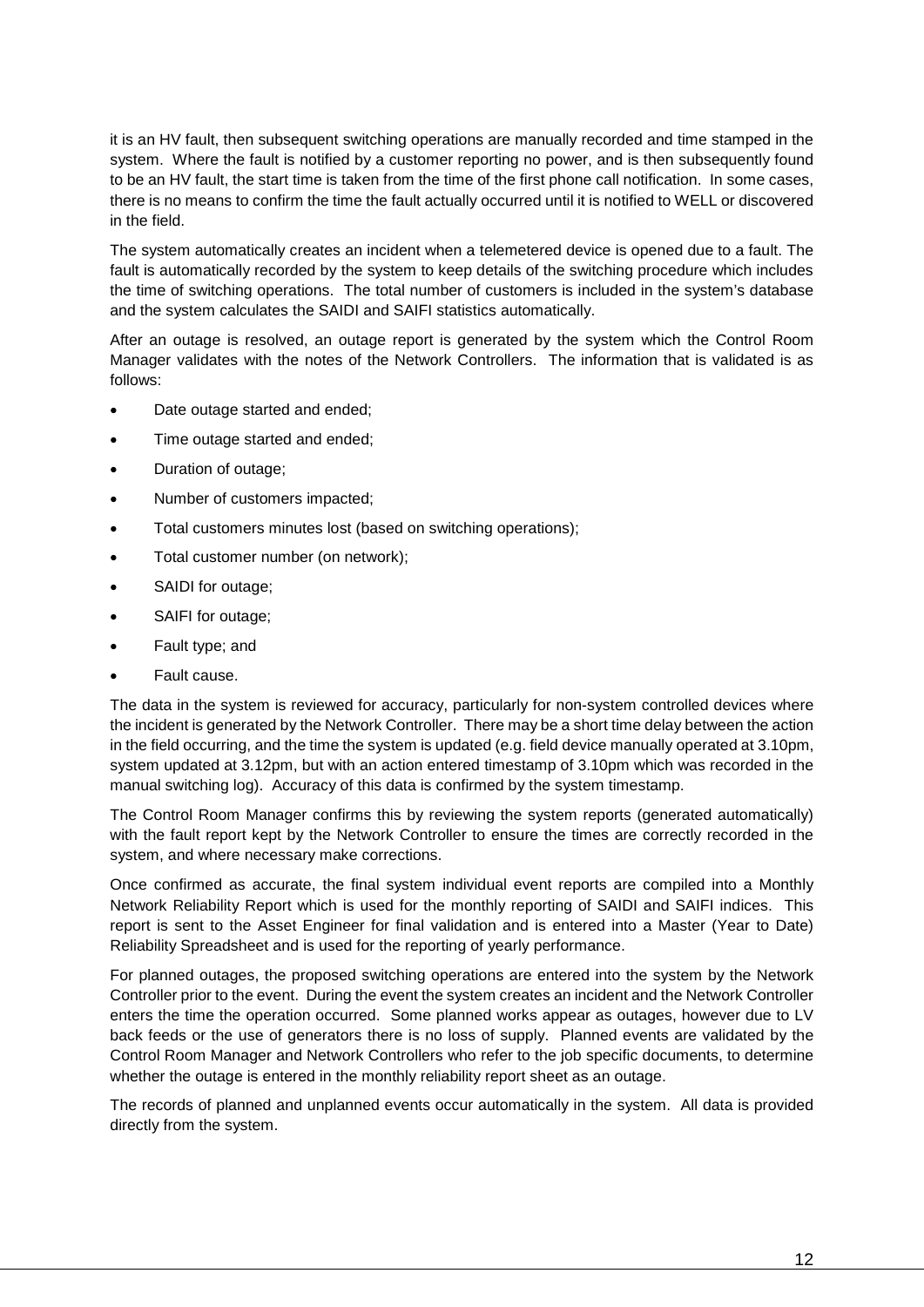## <span id="page-12-0"></span>**2.12.Major event days**

WELL confirms that there were 5 Major Event Days occurred during the Assessment Period. Three days where both SAIDI and SAIFI were exceeded and two other days where only one measure was exceeded.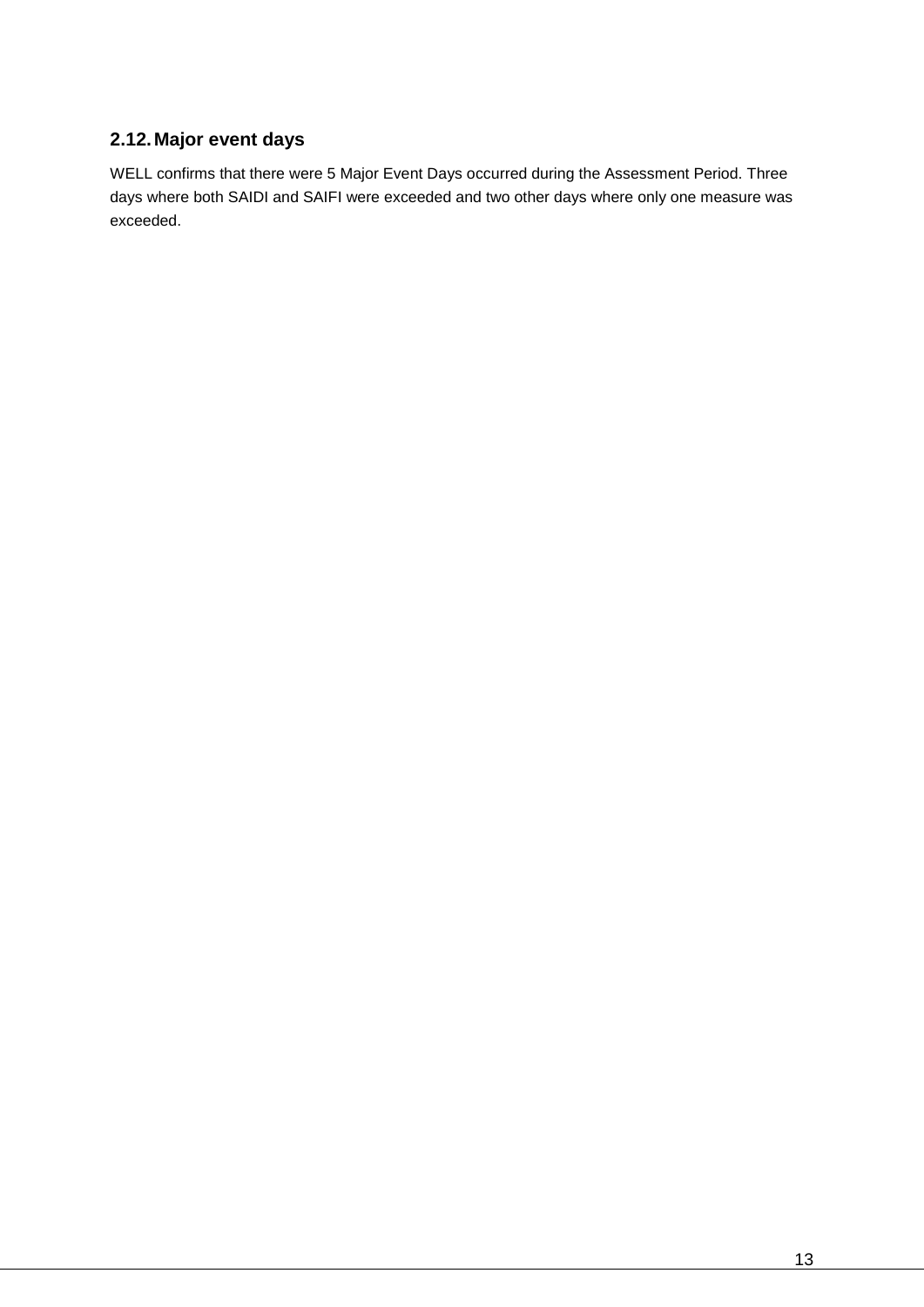# Deloitte.

#### **INDEPENDENT AUDITOR'S REPORT TO THE DIRECTORS OF WELLINGTON ELECTRICITY LINES LIMITED AND THE COMMERCE COMMISSION**

#### **Report on the Annual Compliance Statement**

We have been engaged by the Board of Directors of Wellington Electricity Lines Limited ('the Company') to conduct a reasonable assurance engagement relating to provide an opinion on Sections 1, 2 and 3 and the related Attachments 3 to 10 of the Annual Compliance Statement for the assessment period ended 31 March 2017 ('the Annual Compliance Statement') of the Company have been prepared, in all material respects, in accordance with the Electricity Distribution Services Default Price-Quality Path Determination 2015 ('the Determination').

#### **Board of Directors' Responsibilities**

The Board of Directors is responsible for the preparation of the Annual Compliance Statement in accordance with the Determination, and for such internal control as the Board of Directors determine is necessary to enable the preparation of the Annual Compliance Statement that is free from material misstatement, whether due to fraud or error.

#### **Auditor's Responsibilities**

Our responsibility is to express an opinion on whether the Annual Compliance Statement has been prepared, in all material respects, in accordance with the Determination.

We conducted our engagement in accordance with the International Standard on Assurance Engagements (New Zealand) 3000: *Assurance Engagements Other Than Audits or Reviews of Historical Financial Information* and the Standard on Assurance Engagements 3100: *Compliance Engagements* issued by the External Reporting Board.

We have performed procedures to obtain evidence about the amounts and disclosures in the Annual Compliance Statement. The procedures selected depend on the auditor's judgement, including the assessment of the risks of material misstatement of the Annual Compliance Statement, whether due to fraud or error or non-compliance with the Determination. In making those risk assessments, the auditor considers internal control relevant to the Company's preparation of the Annual Compliance Statement in order to design audit procedures that are appropriate in the circumstances, but not for the purpose of expressing an opinion on the effectiveness of the Company's internal control.

We believe that the audit evidence we have obtained is sufficient and appropriate to provide a basis for our audit opinion.

#### **Inherent Limitations**

Because of the inherent limitations in evidence gathering procedures, it is possible that fraud, error or non-compliance may occur and not be detected. As the procedures performed for this engagement are not performed continuously throughout the assessment period and the procedures performed in respect of the Company's compliance with the Determination are undertaken on a test basis, our engagement cannot be relied on to detect all instances where the Company may not have complied with the Determination.

Our opinion has been formed on the above basis.

#### **Our Independence and Quality Control**

We have complied with the independence and other ethical requirements of the Professional and Ethical Standard 1 (Revised): *Code of Ethics for Assurance Practitioners* issued by the New Zealand Auditing and Assurance Standards Board, which is founded on fundamental principles of integrity, objectivity, professional competence and due care, confidentiality and professional behaviour.

Other than in our capacity as auditor, we have no relationship with or interests in the Company or any of its subsidiaries.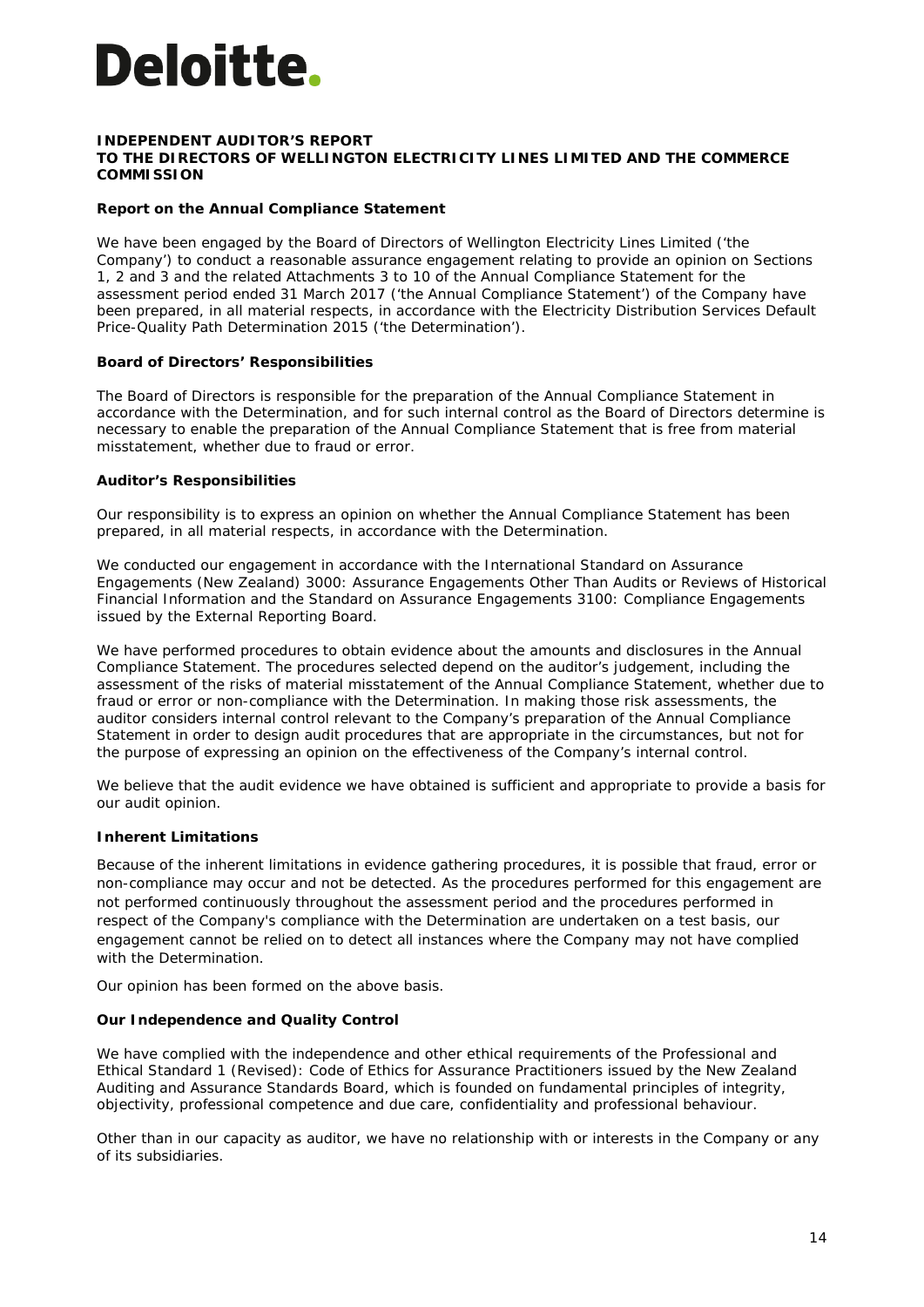# **Deloitte.**

We have complied with the Independent Auditor provisions specified in the Determination.

The firm applies Professional and Ethical Standard 3 (Amended): *Quality Control for Firms that Perform*  Audits and Reviews of Financial Statements, and Other Assurance Engagements issued by the New Zealand Auditing and Assurance Standards Board*,* and accordingly maintains a comprehensive system of quality control including documented policies and procedures regarding compliance with ethical requirements, professional standards and applicable legal and regulatory requirements.

#### **Use of Report**

This report is provided solely for your exclusive use and solely for the purpose of providing you with independent audit assurance whether the Annual Compliance Statement has been prepared, in all material respects, in accordance with the Determination. Our report is not to be used for any other purpose, recited or referred to in any document, copied or made available (in whole or in part) to any other person without our prior written express consent. We accept or assume no duty, responsibility or liability to any other party in connection with the report or this engagement, including without limitation, liability for negligence in relation to the opinion expressed in this report.

#### **Opinion**

We have obtained all the information and explanations we have required.

In our opinion:

- As far as appears from an examination of them, proper records to enable the complete and accurate compilation of the Annual Compliance Statement have been kept by the Company;
- As far as appears from an examination of the records, the information used in the preparation of the Annual Compliance Statement has been properly extracted from the Company's accounting and other records and has been sourced, where appropriate, from the Company's financial and non-financial systems; and
- The Annual Compliance Statement is prepared, in all material respects, in compliance with the Determination.

Deloitte Limited

**Chartered Accountants** 8 June 2017 Wellington, New Zealand

*This reasonable assurance report relates to the Annual Compliance Statement of Wellington Electricity Lines Limited (the 'Company') for the year ended 31 March 2017 included on Wellington Electricity Lines Limited's website. The Board of Directors are responsible for the maintenance and integrity of the Company's website. We have not been*  engaged to report on the integrity of the Company's website. We accept no responsibility for any changes that may *have occurred to the Annual Compliance Statement since they were initially presented on the website. The reasonable assurance report refers only to the Annual Compliance Statement named above. It does not provide an opinion on any other information which may have been hyperlinked to/from this Annual Compliance statement. If readers of this report are concerned with the inherent risks arising from electronic data communication they should refer to the published hard copy of the Annual Compliance Statement and related reasonable assurance report dated 8 June 2017 to confirm the information included in the Annual Compliance Statement presented on this website.*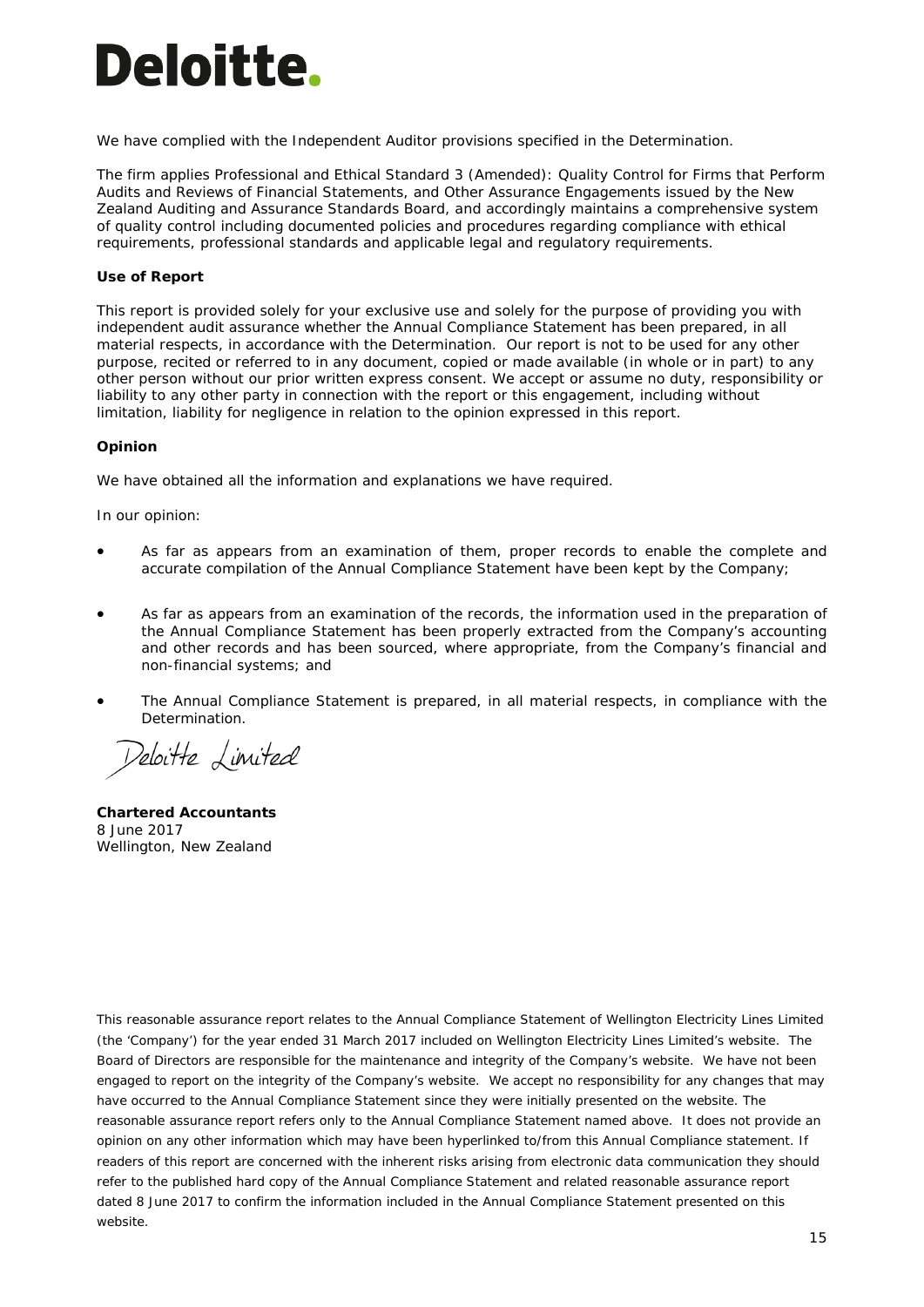## <span id="page-15-0"></span>**Attachment 2: Director's certificate**

#### Form of Director's Certificate

We, Richard Pearson and Andrew Hunter, being directors of Wellington Electricity Lines Limited certify that, having made all reasonable enquiry, to the best of our knowledge and belief, the attached Annual Compliance Statement of Wellington Electricity Lines Limited, and related information, prepared for the purposes of the Electricity Distribution Services Default Price-Quality Path Determination 2015 are true and accurate.

Director  $R_{\cdot} \leftarrow \sum_{k} P_{k} \left( R_{k} \right)$ 8 June 2017

Director

8 June 2017

Note: Section 103(2) of the Commerce Act 1986 provides that no person shall attempt to deceive or knowingly mislead the Commission in relation to any matter before it. It is an offence to contravene section 103(2) and any person who does so is liable on summary conviction to a fine not exceeding \$10,000 in the case of an individual or \$30,000 in the case of a body corporate.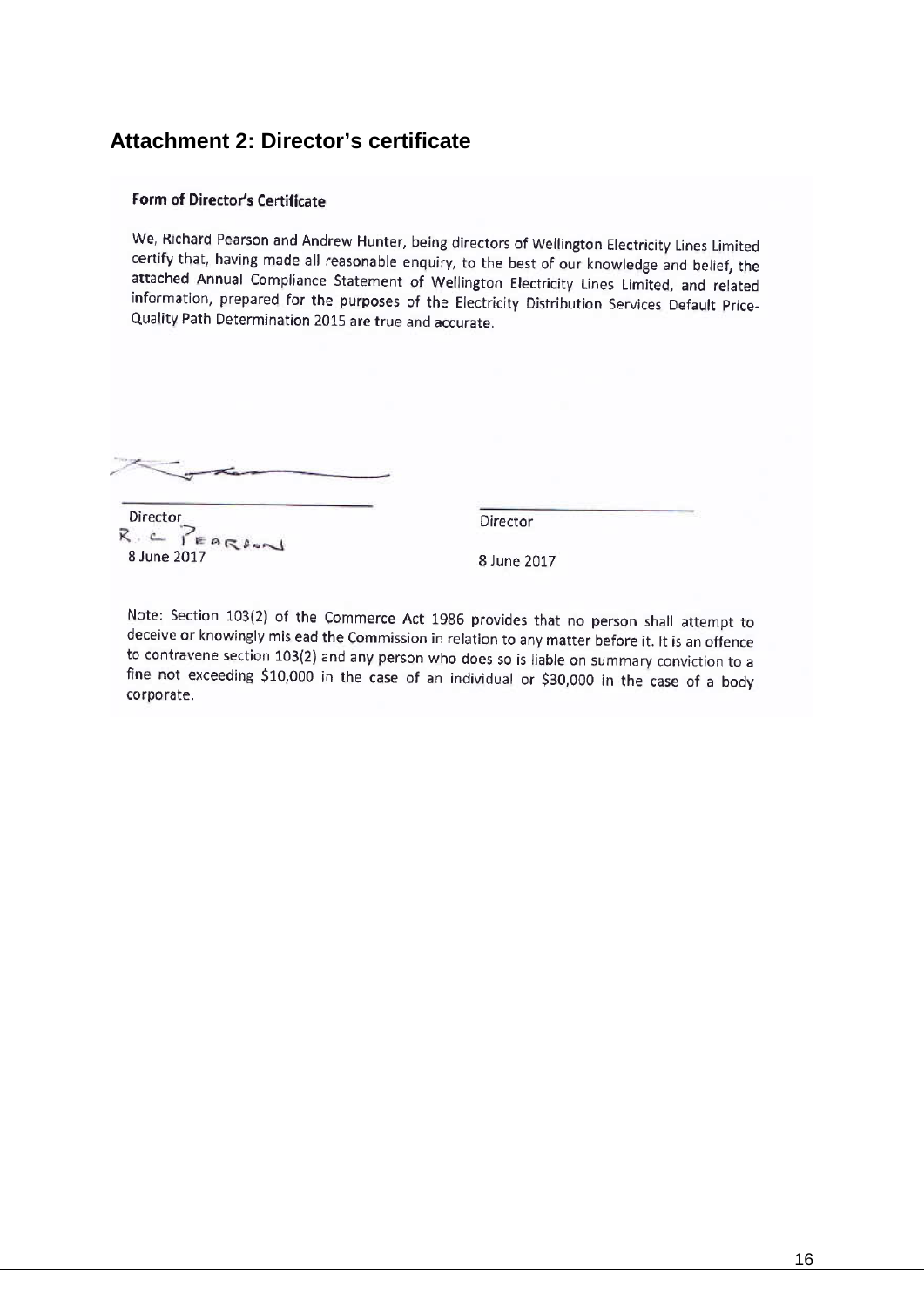## **Attachment 2: Director's certificate (Cont'd)**

#### **Form of Director's Certificate**

We, Richard Pearson and Andrew Hunter, being directors of Wellington Electricity Lines Limited certify that, having made all reasonable enguiry, to the best of our knowledge and belief, the attached Annual Compliance Statement of Wellington Electricity Lines Limited, and related information, prepared for the purposes of the Electricity Distribution Services Default Price-Quality Path Determination 2015 are true and accurate.

Director

8 June 2017

8 June 2017

Director

Note: Section 103(2) of the Commerce Act 1986 provides that no person shall attempt to deceive or knowingly mislead the Commission in relation to any matter before it. It is an offence to contravene section 103(2) and any person who does so is liable on summary conviction to a fine not exceeding \$10,000 in the case of an individual or \$30,000 in the case of a body corporate.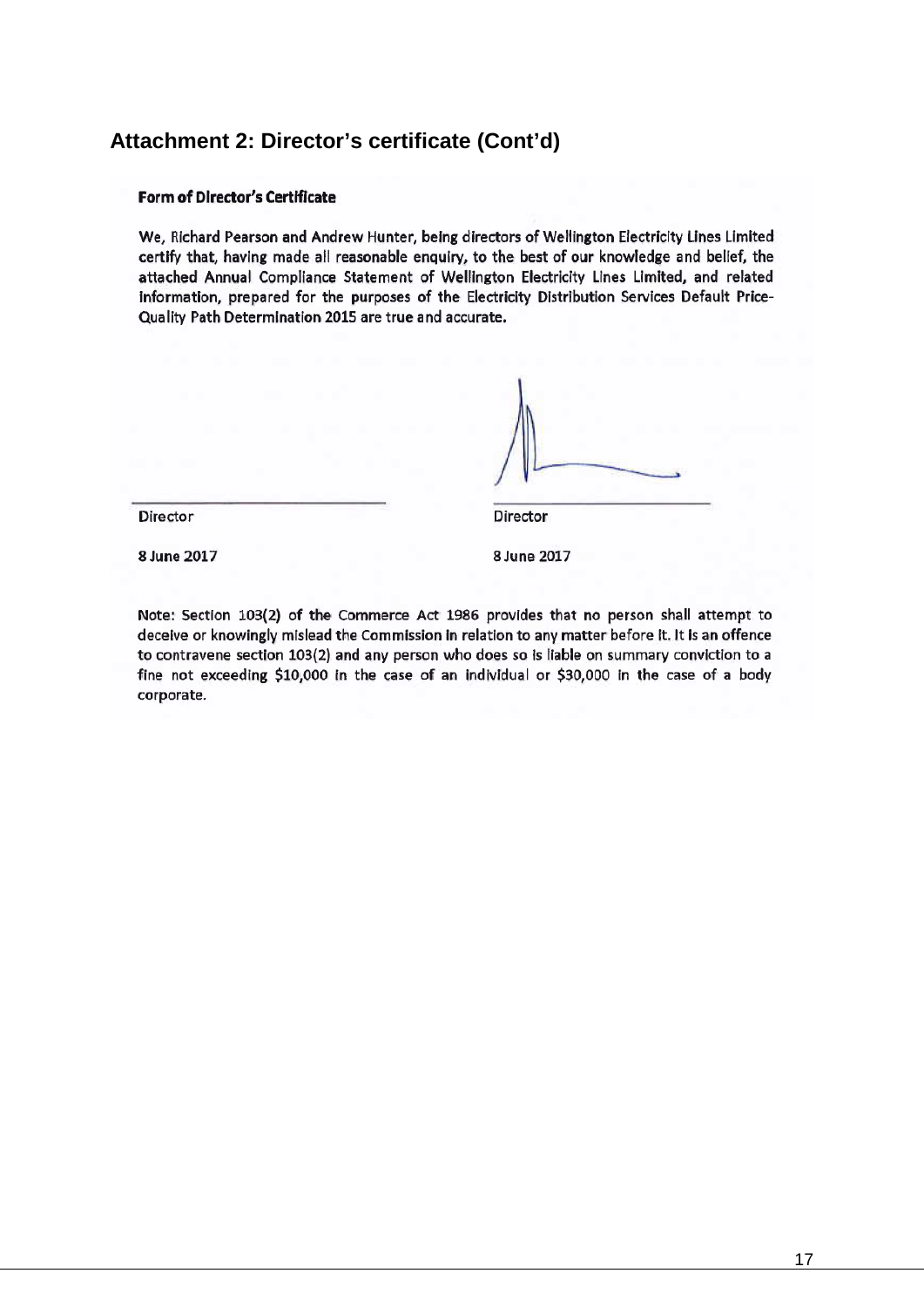## <span id="page-17-0"></span>**Attachment 3: Summary Notional Revenue**

- For each price element the base quantity (number of end consumers or annual energy of all consumers) was retrieved from the appropriate information systems for the year ended 31 March 2015.
- Prices applicable for the Assessment Period have been taken from WELL's published price schedules.
- Base quantities were multiplied by the price applicable to determine the Notional Revenue for the Assessment Period.

| <b>Pricing schedule</b>                                                                                       | <b>Units</b>             | <b>Current code</b>                 | <b>Previous</b><br>Code | <b>Base Quantity</b><br>(2014/15) | <b>Distribution</b><br>price 2016/17 | Notional<br><b>Revenue</b><br>2016/17 |
|---------------------------------------------------------------------------------------------------------------|--------------------------|-------------------------------------|-------------------------|-----------------------------------|--------------------------------------|---------------------------------------|
| <b>Residential</b>                                                                                            |                          |                                     |                         |                                   |                                      |                                       |
|                                                                                                               |                          |                                     | G100-FIXD               | 6,907,886                         |                                      |                                       |
|                                                                                                               |                          |                                     | G101-FIXD               | 2,291,343                         |                                      |                                       |
| Low user daily                                                                                                | \$/con/day               | RLU-FIXD                            | G102-FIXD               | 22,411,496                        | 0.1500                               | 4,753,345                             |
|                                                                                                               |                          |                                     | G103-FIXD               | 78,239                            |                                      |                                       |
|                                                                                                               |                          |                                     | G108-FIXD               |                                   |                                      |                                       |
|                                                                                                               |                          |                                     | Total                   | 31,688,965                        |                                      |                                       |
|                                                                                                               |                          |                                     | G100-24UC               | 95,423,275                        |                                      |                                       |
| Low user uncontrolled                                                                                         | \$/kWh                   | RLU-24UC                            | G101-24UC<br>G103-24UC  | 30,222,311                        | 0.0464                               | 5.901.519                             |
|                                                                                                               |                          |                                     | G108-24UC               | 1,542,325                         |                                      |                                       |
|                                                                                                               |                          |                                     | Total                   | 127,187,912                       |                                      |                                       |
| Low user all inclusive                                                                                        | \$/kWh                   | RLU-AICO                            | G102-AICO               | 321,642,233                       | 0.0364                               | 11,707,777                            |
|                                                                                                               |                          |                                     | G101-CTRL               | 10,558,746                        |                                      |                                       |
| Low user controlled                                                                                           | \$/kWh                   | RLU-CTRL                            | G108-CTRL               |                                   | 0.0217                               | 229,125                               |
|                                                                                                               |                          |                                     | Total                   | 10.558.746                        |                                      |                                       |
|                                                                                                               |                          |                                     | G100-NITE<br>G101-NITE  | 1,111,157<br>527.657              |                                      |                                       |
| Low user night boost                                                                                          | \$/kWh                   | <b>RLU-NITE</b>                     | G102-NITE               | 3,878,937                         | 0.0079                               | 43,590                                |
|                                                                                                               |                          |                                     | Total                   | 5,517,751                         |                                      |                                       |
| Low user electric vehicle night only                                                                          | \$/kWh                   | <b>RLU-EVNITE</b>                   | G108-NITE               |                                   | 0.0079                               |                                       |
| Low user electric vehicle demand                                                                              |                          | \$/kW/month RLU-EVDMND              |                         |                                   |                                      |                                       |
|                                                                                                               |                          |                                     | G104-FIXD               | 4,276,604                         |                                      |                                       |
|                                                                                                               |                          |                                     | G105-FIXD<br>G106-FIXD  | 2,029,891<br>15,900,774           |                                      |                                       |
| Standard user daily                                                                                           | \$/con/day               | <b>RSU-FIXD</b>                     | G107-FIXD               | 180,502                           | 1.1000                               | 24,626,548                            |
|                                                                                                               |                          |                                     | G109-FIXD               |                                   |                                      |                                       |
|                                                                                                               |                          |                                     | Total                   | 22,387,771                        |                                      |                                       |
|                                                                                                               |                          |                                     | G104-24UC               | 103,501,466                       |                                      |                                       |
|                                                                                                               |                          |                                     | G105-24UC               | 40.618.621                        |                                      |                                       |
| Standard user uncontrolled                                                                                    | \$/kWh                   | RSU-24UC                            | G107-24UC               | 6,786,726                         | 0.0313                               | 4,723,383                             |
|                                                                                                               |                          |                                     | G109-24UC<br>Total      | 150,906,813                       |                                      |                                       |
| Standard user all inclusive                                                                                   | \$/kWh                   | RSU-AICO                            | G106-AICO               | 408,920,137                       | 0.0226                               | 9,241,595                             |
|                                                                                                               |                          |                                     | G105-CTRL               | 12,021,148                        |                                      |                                       |
| Standard user controlled                                                                                      | \$/kWh                   | <b>RSU-CTRL</b>                     | G109-CTRL               |                                   | 0.0106                               | 127,424                               |
|                                                                                                               |                          |                                     | Total                   | 12,021,148                        |                                      |                                       |
|                                                                                                               |                          |                                     | G104-NITE               | 1,233,838                         |                                      |                                       |
| Standard user night boost                                                                                     | \$/kWh                   | <b>RSU-NITE</b>                     | G105-NITE               | 642,298                           | 0.0070                               | 54,586                                |
|                                                                                                               |                          |                                     | G106-NITE<br>Total      | 5,921,803                         |                                      |                                       |
| Standard user electric vehicle night only                                                                     | \$/kWh                   | <b>RSU-EVNITE</b>                   | G109-NITE               | 7,797,939                         | 0.0070                               |                                       |
| Standard user electric vehicle demand                                                                         | \$/kW/month              | RSU-EVDMND                          |                         |                                   |                                      |                                       |
| neral low voltage connection                                                                                  |                          |                                     |                         |                                   |                                      |                                       |
| General low voltage <= 15kVA daily                                                                            | \$/con/day               | GLV15-FIXD                          | GV02-FIXD               | 1,822,832                         | 0.6268                               | 1,142,551                             |
| General low voltage <= 15kVA uncontrolled                                                                     | \$/kWh                   | GI V <sub>15-24</sub> UC            | GV02-24UC               | 44,838,886                        | 0.0205                               | 919.197                               |
| General low voltage >15kVA and <= 69kVA daily                                                                 | \$/con/day               | GLV69-FIXD<br>GLV69-24UC            | GV07-FIXD               | 3,763,982                         | 1.5504                               | 5,835,678                             |
| General low voltage >15kVA and <= 69kVA uncontrolled<br>General low voltage >69kVA and <= 138kVA daily        | \$/kWh<br>\$/con/day     | GLV 138-FIXD                        | GV07-24UC<br>GV14-FIXD  | 323,873,083<br>142,775            | 0.0142<br>8.7851                     | 4,598,998<br>1,254,290                |
| General low voltage >69kVA and <= 138kVA uncontrolled                                                         | \$/kWh                   | GLV 138-24UC                        | GV14-24UC               | 53,594,563                        | 0.0168                               | 900,389                               |
| General low voltage >138kVA and <= 300kVA daily                                                               | \$/con/day               | GLV300-FIXD                         | GV30-FIXD               | 107,862                           | 12.5144                              | 1,349,831                             |
| General low voltage >138kVA and <= 300kVA uncontrolled \$/kWh                                                 |                          | GLV300-24UC                         | GV30-24UC               | 87,181,839                        | 0.0069                               | 601,555                               |
| General low voltage >300kVA and <= 1500kVA daily                                                              | \$/con/day               | GLV1500-FIXD                        | GV99-FIXD               | 96,234                            | 31.5561                              | 3,036,771                             |
| General low voltage >300kVA and <= 1500kVA uncontrolled                                                       | \$/kWh                   | GLV1500-24UC                        | GV99-24UC               | 171,111,568                       | 0.0031                               | 530,446                               |
| General low voltage >300kVA and <= 1500kVA demand                                                             |                          | \$/kVA/month GLV1500-DAMD GV99-DAMD |                         | 548,708                           | 2.7627                               | 1,515,916                             |
| General transformer connection<br>General transformer <= 15kVA daily                                          | \$/con/day               | GTX15-FIXD                          | GX02-FIXD               |                                   | 0.5690                               |                                       |
| General transformer <= 15kVA uncontrolled                                                                     | \$/kWh                   | GTX15-24UC                          | GX02-24UC               |                                   | 0.0199                               |                                       |
| General transformer >15kVA and <= 69kVA daily                                                                 | \$/con/day               | GTX69-FIXD                          | GX07-FIXD               | 4.299                             | 1.4069                               | 6,048                                 |
| General transformer >15kVA and <= 69kVA uncontrolled                                                          | \$/kWh                   | GTX69-24UC                          | GX07-24UC               | 364,840                           | 0.0139                               | 5,071                                 |
| General transformer >69kVA and <=138kVA daily                                                                 | \$/con/day               | GTX138-FIXD                         | GX14-FIXD               | 38                                | 7.9715                               | 303                                   |
| General transformer >69kVA and <=138kVA uncontrolled                                                          | \$/kWh                   | GTX138-24UC                         | GX14-24UC               | 1,932,476                         | 0.0164                               | 31.693                                |
| General transformer >138kVA and <= 300kVA<br>daily                                                            | \$/con/day               | GTX300-FIXD                         | GX30-FIXD               | 31,141                            | 11.3555                              | 353,620                               |
| General transformer >138kVA and <= 300kVA uncontrolled                                                        | \$/kWh                   | GTX300-24UC                         | GX30-24UC               | 46,510,332                        | 0.0068                               | 316,270                               |
| General transformer >300kVA and <= 1500kVA daily                                                              | \$/con/day<br>\$/kWh     | GTX1500-FIXD<br>GTX1500-24UC        | GX99-FIXD<br>GX99-24UC  | 91.896                            | 24.5009                              | 2.251.535                             |
| General transformer >300kVA and <= 1500kVA uncontrolle<br>General transformer >300kVA and <= 1500kVA capacity | \$/kVA/day               | GTX1500-CAPY                        | GX99-CAPY               | 335,581,610<br>65,182,693         | 0.0026<br>0.0063                     | 872,512<br>410,651                    |
| General transformer >300kVA and <= 1500kVA demand                                                             |                          | \$/kVA/month GTX1500-DAMD           | GX99-DAMD               | 949,262                           | 2.4243                               | 2,301,297                             |
|                                                                                                               |                          |                                     | GC60-FIXD               | 6,842                             |                                      |                                       |
| General transformer >1500kVA connection daily                                                                 | \$/con/day               | GTX1501-FIXD                        | GU60-FIXD               | 6.417                             | 0.0545                               | 762                                   |
|                                                                                                               |                          |                                     | GR60-FIXD               | 730                               |                                      |                                       |
|                                                                                                               |                          |                                     | Total                   | 13,989                            |                                      |                                       |
|                                                                                                               |                          |                                     | GC60-24UC               | 83,295,889                        |                                      |                                       |
| introlled                                                                                                     | \$/kWh                   | TX1501                              | GU60-24UC               | 83,697,624                        | 0.0006                               | 100,67                                |
|                                                                                                               |                          |                                     | GR60-24UC<br>Total      | 799,026<br>167,792,539            |                                      |                                       |
|                                                                                                               |                          |                                     | GC60-CAPY               | 17,606,725                        |                                      |                                       |
|                                                                                                               |                          | GTX1501-CAPY                        | GU60-CAPY               | 14,843,962                        | 0.0119                               | 403,233                               |
| General transformer >1500kVA connection capacity                                                              | \$/kVA/day               |                                     | GR60-CAPY               | 1,434,450                         |                                      |                                       |
|                                                                                                               |                          |                                     | Total                   | 33,885,138                        |                                      |                                       |
|                                                                                                               |                          |                                     | GC60-DOPC               | 210,939                           |                                      |                                       |
| General transformer >1500kVA connection on-peak deman                                                         | \$/kW/month              | GTX1501-DOPC                        | GU60-DOPC<br>GR60-DOPC  | 188,669<br>6,543                  | 4.8536                               | 1,971,290                             |
|                                                                                                               |                          |                                     | Total                   | 406,150                           |                                      |                                       |
|                                                                                                               |                          |                                     | GC60-PWRF               | 17,503                            |                                      |                                       |
| General transformer >1500kVA connection pow er factor                                                         |                          | \$/kV A/month GTX1501-PWRF          | GU60-PWRF               | 14,105                            | 3.5047                               |                                       |
|                                                                                                               |                          |                                     | GR60-PWRF               | 228                               |                                      | 111,576                               |
|                                                                                                               |                          |                                     | Total                   | 31,836                            |                                      |                                       |
| <b>Unmetered</b>                                                                                              |                          | <b>G001-FIXD</b>                    | G001-FIXD               | 57,836                            | 0.0432                               | 2,499                                 |
| Non-street lighting daily<br>Non-street lighting uncontrolled                                                 | \$/fitting/day<br>\$/kWh | G001-24UC                           | G001-24UC               | 3.782.792                         | 0.0544                               | 205,784                               |
| Street lighting daily                                                                                         | \$/fitting/day           | G002-FIXD                           | G002-FIXD               | 16.529.598                        | 0.1162                               | 1,920,739                             |
| Street lighting uncontrolled                                                                                  | \$/kWh                   | G002-24UC                           | G002-24UC               | 19,786,561                        |                                      |                                       |
| <b>Distributed generation</b>                                                                                 |                          |                                     |                         |                                   |                                      |                                       |
| Small scale distributed generation                                                                            | \$/kWh                   | <b>DGEN</b>                         |                         |                                   | $\sim$                               |                                       |
|                                                                                                               |                          |                                     |                         |                                   |                                      |                                       |
| Standard Charges Total (\$)                                                                                   |                          |                                     |                         |                                   |                                      | 94,360,070                            |
| Non Standard Charges Total (\$)                                                                               |                          |                                     |                         |                                   |                                      | 1,778,555                             |
|                                                                                                               |                          |                                     |                         |                                   |                                      |                                       |
| Notional Revenue Total (\$)                                                                                   |                          |                                     |                         |                                   |                                      | 96,138,625                            |
|                                                                                                               |                          |                                     |                         |                                   |                                      |                                       |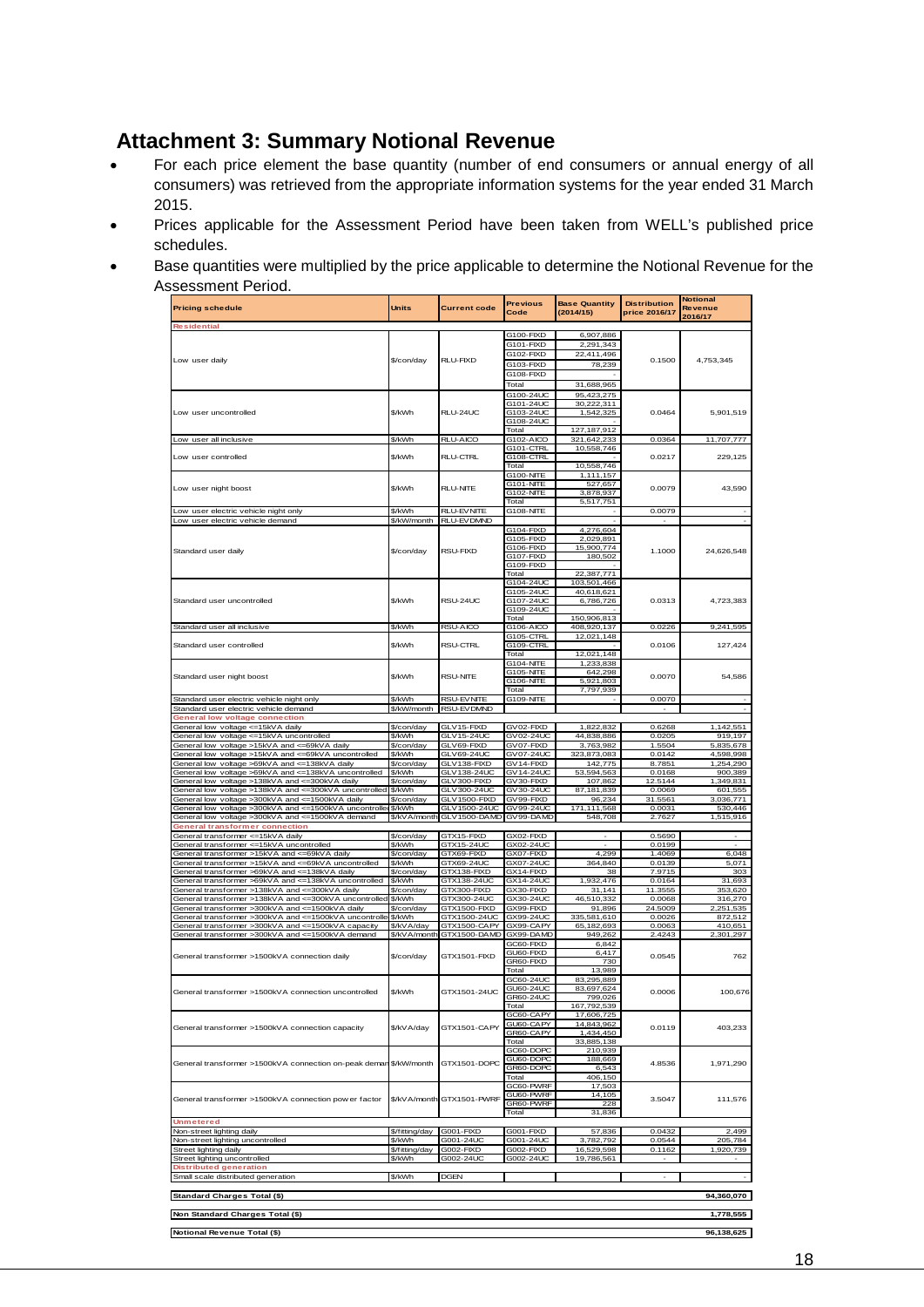## <span id="page-18-0"></span>**Attachment 4: Summary Allowable Notional Revenue**

| <b>Pricing schedule</b>                                           | Units          | <b>Current code</b>      | <b>Previous</b><br>Code | <b>Base Quantity</b><br>(2014/15) | <b>Distribution</b><br>price 2015/16 | <b>Notional Revenue</b><br>2016/17 |
|-------------------------------------------------------------------|----------------|--------------------------|-------------------------|-----------------------------------|--------------------------------------|------------------------------------|
| <b>Residential</b>                                                |                |                          |                         |                                   |                                      |                                    |
|                                                                   |                |                          | G100-FIXD               | 6,907,886                         | 0.1500                               | 1,036,183                          |
|                                                                   |                |                          | G101-FIXD               | 2,291,343                         | 0.1500                               | 343,701                            |
| Low user daily                                                    | \$/con/day     | <b>RLU-FIXD</b>          | G102-FIXD               | 22,411,496                        | 0.1500                               | 3,361,724                          |
|                                                                   |                |                          | G103-FIXD               | 78,239                            | 0.1500                               | 11,736                             |
|                                                                   |                |                          | G108-FIXD               |                                   | 0.1500                               |                                    |
|                                                                   |                |                          | G100-24UC               | 95,423,275                        | 0.0453                               | 4,322,674                          |
| Low user uncontrolled                                             | \$/kWh         | RLU-24UC                 | G101-24UC               | 30,222,311                        | 0.0453                               | 1,369,071                          |
|                                                                   |                |                          | G103-24UC               | 1,542,325                         | 0.0457                               | 70,484                             |
|                                                                   |                |                          | G108-24UC               |                                   | 0.0453                               |                                    |
| Low user all inclusive                                            | \$/kWh         | RLU-AICO                 | G102-AICO               | 321,642,233                       | 0.0355                               | 11,418,299                         |
| Low user controlled                                               | \$/kWh         | <b>RLU-CTRL</b>          | G101-CTRL               | 10,558,746                        | 0.0212                               | 223,845                            |
|                                                                   |                |                          | G108-CTRL               |                                   | 0.0212                               |                                    |
|                                                                   |                |                          | <b>G100-NITE</b>        | 1,111,157                         | 0.0077                               | 8,556                              |
| Low user night boost                                              | \$/kWh         | <b>RLU-NITE</b>          | G101-NITE               | 527,657                           | 0.0077                               | 4,063                              |
|                                                                   |                |                          | G102-NITE               | 3,878,937                         | 0.0077                               | 29,868                             |
| Low user electric vehicle night only                              | \$/kWh         | <b>RLU-EVNITE</b>        | G108-NITE               |                                   | 0.0073                               |                                    |
| Low user electric vehicle demand                                  | \$/kW/month    | RLU-EVDMND               |                         |                                   |                                      |                                    |
|                                                                   |                |                          | G104-FIXD               | 4,276,604                         | 1.0000                               | 4,276,604                          |
|                                                                   |                |                          | G105-FIXD               | 2,029,891                         | 1.0000                               | 2,029,891                          |
| Standard user daily                                               | \$/con/day     | <b>RSU-FIXD</b>          | G106-FIXD               | 15,900,774                        | 1.0000                               | 15,900,774                         |
|                                                                   |                |                          | G107-FIXD               | 180,502                           | 1.0000                               | 180,502                            |
|                                                                   |                |                          | G109-FIXD               |                                   | 1.0000                               |                                    |
|                                                                   |                |                          | G104-24UC               | 103,501,466                       | 0.0326                               | 3,374,148                          |
|                                                                   |                |                          | G105-24UC               | 40,618,621                        | 0.0326                               | 1,324,167                          |
| Standard user uncontrolled                                        | \$/kWh         | RSU-24UC                 | G107-24UC               | 6,786,726                         | 0.0338                               | 229,391                            |
|                                                                   |                |                          | G109-24UC               |                                   | 0.0326                               |                                    |
|                                                                   | \$/kWh         |                          |                         |                                   |                                      |                                    |
| Standard user all inclusive                                       |                | RSU-AICO                 | G106-AICO               | 408,920,137                       | 0.0236                               | 9,650,515                          |
| Standard user controlled                                          | \$/kWh         | <b>RSU-CTRL</b>          | G105-CTRL               | 12,021,148                        | 0.0110                               | 132,233                            |
|                                                                   |                |                          | G109-CTRL               |                                   | 0.0110                               |                                    |
|                                                                   |                |                          | <b>G104-NITE</b>        | 1,233,838                         | 0.0073                               | 9,007                              |
| Standard user night boost                                         | \$/kWh         | <b>RSU-NITE</b>          | <b>G105-NITE</b>        | 642,298                           | 0.0073                               | 4,689                              |
|                                                                   |                |                          | G106-NITE               | 5,921,803                         | 0.0073                               | 43,229                             |
| Standard user electric vehicle night only                         | \$/kWh         | RSU-EVNITE               | <b>G109-NITE</b>        |                                   | 0.0073                               |                                    |
| Standard user electric vehicle demand                             | \$/kW/month    | RSU-EV DMND              |                         |                                   |                                      |                                    |
| <b>General low voltage connection</b>                             |                |                          |                         |                                   |                                      |                                    |
| General low voltage <= 15kVA daily                                | \$/con/day     | GLV15-FIXD               | GV02-FIXD               | 1,822,832                         | 0.5847                               | 1,065,810                          |
| General low voltage <= 15kVA uncontrolled                         | \$/kWh         | GLV15-24UC               | GV02-24UC               | 44,838,886                        | 0.0250                               | 1,120,972                          |
| General low voltage >15kVA and <= 69kVA daily                     | \$/con/day     | GLV69-FIXD               | GV07-FIXD               | 3,763,982                         | 1.4463                               | 5,443,847                          |
| General low voltage >15kVA and <=69kVA uncontrolled               | \$/kWh         | GLV69-24UC               | GV07-24UC               | 323,873,083                       | 0.0174                               | 5,635,392                          |
| General low voltage >69kVA and <=138kVA daily                     | \$/con/day     | GLV138-FIXD              | GV14-FIXD               | 142,775                           | 8.1951                               | 1,170,053                          |
| General low voltage >69kVA and <= 138kVA uncontrolled             | \$/kWh         | GLV138-24UC              | GV14-24UC               | 53,594,563                        | 0.0205                               | 1,098,689                          |
| General low voltage >138kVA and <= 300kVA daily                   | \$/con/day     | GLV300-FIXD              | GV30-FIXD               | 107,862                           | 11.6739                              | 1,259,172                          |
| General low voltage >138kVA and <=300kVA uncontrolled             | \$/kWh         | GLV300-24UC              | GV30-24UC               | 87,181,839                        | 0.0085                               | 741,046                            |
| General low voltage >300kVA and <= 1500kVA daily                  | \$/con/day     | GLV1500-FIXD             | GV99-FIXD               | 96,234                            | 29.4367                              | 2,832,812                          |
| General low voltage >300kVA and <=1500kVA uncontrolle             | \$/kWh         | GLV1500-24UC             | GV99-24UC               | 171,111,568                       | 0.0038                               | 650,224                            |
| General low voltage >300kVA and <=1500kVA demand                  |                | \$/kVA/monthGLV1500-DAMD | GV99-DAMD               | 548,708                           | 3.3768                               | 1,852,877                          |
|                                                                   |                |                          |                         |                                   |                                      |                                    |
| <b>General transformer connection</b>                             |                |                          |                         |                                   |                                      |                                    |
| General transformer <=15kVA daily                                 | \$/con/day     | GTX15-FIXD               | GX02-FIXD               |                                   | 0.5318                               |                                    |
| General transformer <= 15kVA uncontrolled                         | \$/kWh         | GTX15-24UC               | GX02-24UC               |                                   | 0.0228                               |                                    |
| General transformer >15kVA and <=69kVA daily                      | \$/con/day     | GTX69-FIXD               | GX07-FIXD               | 4,299                             | 1.3149                               | 5,653                              |
| General transformer >15kVA and <= 69kVA uncontrolled              | \$/kWh         | GTX69-24UC               | GX07-24UC               | 364,840                           | 0.0158                               | 5,764                              |
| General transformer >69kVA and <=138kVA daily                     | \$/con/day     | GTX138-FIXD              | GX14-FIXD               | 38                                | 7.4500                               | 283                                |
| General transformer >69kVA and <=138kVA uncontrolled              | \$/kWh         | GTX138-24UC              | GX14-24UC               | 1,932,476                         | 0.0187                               | 36,137                             |
| General transformer >138kVA and <=300kVA daily                    | \$/con/day     | GTX300-FIXD              | GX30-FIXD               | 31,141                            | 10.6126                              | 330,485                            |
| General transformer >138kVA and <= 300kVA uncontrolled            | \$/kWh         | GTX300-24UC              | GX30-24UC               | 46,510,332                        | 0.0077                               | 358,130                            |
| General transformer >300kVA and <=1500kVA daily                   | s/con/day      | GIX1500-FIXD             | JYA-LIYN                | 91,890                            | 22.8980                              | 2,104,235                          |
| General transformer >300kVA and <=1500kVA uncontrolle             | \$/kWh         | GTX1500-24UC             | GX99-24UC               | 335,581,610                       | 0.0030                               | 1,006,745                          |
| General transformer >300kVA and <=1500kVA capacity                | \$/kVA/day     | GTX1500-CAPY             | GX99-CAPY               | 65,182,693                        | 0.0072                               | 469,315                            |
| General transformer >300kVA and <=1500kVA demand                  | \$/kVA/month   | GTX1500-DAMD             | GX99-DAMD               | 949,262                           | 2.7678                               | 2,627,368                          |
|                                                                   |                |                          | GC60-FIXD               | 6,842                             | 0.0509                               | 348                                |
| General transformer >1500kVA connection daily                     | \$/con/day     | GTX1501-FIXD             | GU60-FIXD               | 6,417                             | 0.0509                               | 327                                |
|                                                                   |                |                          | GR60-FIXD               | 730                               | 0.0509                               | 37                                 |
|                                                                   |                |                          | GC60-24UC               | 83,295,889                        | 0.0006                               | 49,978                             |
| General transformer >1500kVA connection uncontrolled              | \$/kWh         | GTX1501-24UC             | GU60-24UC               | 83,697,624                        | 0.0006                               | 50,219                             |
|                                                                   |                |                          | GR60-24UC               | 799,026                           | 0.0006                               | 479                                |
|                                                                   |                |                          | GC60-CAPY               | 17,606,725                        | 0.0123                               | 216,563                            |
| General transformer >1500kVA connection capacity                  | \$/kVA/day     | GTX1501-CAPY             | GU60-CAPY               | 14,843,962                        | 0.0123                               | 182,581                            |
|                                                                   |                |                          | GR60-CAPY               | 1,434,450                         | 0.0123                               | 17,644                             |
|                                                                   |                |                          | GC60-DOPC               | 210,939                           | 4.8975                               | 1,033,072                          |
| General transformer >1500kVA connection on-peak demar \$/kW/month |                | GTX1501-DOPC             | GU60-DOPC               | 188,669                           | 5.0994                               | 962,097                            |
|                                                                   |                |                          | GR60-DOPC               |                                   | 6.1452                               | 40,206                             |
|                                                                   |                |                          |                         | 6,543                             |                                      |                                    |
|                                                                   |                |                          | GC60-PWRF               | 17,503                            | 3.6230                               | 63,413                             |
| General transformer >1500kVA connection pow er factor             |                | \$/kVA/monthGTX1501-PWRF | GU60-PWRF               | 14,105                            | 3.6230                               | 51,102                             |
|                                                                   |                |                          | GR60-PWRF               | 228                               | 3.6230                               | 826                                |
| <b>Unmetered</b>                                                  |                |                          |                         |                                   |                                      |                                    |
| Non-street lighting daily                                         | \$/fitting/day | G001-FIXD                | G001-FIXD               | 57,836                            | 0.0411                               | 2,377                              |
| Non-street lighting uncontrolled                                  | \$/kWh         | G001-24UC                | G001-24UC               | 3,782,792                         | 0.0593                               | 224,320                            |
| Street lighting daily                                             | \$/fitting/day | G002-FIXD                | G002-FIXD               | 16,529,598                        | 0.0411                               | 679,366                            |
| Street lighting uncontrolled                                      | \$/kWh         | G002-24UC                | G002-24UC               | 19,786,561                        | 0.0593                               | 1,173,343                          |
| Distributed generation                                            |                |                          |                         |                                   |                                      |                                    |
| Small scale distributed generation                                | \$/kWh         | <b>DGEN</b>              |                         |                                   |                                      |                                    |
|                                                                   |                |                          |                         |                                   |                                      |                                    |
| Standard Charges Total (\$)                                       |                |                          |                         |                                   |                                      | 93,918,663                         |
|                                                                   |                |                          |                         |                                   |                                      |                                    |
|                                                                   |                |                          |                         |                                   |                                      | 1,976,045                          |
| Non Standard Charges Total (\$)                                   |                |                          |                         |                                   |                                      |                                    |
|                                                                   |                |                          |                         |                                   |                                      |                                    |
| Notional Revenue Total (\$)                                       |                |                          |                         |                                   |                                      | 95,894,708                         |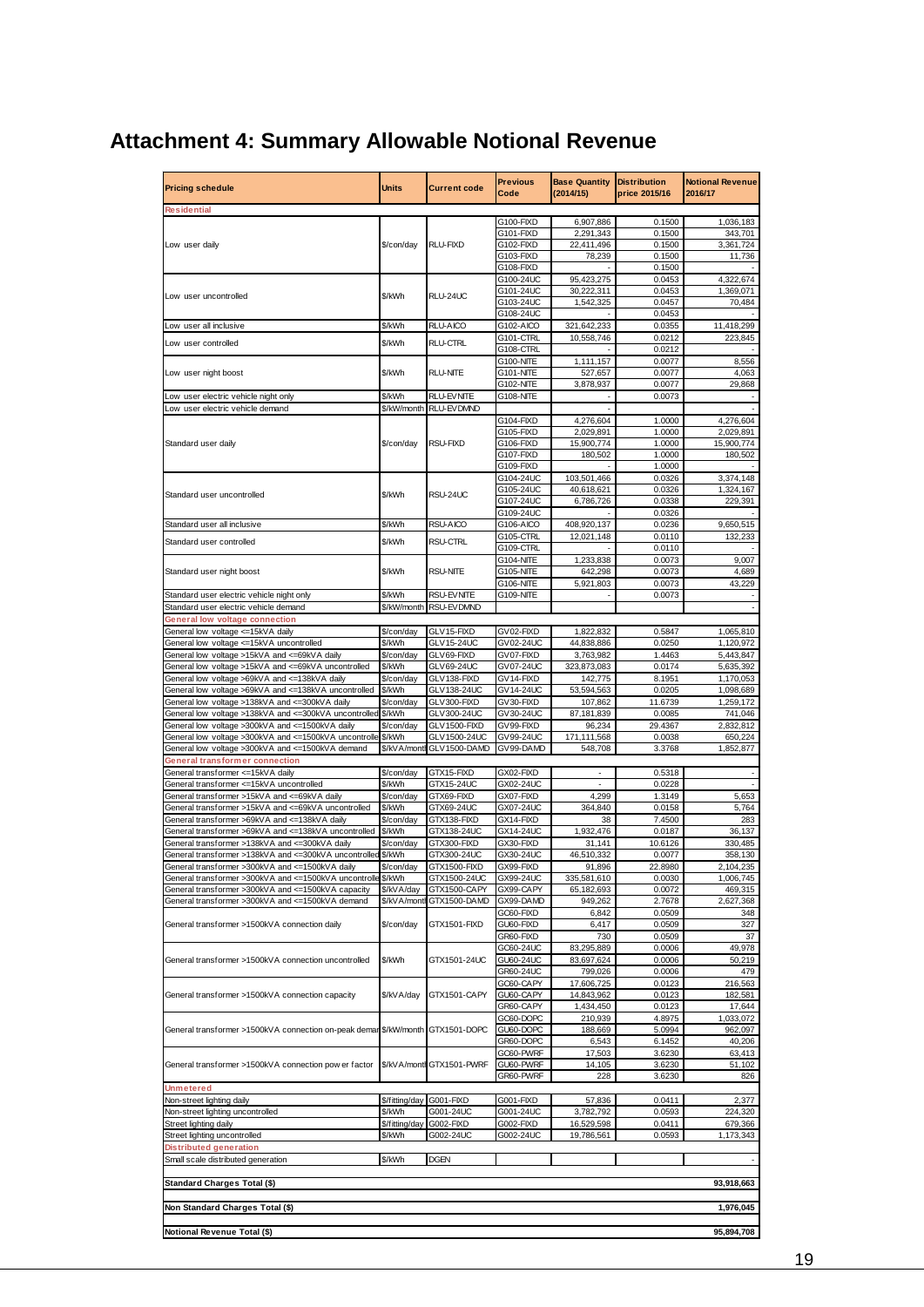| <b>Transmission &amp;</b><br>2016/17<br>2015/16<br><b>Description</b><br><b>Units</b><br><b>Estimated number</b><br><b>Distribution</b><br>Other pass<br><b>Delivery</b><br>Code<br>Code<br>of consumers as<br>through<br><b>Price</b><br>at 31 January 2016<br>Price<br>Price<br>G100-FIXD<br>G101-FIXD<br>RLU-FIXD<br>Low user daily<br>\$/con/day<br>90,499<br>0.1500<br>0.0000<br>0.1500<br>G102-FIXD<br>G103-FIXD<br>G108-FIXD<br>G100-24UC<br>3101-24UC<br>RLU-24UC<br>\$/kWh<br>0.1158<br>0.0464<br>0.0694<br>Low user uncontrolled<br>G103-24UC<br>3108-24UC<br>RLU-AICO<br>G102-AICO<br>Low user all inclusive<br>\$/kWh<br>0.0364<br>0.0565<br>0.0929<br>G101-CTRL<br>RLU-CTRL<br>ow user controlled<br>\$/kWh<br>0.0217<br>0.0341<br>0.0558<br>G108-CTRL<br>G100-NITE<br>RLU-NITE<br>Low user night only<br>\$/kWh<br>0.0079<br>0.0110<br>0.0189<br>G101-NITE<br>RESIDENTIAL<br>G102-NITE<br>RLU-EVNITE<br>\$/kWh<br>0.0110<br>G108-NITE<br>Low user electric vehicle night only<br>0.0079<br>0.0189<br>G104-FIXD<br>G105-FIXD<br>RSU-FIXD<br>G106-FIXD<br>Standard user daily<br>\$/con/day<br>59,243<br>1.1000<br>0.0000<br>1.1000<br>G107-FIXD<br>G109-FIXD<br>G104-24UC<br>G105-24UC<br>RSU-24UC<br>\$/kWh<br>0.0313<br>0.0412<br>0.0725<br>Standard user uncontrolled<br>G107-24UC<br>G109-24UC<br>RSU-AICO<br>G106-AICO<br>Standard user all inclusive<br>\$/kWh<br>0.0226<br>0.0273<br>0.0499<br>G105-CTRL<br><b>RSU-CTRL</b><br>Standard user controlled<br>\$/kWh<br>0.0106<br>0.0116<br>0.0222<br>G109-CTRL<br>G104-NITE<br><b>RSU-NITE</b><br>Standard user night only<br>\$/kWh<br>0.0070<br>0.0103<br>0.0173<br>G105-NITE<br>G106-NITE<br>RSU-EVNITE<br>G109-NITE<br>\$/kWh<br>0.0070<br>0.0103<br>Standard user electric vehicle night only<br>0.0173<br>LOW VOLTAGE CONNECTIC<br>GLV15-FIXD<br>GV02-FIXD<br>General low voltage, <= 15kVA, daily<br>0.0000<br>\$/con/dav<br>0.6268<br>0.6268<br>5,037<br>GLV15-24UC<br>General low voltage, <= 15kVA, uncontrolled<br>\$/kWh<br>0.0567<br>GV02-24UC<br>0.0205<br>0.0362<br>GLV69-FIXD<br>GV07-FIXD<br>0.0000<br>1.5504<br>General low voltage, >15kVA and <= 69kVA, daily<br>\$/con/day<br>1.5504<br>10,261<br>GLV69-24UC<br>GV07-24UC<br>General low voltage, >15kVA and <= 69kVA, uncontrolled<br>\$/kWh<br>0.0142<br>0.0251<br>0.0393<br>GLV138-FIXD<br>GV14-FIXD<br>General low voltage, >69kVA and <= 138kVA, daily<br>\$/con/day<br>8.7851<br>0.0000<br>8.7851<br>404<br>GLV138-24UC<br>GV14-24UC<br>General low voltage, >69kVA and <= 138kVA, uncontrolled<br>\$/kWh<br>0.0168<br>0.0297<br>0.0465<br>GLV300-FIXD<br>GV30-FIXD<br>12.5144<br>0.0000<br>12.5144<br>General low voltage, >138kVA and <= 300kVA, daily<br>\$/con/day<br>309<br>LV300-24UC<br>GV30-24UC<br>General low voltage, >138kVA and <= 300kVA, uncontrolled<br>\$/kWh<br>0.0069<br>0.0124<br>0.0193<br><b>GENERAL</b><br>GLV1500-FIXD<br>GV99-FIXD<br>General low voltage, >300kVA and <= 1500kVA, daily<br>31.5561<br>0.0000<br>31.5561<br>S/con/day<br>248<br>GLV1500-24UC<br>S/kWh<br>GV99-24UC<br>General low voltage, >300kVA and <= 1500kVA, uncontrolled<br>0.0031<br>0.0055<br>0.0086<br>GLV1500-DAMD<br>GV99-DAMD<br>General low voltage, >300kVA and <= 1500kVA, demand<br>\$/kVA/month<br>2.7627<br>4.8915<br>7.6542<br>GTX15-FIXD<br>GX02-FIXD<br>General transformer, <= 15kVA, daily<br>\$/con/day<br>0.5690<br>0.0000<br>0.5690<br>$\pmb{0}$<br>GTX15-24UC<br>General transformer, <= 15kVA, uncontrolled<br>\$/kWh<br>0.0199<br>0.0330<br>0.0529<br>GX02-24UC<br>GTX69-FIXD<br>GX07-FIXD<br>1.4069<br>0.0000<br>1.4069<br>General transformer, >15kVA and <= 69kVA, daily<br>\$/con/day<br>18<br>GTX69-24UC<br>GX07-24UC<br>General transformer, >15kVA and <=69kVA, uncontrolled<br>\$/kWh<br>0.0139<br>0.0230<br>0.0369<br>GTX138-FIXD<br>GX14-FIXD<br>General transformer, >69kVA and <= 138kVA, daily<br>\$/con/day<br>7.9715<br>0.0000<br>7.9715<br>16<br>GTX138-24UC<br>GX14-24UC<br>General transformer, >69kVA and <= 138kVA, uncontrolled<br>\$/kWh<br>0.0164<br>0.0271<br>0.0435<br>GTX300-FIXD<br>GX30-FIXD<br>General transformer, >138kVA and <= 300kVA, daily<br>11.3555<br>0.0000<br>11.3555<br>\$/con/dav<br>87<br>TX300-24UC<br>GX30-24UC<br>General transformer, >138kVA and <= 300kVA, uncontrolled<br>\$/kWh<br>0.0068<br>0.0112<br>0.0180<br>CONNECTION<br>STX1500-FIXD<br>GX99-FIXD<br>General transformer, >300kVA and <=1500kVA, daily<br>24.5009<br>24.5009<br>S/con/day<br>0.0000<br>\$/kWh<br>GTX1500-24UC<br>GX99-24UC<br>General transformer, >300kVA and <= 1500kVA, uncontrolled<br>0.0026<br>0.0044<br>0.0070<br>237<br>GTX1500-CAPY<br>GX99-CAPY<br>General transformer, >300kVA and <= 1500kVA, capacity<br>\$/kVA/day<br>0.0063<br>0.0104<br>0.0167<br><b>TRANSFORMER</b><br>GTX1500-DAMD<br>GX99-DAMD<br>General transformer, >300kVA and <= 1500kVA, demand<br>\$/kVA/month<br>2.4243<br>4.0093<br>6.4336<br>GC60-FIXD<br>GTX1501-FIXD<br>0.0000<br>0.0545<br>General transformer, >1500kVA connection, daily<br>\$/con/day<br>39<br>0.0545<br>GU60-FIXD<br>GR60-FIXD<br>GC60-24UC<br><b>NERAL</b><br>GTX1501-24UC<br>\$/kWh<br>0.0009<br>General transformer, >1500kVA connection, uncontrolled<br>0.0006<br>0.0015<br>GU60-24UC<br>GR60-24LIC<br>ő<br>GC60-CAPY<br>GTX1501-CAPY<br>0.0119<br>0.0296<br>GU60-CAPY<br>General transformer, >1500kVA connection, capacity<br>\$/kVA/day<br>0.0177<br>GR60-CAPY<br>GC60-DOPC<br>\$/kW/month<br>12.1219<br>GTX1501-DOPC<br>GU60-DOPC<br>General transformer, >1500kVA connection, on-peak demand<br>4.8536<br>7.2683<br>GR60-DOPC<br>GC60-PWRF<br>GTX1501-PWRF<br>GU60-PWRF<br>General transformer, >1500kVA connection, power factor<br>\$/kVAr/month<br>3.5047<br>5.2483<br>8.7530<br>GR60-PWRF<br>UNMETERED<br>6001-FIXD<br>G001-FIXD<br>Non-street lighting daily<br>\$/fitting/day<br>0.0432<br>0.0000<br>0.0432<br>496<br>G001-24UC<br>G001-24UC<br>Non-street lighting uncontrolled<br>\$/kWh<br>0.0544<br>0.0859<br>0.1403<br>G002-FIXD<br>G002-FIXD<br>0.1162<br>0.1022<br>\$/fitting/day<br>0.2184<br>Street lighting daily<br>114<br>G002-24UC<br>G002-24UC<br>0.0000<br>Street lighting uncontrolled<br>\$/kWh<br>0.0000<br>0.0000 |  |  |  | <b>Effective 1 April 2016</b> |  |
|--------------------------------------------------------------------------------------------------------------------------------------------------------------------------------------------------------------------------------------------------------------------------------------------------------------------------------------------------------------------------------------------------------------------------------------------------------------------------------------------------------------------------------------------------------------------------------------------------------------------------------------------------------------------------------------------------------------------------------------------------------------------------------------------------------------------------------------------------------------------------------------------------------------------------------------------------------------------------------------------------------------------------------------------------------------------------------------------------------------------------------------------------------------------------------------------------------------------------------------------------------------------------------------------------------------------------------------------------------------------------------------------------------------------------------------------------------------------------------------------------------------------------------------------------------------------------------------------------------------------------------------------------------------------------------------------------------------------------------------------------------------------------------------------------------------------------------------------------------------------------------------------------------------------------------------------------------------------------------------------------------------------------------------------------------------------------------------------------------------------------------------------------------------------------------------------------------------------------------------------------------------------------------------------------------------------------------------------------------------------------------------------------------------------------------------------------------------------------------------------------------------------------------------------------------------------------------------------------------------------------------------------------------------------------------------------------------------------------------------------------------------------------------------------------------------------------------------------------------------------------------------------------------------------------------------------------------------------------------------------------------------------------------------------------------------------------------------------------------------------------------------------------------------------------------------------------------------------------------------------------------------------------------------------------------------------------------------------------------------------------------------------------------------------------------------------------------------------------------------------------------------------------------------------------------------------------------------------------------------------------------------------------------------------------------------------------------------------------------------------------------------------------------------------------------------------------------------------------------------------------------------------------------------------------------------------------------------------------------------------------------------------------------------------------------------------------------------------------------------------------------------------------------------------------------------------------------------------------------------------------------------------------------------------------------------------------------------------------------------------------------------------------------------------------------------------------------------------------------------------------------------------------------------------------------------------------------------------------------------------------------------------------------------------------------------------------------------------------------------------------------------------------------------------------------------------------------------------------------------------------------------------------------------------------------------------------------------------------------------------------------------------------------------------------------------------------------------------------------------------------------------------------------------------------------------------------------------------------------------------------------------------------------------------------------------------------------------------------------------------------------------------------------------------------------------------------------------------------------------------------------------------------------------------------------------------------------------------------------------------------------------------------------------------------------------------------------------------------------------------------------------------------------------------------------------------------------------------------------------------------------------------------------------------------------------------------------------------------------------------------------------------------------------------------------------------------------------------------------------------------------------------------------------------------------------------------------|--|--|--|-------------------------------|--|
|                                                                                                                                                                                                                                                                                                                                                                                                                                                                                                                                                                                                                                                                                                                                                                                                                                                                                                                                                                                                                                                                                                                                                                                                                                                                                                                                                                                                                                                                                                                                                                                                                                                                                                                                                                                                                                                                                                                                                                                                                                                                                                                                                                                                                                                                                                                                                                                                                                                                                                                                                                                                                                                                                                                                                                                                                                                                                                                                                                                                                                                                                                                                                                                                                                                                                                                                                                                                                                                                                                                                                                                                                                                                                                                                                                                                                                                                                                                                                                                                                                                                                                                                                                                                                                                                                                                                                                                                                                                                                                                                                                                                                                                                                                                                                                                                                                                                                                                                                                                                                                                                                                                                                                                                                                                                                                                                                                                                                                                                                                                                                                                                                                                                                                                                                                                                                                                                                                                                                                                                                                                                                                                                                                                                        |  |  |  |                               |  |
|                                                                                                                                                                                                                                                                                                                                                                                                                                                                                                                                                                                                                                                                                                                                                                                                                                                                                                                                                                                                                                                                                                                                                                                                                                                                                                                                                                                                                                                                                                                                                                                                                                                                                                                                                                                                                                                                                                                                                                                                                                                                                                                                                                                                                                                                                                                                                                                                                                                                                                                                                                                                                                                                                                                                                                                                                                                                                                                                                                                                                                                                                                                                                                                                                                                                                                                                                                                                                                                                                                                                                                                                                                                                                                                                                                                                                                                                                                                                                                                                                                                                                                                                                                                                                                                                                                                                                                                                                                                                                                                                                                                                                                                                                                                                                                                                                                                                                                                                                                                                                                                                                                                                                                                                                                                                                                                                                                                                                                                                                                                                                                                                                                                                                                                                                                                                                                                                                                                                                                                                                                                                                                                                                                                                        |  |  |  |                               |  |
|                                                                                                                                                                                                                                                                                                                                                                                                                                                                                                                                                                                                                                                                                                                                                                                                                                                                                                                                                                                                                                                                                                                                                                                                                                                                                                                                                                                                                                                                                                                                                                                                                                                                                                                                                                                                                                                                                                                                                                                                                                                                                                                                                                                                                                                                                                                                                                                                                                                                                                                                                                                                                                                                                                                                                                                                                                                                                                                                                                                                                                                                                                                                                                                                                                                                                                                                                                                                                                                                                                                                                                                                                                                                                                                                                                                                                                                                                                                                                                                                                                                                                                                                                                                                                                                                                                                                                                                                                                                                                                                                                                                                                                                                                                                                                                                                                                                                                                                                                                                                                                                                                                                                                                                                                                                                                                                                                                                                                                                                                                                                                                                                                                                                                                                                                                                                                                                                                                                                                                                                                                                                                                                                                                                                        |  |  |  |                               |  |
|                                                                                                                                                                                                                                                                                                                                                                                                                                                                                                                                                                                                                                                                                                                                                                                                                                                                                                                                                                                                                                                                                                                                                                                                                                                                                                                                                                                                                                                                                                                                                                                                                                                                                                                                                                                                                                                                                                                                                                                                                                                                                                                                                                                                                                                                                                                                                                                                                                                                                                                                                                                                                                                                                                                                                                                                                                                                                                                                                                                                                                                                                                                                                                                                                                                                                                                                                                                                                                                                                                                                                                                                                                                                                                                                                                                                                                                                                                                                                                                                                                                                                                                                                                                                                                                                                                                                                                                                                                                                                                                                                                                                                                                                                                                                                                                                                                                                                                                                                                                                                                                                                                                                                                                                                                                                                                                                                                                                                                                                                                                                                                                                                                                                                                                                                                                                                                                                                                                                                                                                                                                                                                                                                                                                        |  |  |  |                               |  |
|                                                                                                                                                                                                                                                                                                                                                                                                                                                                                                                                                                                                                                                                                                                                                                                                                                                                                                                                                                                                                                                                                                                                                                                                                                                                                                                                                                                                                                                                                                                                                                                                                                                                                                                                                                                                                                                                                                                                                                                                                                                                                                                                                                                                                                                                                                                                                                                                                                                                                                                                                                                                                                                                                                                                                                                                                                                                                                                                                                                                                                                                                                                                                                                                                                                                                                                                                                                                                                                                                                                                                                                                                                                                                                                                                                                                                                                                                                                                                                                                                                                                                                                                                                                                                                                                                                                                                                                                                                                                                                                                                                                                                                                                                                                                                                                                                                                                                                                                                                                                                                                                                                                                                                                                                                                                                                                                                                                                                                                                                                                                                                                                                                                                                                                                                                                                                                                                                                                                                                                                                                                                                                                                                                                                        |  |  |  |                               |  |
|                                                                                                                                                                                                                                                                                                                                                                                                                                                                                                                                                                                                                                                                                                                                                                                                                                                                                                                                                                                                                                                                                                                                                                                                                                                                                                                                                                                                                                                                                                                                                                                                                                                                                                                                                                                                                                                                                                                                                                                                                                                                                                                                                                                                                                                                                                                                                                                                                                                                                                                                                                                                                                                                                                                                                                                                                                                                                                                                                                                                                                                                                                                                                                                                                                                                                                                                                                                                                                                                                                                                                                                                                                                                                                                                                                                                                                                                                                                                                                                                                                                                                                                                                                                                                                                                                                                                                                                                                                                                                                                                                                                                                                                                                                                                                                                                                                                                                                                                                                                                                                                                                                                                                                                                                                                                                                                                                                                                                                                                                                                                                                                                                                                                                                                                                                                                                                                                                                                                                                                                                                                                                                                                                                                                        |  |  |  |                               |  |
|                                                                                                                                                                                                                                                                                                                                                                                                                                                                                                                                                                                                                                                                                                                                                                                                                                                                                                                                                                                                                                                                                                                                                                                                                                                                                                                                                                                                                                                                                                                                                                                                                                                                                                                                                                                                                                                                                                                                                                                                                                                                                                                                                                                                                                                                                                                                                                                                                                                                                                                                                                                                                                                                                                                                                                                                                                                                                                                                                                                                                                                                                                                                                                                                                                                                                                                                                                                                                                                                                                                                                                                                                                                                                                                                                                                                                                                                                                                                                                                                                                                                                                                                                                                                                                                                                                                                                                                                                                                                                                                                                                                                                                                                                                                                                                                                                                                                                                                                                                                                                                                                                                                                                                                                                                                                                                                                                                                                                                                                                                                                                                                                                                                                                                                                                                                                                                                                                                                                                                                                                                                                                                                                                                                                        |  |  |  |                               |  |
|                                                                                                                                                                                                                                                                                                                                                                                                                                                                                                                                                                                                                                                                                                                                                                                                                                                                                                                                                                                                                                                                                                                                                                                                                                                                                                                                                                                                                                                                                                                                                                                                                                                                                                                                                                                                                                                                                                                                                                                                                                                                                                                                                                                                                                                                                                                                                                                                                                                                                                                                                                                                                                                                                                                                                                                                                                                                                                                                                                                                                                                                                                                                                                                                                                                                                                                                                                                                                                                                                                                                                                                                                                                                                                                                                                                                                                                                                                                                                                                                                                                                                                                                                                                                                                                                                                                                                                                                                                                                                                                                                                                                                                                                                                                                                                                                                                                                                                                                                                                                                                                                                                                                                                                                                                                                                                                                                                                                                                                                                                                                                                                                                                                                                                                                                                                                                                                                                                                                                                                                                                                                                                                                                                                                        |  |  |  |                               |  |
|                                                                                                                                                                                                                                                                                                                                                                                                                                                                                                                                                                                                                                                                                                                                                                                                                                                                                                                                                                                                                                                                                                                                                                                                                                                                                                                                                                                                                                                                                                                                                                                                                                                                                                                                                                                                                                                                                                                                                                                                                                                                                                                                                                                                                                                                                                                                                                                                                                                                                                                                                                                                                                                                                                                                                                                                                                                                                                                                                                                                                                                                                                                                                                                                                                                                                                                                                                                                                                                                                                                                                                                                                                                                                                                                                                                                                                                                                                                                                                                                                                                                                                                                                                                                                                                                                                                                                                                                                                                                                                                                                                                                                                                                                                                                                                                                                                                                                                                                                                                                                                                                                                                                                                                                                                                                                                                                                                                                                                                                                                                                                                                                                                                                                                                                                                                                                                                                                                                                                                                                                                                                                                                                                                                                        |  |  |  |                               |  |
|                                                                                                                                                                                                                                                                                                                                                                                                                                                                                                                                                                                                                                                                                                                                                                                                                                                                                                                                                                                                                                                                                                                                                                                                                                                                                                                                                                                                                                                                                                                                                                                                                                                                                                                                                                                                                                                                                                                                                                                                                                                                                                                                                                                                                                                                                                                                                                                                                                                                                                                                                                                                                                                                                                                                                                                                                                                                                                                                                                                                                                                                                                                                                                                                                                                                                                                                                                                                                                                                                                                                                                                                                                                                                                                                                                                                                                                                                                                                                                                                                                                                                                                                                                                                                                                                                                                                                                                                                                                                                                                                                                                                                                                                                                                                                                                                                                                                                                                                                                                                                                                                                                                                                                                                                                                                                                                                                                                                                                                                                                                                                                                                                                                                                                                                                                                                                                                                                                                                                                                                                                                                                                                                                                                                        |  |  |  |                               |  |
|                                                                                                                                                                                                                                                                                                                                                                                                                                                                                                                                                                                                                                                                                                                                                                                                                                                                                                                                                                                                                                                                                                                                                                                                                                                                                                                                                                                                                                                                                                                                                                                                                                                                                                                                                                                                                                                                                                                                                                                                                                                                                                                                                                                                                                                                                                                                                                                                                                                                                                                                                                                                                                                                                                                                                                                                                                                                                                                                                                                                                                                                                                                                                                                                                                                                                                                                                                                                                                                                                                                                                                                                                                                                                                                                                                                                                                                                                                                                                                                                                                                                                                                                                                                                                                                                                                                                                                                                                                                                                                                                                                                                                                                                                                                                                                                                                                                                                                                                                                                                                                                                                                                                                                                                                                                                                                                                                                                                                                                                                                                                                                                                                                                                                                                                                                                                                                                                                                                                                                                                                                                                                                                                                                                                        |  |  |  |                               |  |
|                                                                                                                                                                                                                                                                                                                                                                                                                                                                                                                                                                                                                                                                                                                                                                                                                                                                                                                                                                                                                                                                                                                                                                                                                                                                                                                                                                                                                                                                                                                                                                                                                                                                                                                                                                                                                                                                                                                                                                                                                                                                                                                                                                                                                                                                                                                                                                                                                                                                                                                                                                                                                                                                                                                                                                                                                                                                                                                                                                                                                                                                                                                                                                                                                                                                                                                                                                                                                                                                                                                                                                                                                                                                                                                                                                                                                                                                                                                                                                                                                                                                                                                                                                                                                                                                                                                                                                                                                                                                                                                                                                                                                                                                                                                                                                                                                                                                                                                                                                                                                                                                                                                                                                                                                                                                                                                                                                                                                                                                                                                                                                                                                                                                                                                                                                                                                                                                                                                                                                                                                                                                                                                                                                                                        |  |  |  |                               |  |
|                                                                                                                                                                                                                                                                                                                                                                                                                                                                                                                                                                                                                                                                                                                                                                                                                                                                                                                                                                                                                                                                                                                                                                                                                                                                                                                                                                                                                                                                                                                                                                                                                                                                                                                                                                                                                                                                                                                                                                                                                                                                                                                                                                                                                                                                                                                                                                                                                                                                                                                                                                                                                                                                                                                                                                                                                                                                                                                                                                                                                                                                                                                                                                                                                                                                                                                                                                                                                                                                                                                                                                                                                                                                                                                                                                                                                                                                                                                                                                                                                                                                                                                                                                                                                                                                                                                                                                                                                                                                                                                                                                                                                                                                                                                                                                                                                                                                                                                                                                                                                                                                                                                                                                                                                                                                                                                                                                                                                                                                                                                                                                                                                                                                                                                                                                                                                                                                                                                                                                                                                                                                                                                                                                                                        |  |  |  |                               |  |
|                                                                                                                                                                                                                                                                                                                                                                                                                                                                                                                                                                                                                                                                                                                                                                                                                                                                                                                                                                                                                                                                                                                                                                                                                                                                                                                                                                                                                                                                                                                                                                                                                                                                                                                                                                                                                                                                                                                                                                                                                                                                                                                                                                                                                                                                                                                                                                                                                                                                                                                                                                                                                                                                                                                                                                                                                                                                                                                                                                                                                                                                                                                                                                                                                                                                                                                                                                                                                                                                                                                                                                                                                                                                                                                                                                                                                                                                                                                                                                                                                                                                                                                                                                                                                                                                                                                                                                                                                                                                                                                                                                                                                                                                                                                                                                                                                                                                                                                                                                                                                                                                                                                                                                                                                                                                                                                                                                                                                                                                                                                                                                                                                                                                                                                                                                                                                                                                                                                                                                                                                                                                                                                                                                                                        |  |  |  |                               |  |
|                                                                                                                                                                                                                                                                                                                                                                                                                                                                                                                                                                                                                                                                                                                                                                                                                                                                                                                                                                                                                                                                                                                                                                                                                                                                                                                                                                                                                                                                                                                                                                                                                                                                                                                                                                                                                                                                                                                                                                                                                                                                                                                                                                                                                                                                                                                                                                                                                                                                                                                                                                                                                                                                                                                                                                                                                                                                                                                                                                                                                                                                                                                                                                                                                                                                                                                                                                                                                                                                                                                                                                                                                                                                                                                                                                                                                                                                                                                                                                                                                                                                                                                                                                                                                                                                                                                                                                                                                                                                                                                                                                                                                                                                                                                                                                                                                                                                                                                                                                                                                                                                                                                                                                                                                                                                                                                                                                                                                                                                                                                                                                                                                                                                                                                                                                                                                                                                                                                                                                                                                                                                                                                                                                                                        |  |  |  |                               |  |
|                                                                                                                                                                                                                                                                                                                                                                                                                                                                                                                                                                                                                                                                                                                                                                                                                                                                                                                                                                                                                                                                                                                                                                                                                                                                                                                                                                                                                                                                                                                                                                                                                                                                                                                                                                                                                                                                                                                                                                                                                                                                                                                                                                                                                                                                                                                                                                                                                                                                                                                                                                                                                                                                                                                                                                                                                                                                                                                                                                                                                                                                                                                                                                                                                                                                                                                                                                                                                                                                                                                                                                                                                                                                                                                                                                                                                                                                                                                                                                                                                                                                                                                                                                                                                                                                                                                                                                                                                                                                                                                                                                                                                                                                                                                                                                                                                                                                                                                                                                                                                                                                                                                                                                                                                                                                                                                                                                                                                                                                                                                                                                                                                                                                                                                                                                                                                                                                                                                                                                                                                                                                                                                                                                                                        |  |  |  |                               |  |
|                                                                                                                                                                                                                                                                                                                                                                                                                                                                                                                                                                                                                                                                                                                                                                                                                                                                                                                                                                                                                                                                                                                                                                                                                                                                                                                                                                                                                                                                                                                                                                                                                                                                                                                                                                                                                                                                                                                                                                                                                                                                                                                                                                                                                                                                                                                                                                                                                                                                                                                                                                                                                                                                                                                                                                                                                                                                                                                                                                                                                                                                                                                                                                                                                                                                                                                                                                                                                                                                                                                                                                                                                                                                                                                                                                                                                                                                                                                                                                                                                                                                                                                                                                                                                                                                                                                                                                                                                                                                                                                                                                                                                                                                                                                                                                                                                                                                                                                                                                                                                                                                                                                                                                                                                                                                                                                                                                                                                                                                                                                                                                                                                                                                                                                                                                                                                                                                                                                                                                                                                                                                                                                                                                                                        |  |  |  |                               |  |
|                                                                                                                                                                                                                                                                                                                                                                                                                                                                                                                                                                                                                                                                                                                                                                                                                                                                                                                                                                                                                                                                                                                                                                                                                                                                                                                                                                                                                                                                                                                                                                                                                                                                                                                                                                                                                                                                                                                                                                                                                                                                                                                                                                                                                                                                                                                                                                                                                                                                                                                                                                                                                                                                                                                                                                                                                                                                                                                                                                                                                                                                                                                                                                                                                                                                                                                                                                                                                                                                                                                                                                                                                                                                                                                                                                                                                                                                                                                                                                                                                                                                                                                                                                                                                                                                                                                                                                                                                                                                                                                                                                                                                                                                                                                                                                                                                                                                                                                                                                                                                                                                                                                                                                                                                                                                                                                                                                                                                                                                                                                                                                                                                                                                                                                                                                                                                                                                                                                                                                                                                                                                                                                                                                                                        |  |  |  |                               |  |
|                                                                                                                                                                                                                                                                                                                                                                                                                                                                                                                                                                                                                                                                                                                                                                                                                                                                                                                                                                                                                                                                                                                                                                                                                                                                                                                                                                                                                                                                                                                                                                                                                                                                                                                                                                                                                                                                                                                                                                                                                                                                                                                                                                                                                                                                                                                                                                                                                                                                                                                                                                                                                                                                                                                                                                                                                                                                                                                                                                                                                                                                                                                                                                                                                                                                                                                                                                                                                                                                                                                                                                                                                                                                                                                                                                                                                                                                                                                                                                                                                                                                                                                                                                                                                                                                                                                                                                                                                                                                                                                                                                                                                                                                                                                                                                                                                                                                                                                                                                                                                                                                                                                                                                                                                                                                                                                                                                                                                                                                                                                                                                                                                                                                                                                                                                                                                                                                                                                                                                                                                                                                                                                                                                                                        |  |  |  |                               |  |
|                                                                                                                                                                                                                                                                                                                                                                                                                                                                                                                                                                                                                                                                                                                                                                                                                                                                                                                                                                                                                                                                                                                                                                                                                                                                                                                                                                                                                                                                                                                                                                                                                                                                                                                                                                                                                                                                                                                                                                                                                                                                                                                                                                                                                                                                                                                                                                                                                                                                                                                                                                                                                                                                                                                                                                                                                                                                                                                                                                                                                                                                                                                                                                                                                                                                                                                                                                                                                                                                                                                                                                                                                                                                                                                                                                                                                                                                                                                                                                                                                                                                                                                                                                                                                                                                                                                                                                                                                                                                                                                                                                                                                                                                                                                                                                                                                                                                                                                                                                                                                                                                                                                                                                                                                                                                                                                                                                                                                                                                                                                                                                                                                                                                                                                                                                                                                                                                                                                                                                                                                                                                                                                                                                                                        |  |  |  |                               |  |
|                                                                                                                                                                                                                                                                                                                                                                                                                                                                                                                                                                                                                                                                                                                                                                                                                                                                                                                                                                                                                                                                                                                                                                                                                                                                                                                                                                                                                                                                                                                                                                                                                                                                                                                                                                                                                                                                                                                                                                                                                                                                                                                                                                                                                                                                                                                                                                                                                                                                                                                                                                                                                                                                                                                                                                                                                                                                                                                                                                                                                                                                                                                                                                                                                                                                                                                                                                                                                                                                                                                                                                                                                                                                                                                                                                                                                                                                                                                                                                                                                                                                                                                                                                                                                                                                                                                                                                                                                                                                                                                                                                                                                                                                                                                                                                                                                                                                                                                                                                                                                                                                                                                                                                                                                                                                                                                                                                                                                                                                                                                                                                                                                                                                                                                                                                                                                                                                                                                                                                                                                                                                                                                                                                                                        |  |  |  |                               |  |
|                                                                                                                                                                                                                                                                                                                                                                                                                                                                                                                                                                                                                                                                                                                                                                                                                                                                                                                                                                                                                                                                                                                                                                                                                                                                                                                                                                                                                                                                                                                                                                                                                                                                                                                                                                                                                                                                                                                                                                                                                                                                                                                                                                                                                                                                                                                                                                                                                                                                                                                                                                                                                                                                                                                                                                                                                                                                                                                                                                                                                                                                                                                                                                                                                                                                                                                                                                                                                                                                                                                                                                                                                                                                                                                                                                                                                                                                                                                                                                                                                                                                                                                                                                                                                                                                                                                                                                                                                                                                                                                                                                                                                                                                                                                                                                                                                                                                                                                                                                                                                                                                                                                                                                                                                                                                                                                                                                                                                                                                                                                                                                                                                                                                                                                                                                                                                                                                                                                                                                                                                                                                                                                                                                                                        |  |  |  |                               |  |
|                                                                                                                                                                                                                                                                                                                                                                                                                                                                                                                                                                                                                                                                                                                                                                                                                                                                                                                                                                                                                                                                                                                                                                                                                                                                                                                                                                                                                                                                                                                                                                                                                                                                                                                                                                                                                                                                                                                                                                                                                                                                                                                                                                                                                                                                                                                                                                                                                                                                                                                                                                                                                                                                                                                                                                                                                                                                                                                                                                                                                                                                                                                                                                                                                                                                                                                                                                                                                                                                                                                                                                                                                                                                                                                                                                                                                                                                                                                                                                                                                                                                                                                                                                                                                                                                                                                                                                                                                                                                                                                                                                                                                                                                                                                                                                                                                                                                                                                                                                                                                                                                                                                                                                                                                                                                                                                                                                                                                                                                                                                                                                                                                                                                                                                                                                                                                                                                                                                                                                                                                                                                                                                                                                                                        |  |  |  |                               |  |
|                                                                                                                                                                                                                                                                                                                                                                                                                                                                                                                                                                                                                                                                                                                                                                                                                                                                                                                                                                                                                                                                                                                                                                                                                                                                                                                                                                                                                                                                                                                                                                                                                                                                                                                                                                                                                                                                                                                                                                                                                                                                                                                                                                                                                                                                                                                                                                                                                                                                                                                                                                                                                                                                                                                                                                                                                                                                                                                                                                                                                                                                                                                                                                                                                                                                                                                                                                                                                                                                                                                                                                                                                                                                                                                                                                                                                                                                                                                                                                                                                                                                                                                                                                                                                                                                                                                                                                                                                                                                                                                                                                                                                                                                                                                                                                                                                                                                                                                                                                                                                                                                                                                                                                                                                                                                                                                                                                                                                                                                                                                                                                                                                                                                                                                                                                                                                                                                                                                                                                                                                                                                                                                                                                                                        |  |  |  |                               |  |
|                                                                                                                                                                                                                                                                                                                                                                                                                                                                                                                                                                                                                                                                                                                                                                                                                                                                                                                                                                                                                                                                                                                                                                                                                                                                                                                                                                                                                                                                                                                                                                                                                                                                                                                                                                                                                                                                                                                                                                                                                                                                                                                                                                                                                                                                                                                                                                                                                                                                                                                                                                                                                                                                                                                                                                                                                                                                                                                                                                                                                                                                                                                                                                                                                                                                                                                                                                                                                                                                                                                                                                                                                                                                                                                                                                                                                                                                                                                                                                                                                                                                                                                                                                                                                                                                                                                                                                                                                                                                                                                                                                                                                                                                                                                                                                                                                                                                                                                                                                                                                                                                                                                                                                                                                                                                                                                                                                                                                                                                                                                                                                                                                                                                                                                                                                                                                                                                                                                                                                                                                                                                                                                                                                                                        |  |  |  |                               |  |
|                                                                                                                                                                                                                                                                                                                                                                                                                                                                                                                                                                                                                                                                                                                                                                                                                                                                                                                                                                                                                                                                                                                                                                                                                                                                                                                                                                                                                                                                                                                                                                                                                                                                                                                                                                                                                                                                                                                                                                                                                                                                                                                                                                                                                                                                                                                                                                                                                                                                                                                                                                                                                                                                                                                                                                                                                                                                                                                                                                                                                                                                                                                                                                                                                                                                                                                                                                                                                                                                                                                                                                                                                                                                                                                                                                                                                                                                                                                                                                                                                                                                                                                                                                                                                                                                                                                                                                                                                                                                                                                                                                                                                                                                                                                                                                                                                                                                                                                                                                                                                                                                                                                                                                                                                                                                                                                                                                                                                                                                                                                                                                                                                                                                                                                                                                                                                                                                                                                                                                                                                                                                                                                                                                                                        |  |  |  |                               |  |
|                                                                                                                                                                                                                                                                                                                                                                                                                                                                                                                                                                                                                                                                                                                                                                                                                                                                                                                                                                                                                                                                                                                                                                                                                                                                                                                                                                                                                                                                                                                                                                                                                                                                                                                                                                                                                                                                                                                                                                                                                                                                                                                                                                                                                                                                                                                                                                                                                                                                                                                                                                                                                                                                                                                                                                                                                                                                                                                                                                                                                                                                                                                                                                                                                                                                                                                                                                                                                                                                                                                                                                                                                                                                                                                                                                                                                                                                                                                                                                                                                                                                                                                                                                                                                                                                                                                                                                                                                                                                                                                                                                                                                                                                                                                                                                                                                                                                                                                                                                                                                                                                                                                                                                                                                                                                                                                                                                                                                                                                                                                                                                                                                                                                                                                                                                                                                                                                                                                                                                                                                                                                                                                                                                                                        |  |  |  |                               |  |
|                                                                                                                                                                                                                                                                                                                                                                                                                                                                                                                                                                                                                                                                                                                                                                                                                                                                                                                                                                                                                                                                                                                                                                                                                                                                                                                                                                                                                                                                                                                                                                                                                                                                                                                                                                                                                                                                                                                                                                                                                                                                                                                                                                                                                                                                                                                                                                                                                                                                                                                                                                                                                                                                                                                                                                                                                                                                                                                                                                                                                                                                                                                                                                                                                                                                                                                                                                                                                                                                                                                                                                                                                                                                                                                                                                                                                                                                                                                                                                                                                                                                                                                                                                                                                                                                                                                                                                                                                                                                                                                                                                                                                                                                                                                                                                                                                                                                                                                                                                                                                                                                                                                                                                                                                                                                                                                                                                                                                                                                                                                                                                                                                                                                                                                                                                                                                                                                                                                                                                                                                                                                                                                                                                                                        |  |  |  |                               |  |
|                                                                                                                                                                                                                                                                                                                                                                                                                                                                                                                                                                                                                                                                                                                                                                                                                                                                                                                                                                                                                                                                                                                                                                                                                                                                                                                                                                                                                                                                                                                                                                                                                                                                                                                                                                                                                                                                                                                                                                                                                                                                                                                                                                                                                                                                                                                                                                                                                                                                                                                                                                                                                                                                                                                                                                                                                                                                                                                                                                                                                                                                                                                                                                                                                                                                                                                                                                                                                                                                                                                                                                                                                                                                                                                                                                                                                                                                                                                                                                                                                                                                                                                                                                                                                                                                                                                                                                                                                                                                                                                                                                                                                                                                                                                                                                                                                                                                                                                                                                                                                                                                                                                                                                                                                                                                                                                                                                                                                                                                                                                                                                                                                                                                                                                                                                                                                                                                                                                                                                                                                                                                                                                                                                                                        |  |  |  |                               |  |
|                                                                                                                                                                                                                                                                                                                                                                                                                                                                                                                                                                                                                                                                                                                                                                                                                                                                                                                                                                                                                                                                                                                                                                                                                                                                                                                                                                                                                                                                                                                                                                                                                                                                                                                                                                                                                                                                                                                                                                                                                                                                                                                                                                                                                                                                                                                                                                                                                                                                                                                                                                                                                                                                                                                                                                                                                                                                                                                                                                                                                                                                                                                                                                                                                                                                                                                                                                                                                                                                                                                                                                                                                                                                                                                                                                                                                                                                                                                                                                                                                                                                                                                                                                                                                                                                                                                                                                                                                                                                                                                                                                                                                                                                                                                                                                                                                                                                                                                                                                                                                                                                                                                                                                                                                                                                                                                                                                                                                                                                                                                                                                                                                                                                                                                                                                                                                                                                                                                                                                                                                                                                                                                                                                                                        |  |  |  |                               |  |
|                                                                                                                                                                                                                                                                                                                                                                                                                                                                                                                                                                                                                                                                                                                                                                                                                                                                                                                                                                                                                                                                                                                                                                                                                                                                                                                                                                                                                                                                                                                                                                                                                                                                                                                                                                                                                                                                                                                                                                                                                                                                                                                                                                                                                                                                                                                                                                                                                                                                                                                                                                                                                                                                                                                                                                                                                                                                                                                                                                                                                                                                                                                                                                                                                                                                                                                                                                                                                                                                                                                                                                                                                                                                                                                                                                                                                                                                                                                                                                                                                                                                                                                                                                                                                                                                                                                                                                                                                                                                                                                                                                                                                                                                                                                                                                                                                                                                                                                                                                                                                                                                                                                                                                                                                                                                                                                                                                                                                                                                                                                                                                                                                                                                                                                                                                                                                                                                                                                                                                                                                                                                                                                                                                                                        |  |  |  |                               |  |
|                                                                                                                                                                                                                                                                                                                                                                                                                                                                                                                                                                                                                                                                                                                                                                                                                                                                                                                                                                                                                                                                                                                                                                                                                                                                                                                                                                                                                                                                                                                                                                                                                                                                                                                                                                                                                                                                                                                                                                                                                                                                                                                                                                                                                                                                                                                                                                                                                                                                                                                                                                                                                                                                                                                                                                                                                                                                                                                                                                                                                                                                                                                                                                                                                                                                                                                                                                                                                                                                                                                                                                                                                                                                                                                                                                                                                                                                                                                                                                                                                                                                                                                                                                                                                                                                                                                                                                                                                                                                                                                                                                                                                                                                                                                                                                                                                                                                                                                                                                                                                                                                                                                                                                                                                                                                                                                                                                                                                                                                                                                                                                                                                                                                                                                                                                                                                                                                                                                                                                                                                                                                                                                                                                                                        |  |  |  |                               |  |
|                                                                                                                                                                                                                                                                                                                                                                                                                                                                                                                                                                                                                                                                                                                                                                                                                                                                                                                                                                                                                                                                                                                                                                                                                                                                                                                                                                                                                                                                                                                                                                                                                                                                                                                                                                                                                                                                                                                                                                                                                                                                                                                                                                                                                                                                                                                                                                                                                                                                                                                                                                                                                                                                                                                                                                                                                                                                                                                                                                                                                                                                                                                                                                                                                                                                                                                                                                                                                                                                                                                                                                                                                                                                                                                                                                                                                                                                                                                                                                                                                                                                                                                                                                                                                                                                                                                                                                                                                                                                                                                                                                                                                                                                                                                                                                                                                                                                                                                                                                                                                                                                                                                                                                                                                                                                                                                                                                                                                                                                                                                                                                                                                                                                                                                                                                                                                                                                                                                                                                                                                                                                                                                                                                                                        |  |  |  |                               |  |
|                                                                                                                                                                                                                                                                                                                                                                                                                                                                                                                                                                                                                                                                                                                                                                                                                                                                                                                                                                                                                                                                                                                                                                                                                                                                                                                                                                                                                                                                                                                                                                                                                                                                                                                                                                                                                                                                                                                                                                                                                                                                                                                                                                                                                                                                                                                                                                                                                                                                                                                                                                                                                                                                                                                                                                                                                                                                                                                                                                                                                                                                                                                                                                                                                                                                                                                                                                                                                                                                                                                                                                                                                                                                                                                                                                                                                                                                                                                                                                                                                                                                                                                                                                                                                                                                                                                                                                                                                                                                                                                                                                                                                                                                                                                                                                                                                                                                                                                                                                                                                                                                                                                                                                                                                                                                                                                                                                                                                                                                                                                                                                                                                                                                                                                                                                                                                                                                                                                                                                                                                                                                                                                                                                                                        |  |  |  |                               |  |
|                                                                                                                                                                                                                                                                                                                                                                                                                                                                                                                                                                                                                                                                                                                                                                                                                                                                                                                                                                                                                                                                                                                                                                                                                                                                                                                                                                                                                                                                                                                                                                                                                                                                                                                                                                                                                                                                                                                                                                                                                                                                                                                                                                                                                                                                                                                                                                                                                                                                                                                                                                                                                                                                                                                                                                                                                                                                                                                                                                                                                                                                                                                                                                                                                                                                                                                                                                                                                                                                                                                                                                                                                                                                                                                                                                                                                                                                                                                                                                                                                                                                                                                                                                                                                                                                                                                                                                                                                                                                                                                                                                                                                                                                                                                                                                                                                                                                                                                                                                                                                                                                                                                                                                                                                                                                                                                                                                                                                                                                                                                                                                                                                                                                                                                                                                                                                                                                                                                                                                                                                                                                                                                                                                                                        |  |  |  |                               |  |
|                                                                                                                                                                                                                                                                                                                                                                                                                                                                                                                                                                                                                                                                                                                                                                                                                                                                                                                                                                                                                                                                                                                                                                                                                                                                                                                                                                                                                                                                                                                                                                                                                                                                                                                                                                                                                                                                                                                                                                                                                                                                                                                                                                                                                                                                                                                                                                                                                                                                                                                                                                                                                                                                                                                                                                                                                                                                                                                                                                                                                                                                                                                                                                                                                                                                                                                                                                                                                                                                                                                                                                                                                                                                                                                                                                                                                                                                                                                                                                                                                                                                                                                                                                                                                                                                                                                                                                                                                                                                                                                                                                                                                                                                                                                                                                                                                                                                                                                                                                                                                                                                                                                                                                                                                                                                                                                                                                                                                                                                                                                                                                                                                                                                                                                                                                                                                                                                                                                                                                                                                                                                                                                                                                                                        |  |  |  |                               |  |
|                                                                                                                                                                                                                                                                                                                                                                                                                                                                                                                                                                                                                                                                                                                                                                                                                                                                                                                                                                                                                                                                                                                                                                                                                                                                                                                                                                                                                                                                                                                                                                                                                                                                                                                                                                                                                                                                                                                                                                                                                                                                                                                                                                                                                                                                                                                                                                                                                                                                                                                                                                                                                                                                                                                                                                                                                                                                                                                                                                                                                                                                                                                                                                                                                                                                                                                                                                                                                                                                                                                                                                                                                                                                                                                                                                                                                                                                                                                                                                                                                                                                                                                                                                                                                                                                                                                                                                                                                                                                                                                                                                                                                                                                                                                                                                                                                                                                                                                                                                                                                                                                                                                                                                                                                                                                                                                                                                                                                                                                                                                                                                                                                                                                                                                                                                                                                                                                                                                                                                                                                                                                                                                                                                                                        |  |  |  |                               |  |
|                                                                                                                                                                                                                                                                                                                                                                                                                                                                                                                                                                                                                                                                                                                                                                                                                                                                                                                                                                                                                                                                                                                                                                                                                                                                                                                                                                                                                                                                                                                                                                                                                                                                                                                                                                                                                                                                                                                                                                                                                                                                                                                                                                                                                                                                                                                                                                                                                                                                                                                                                                                                                                                                                                                                                                                                                                                                                                                                                                                                                                                                                                                                                                                                                                                                                                                                                                                                                                                                                                                                                                                                                                                                                                                                                                                                                                                                                                                                                                                                                                                                                                                                                                                                                                                                                                                                                                                                                                                                                                                                                                                                                                                                                                                                                                                                                                                                                                                                                                                                                                                                                                                                                                                                                                                                                                                                                                                                                                                                                                                                                                                                                                                                                                                                                                                                                                                                                                                                                                                                                                                                                                                                                                                                        |  |  |  |                               |  |
|                                                                                                                                                                                                                                                                                                                                                                                                                                                                                                                                                                                                                                                                                                                                                                                                                                                                                                                                                                                                                                                                                                                                                                                                                                                                                                                                                                                                                                                                                                                                                                                                                                                                                                                                                                                                                                                                                                                                                                                                                                                                                                                                                                                                                                                                                                                                                                                                                                                                                                                                                                                                                                                                                                                                                                                                                                                                                                                                                                                                                                                                                                                                                                                                                                                                                                                                                                                                                                                                                                                                                                                                                                                                                                                                                                                                                                                                                                                                                                                                                                                                                                                                                                                                                                                                                                                                                                                                                                                                                                                                                                                                                                                                                                                                                                                                                                                                                                                                                                                                                                                                                                                                                                                                                                                                                                                                                                                                                                                                                                                                                                                                                                                                                                                                                                                                                                                                                                                                                                                                                                                                                                                                                                                                        |  |  |  |                               |  |
|                                                                                                                                                                                                                                                                                                                                                                                                                                                                                                                                                                                                                                                                                                                                                                                                                                                                                                                                                                                                                                                                                                                                                                                                                                                                                                                                                                                                                                                                                                                                                                                                                                                                                                                                                                                                                                                                                                                                                                                                                                                                                                                                                                                                                                                                                                                                                                                                                                                                                                                                                                                                                                                                                                                                                                                                                                                                                                                                                                                                                                                                                                                                                                                                                                                                                                                                                                                                                                                                                                                                                                                                                                                                                                                                                                                                                                                                                                                                                                                                                                                                                                                                                                                                                                                                                                                                                                                                                                                                                                                                                                                                                                                                                                                                                                                                                                                                                                                                                                                                                                                                                                                                                                                                                                                                                                                                                                                                                                                                                                                                                                                                                                                                                                                                                                                                                                                                                                                                                                                                                                                                                                                                                                                                        |  |  |  |                               |  |
|                                                                                                                                                                                                                                                                                                                                                                                                                                                                                                                                                                                                                                                                                                                                                                                                                                                                                                                                                                                                                                                                                                                                                                                                                                                                                                                                                                                                                                                                                                                                                                                                                                                                                                                                                                                                                                                                                                                                                                                                                                                                                                                                                                                                                                                                                                                                                                                                                                                                                                                                                                                                                                                                                                                                                                                                                                                                                                                                                                                                                                                                                                                                                                                                                                                                                                                                                                                                                                                                                                                                                                                                                                                                                                                                                                                                                                                                                                                                                                                                                                                                                                                                                                                                                                                                                                                                                                                                                                                                                                                                                                                                                                                                                                                                                                                                                                                                                                                                                                                                                                                                                                                                                                                                                                                                                                                                                                                                                                                                                                                                                                                                                                                                                                                                                                                                                                                                                                                                                                                                                                                                                                                                                                                                        |  |  |  |                               |  |
|                                                                                                                                                                                                                                                                                                                                                                                                                                                                                                                                                                                                                                                                                                                                                                                                                                                                                                                                                                                                                                                                                                                                                                                                                                                                                                                                                                                                                                                                                                                                                                                                                                                                                                                                                                                                                                                                                                                                                                                                                                                                                                                                                                                                                                                                                                                                                                                                                                                                                                                                                                                                                                                                                                                                                                                                                                                                                                                                                                                                                                                                                                                                                                                                                                                                                                                                                                                                                                                                                                                                                                                                                                                                                                                                                                                                                                                                                                                                                                                                                                                                                                                                                                                                                                                                                                                                                                                                                                                                                                                                                                                                                                                                                                                                                                                                                                                                                                                                                                                                                                                                                                                                                                                                                                                                                                                                                                                                                                                                                                                                                                                                                                                                                                                                                                                                                                                                                                                                                                                                                                                                                                                                                                                                        |  |  |  |                               |  |
|                                                                                                                                                                                                                                                                                                                                                                                                                                                                                                                                                                                                                                                                                                                                                                                                                                                                                                                                                                                                                                                                                                                                                                                                                                                                                                                                                                                                                                                                                                                                                                                                                                                                                                                                                                                                                                                                                                                                                                                                                                                                                                                                                                                                                                                                                                                                                                                                                                                                                                                                                                                                                                                                                                                                                                                                                                                                                                                                                                                                                                                                                                                                                                                                                                                                                                                                                                                                                                                                                                                                                                                                                                                                                                                                                                                                                                                                                                                                                                                                                                                                                                                                                                                                                                                                                                                                                                                                                                                                                                                                                                                                                                                                                                                                                                                                                                                                                                                                                                                                                                                                                                                                                                                                                                                                                                                                                                                                                                                                                                                                                                                                                                                                                                                                                                                                                                                                                                                                                                                                                                                                                                                                                                                                        |  |  |  |                               |  |
|                                                                                                                                                                                                                                                                                                                                                                                                                                                                                                                                                                                                                                                                                                                                                                                                                                                                                                                                                                                                                                                                                                                                                                                                                                                                                                                                                                                                                                                                                                                                                                                                                                                                                                                                                                                                                                                                                                                                                                                                                                                                                                                                                                                                                                                                                                                                                                                                                                                                                                                                                                                                                                                                                                                                                                                                                                                                                                                                                                                                                                                                                                                                                                                                                                                                                                                                                                                                                                                                                                                                                                                                                                                                                                                                                                                                                                                                                                                                                                                                                                                                                                                                                                                                                                                                                                                                                                                                                                                                                                                                                                                                                                                                                                                                                                                                                                                                                                                                                                                                                                                                                                                                                                                                                                                                                                                                                                                                                                                                                                                                                                                                                                                                                                                                                                                                                                                                                                                                                                                                                                                                                                                                                                                                        |  |  |  |                               |  |
|                                                                                                                                                                                                                                                                                                                                                                                                                                                                                                                                                                                                                                                                                                                                                                                                                                                                                                                                                                                                                                                                                                                                                                                                                                                                                                                                                                                                                                                                                                                                                                                                                                                                                                                                                                                                                                                                                                                                                                                                                                                                                                                                                                                                                                                                                                                                                                                                                                                                                                                                                                                                                                                                                                                                                                                                                                                                                                                                                                                                                                                                                                                                                                                                                                                                                                                                                                                                                                                                                                                                                                                                                                                                                                                                                                                                                                                                                                                                                                                                                                                                                                                                                                                                                                                                                                                                                                                                                                                                                                                                                                                                                                                                                                                                                                                                                                                                                                                                                                                                                                                                                                                                                                                                                                                                                                                                                                                                                                                                                                                                                                                                                                                                                                                                                                                                                                                                                                                                                                                                                                                                                                                                                                                                        |  |  |  |                               |  |
|                                                                                                                                                                                                                                                                                                                                                                                                                                                                                                                                                                                                                                                                                                                                                                                                                                                                                                                                                                                                                                                                                                                                                                                                                                                                                                                                                                                                                                                                                                                                                                                                                                                                                                                                                                                                                                                                                                                                                                                                                                                                                                                                                                                                                                                                                                                                                                                                                                                                                                                                                                                                                                                                                                                                                                                                                                                                                                                                                                                                                                                                                                                                                                                                                                                                                                                                                                                                                                                                                                                                                                                                                                                                                                                                                                                                                                                                                                                                                                                                                                                                                                                                                                                                                                                                                                                                                                                                                                                                                                                                                                                                                                                                                                                                                                                                                                                                                                                                                                                                                                                                                                                                                                                                                                                                                                                                                                                                                                                                                                                                                                                                                                                                                                                                                                                                                                                                                                                                                                                                                                                                                                                                                                                                        |  |  |  |                               |  |
|                                                                                                                                                                                                                                                                                                                                                                                                                                                                                                                                                                                                                                                                                                                                                                                                                                                                                                                                                                                                                                                                                                                                                                                                                                                                                                                                                                                                                                                                                                                                                                                                                                                                                                                                                                                                                                                                                                                                                                                                                                                                                                                                                                                                                                                                                                                                                                                                                                                                                                                                                                                                                                                                                                                                                                                                                                                                                                                                                                                                                                                                                                                                                                                                                                                                                                                                                                                                                                                                                                                                                                                                                                                                                                                                                                                                                                                                                                                                                                                                                                                                                                                                                                                                                                                                                                                                                                                                                                                                                                                                                                                                                                                                                                                                                                                                                                                                                                                                                                                                                                                                                                                                                                                                                                                                                                                                                                                                                                                                                                                                                                                                                                                                                                                                                                                                                                                                                                                                                                                                                                                                                                                                                                                                        |  |  |  |                               |  |
|                                                                                                                                                                                                                                                                                                                                                                                                                                                                                                                                                                                                                                                                                                                                                                                                                                                                                                                                                                                                                                                                                                                                                                                                                                                                                                                                                                                                                                                                                                                                                                                                                                                                                                                                                                                                                                                                                                                                                                                                                                                                                                                                                                                                                                                                                                                                                                                                                                                                                                                                                                                                                                                                                                                                                                                                                                                                                                                                                                                                                                                                                                                                                                                                                                                                                                                                                                                                                                                                                                                                                                                                                                                                                                                                                                                                                                                                                                                                                                                                                                                                                                                                                                                                                                                                                                                                                                                                                                                                                                                                                                                                                                                                                                                                                                                                                                                                                                                                                                                                                                                                                                                                                                                                                                                                                                                                                                                                                                                                                                                                                                                                                                                                                                                                                                                                                                                                                                                                                                                                                                                                                                                                                                                                        |  |  |  |                               |  |
|                                                                                                                                                                                                                                                                                                                                                                                                                                                                                                                                                                                                                                                                                                                                                                                                                                                                                                                                                                                                                                                                                                                                                                                                                                                                                                                                                                                                                                                                                                                                                                                                                                                                                                                                                                                                                                                                                                                                                                                                                                                                                                                                                                                                                                                                                                                                                                                                                                                                                                                                                                                                                                                                                                                                                                                                                                                                                                                                                                                                                                                                                                                                                                                                                                                                                                                                                                                                                                                                                                                                                                                                                                                                                                                                                                                                                                                                                                                                                                                                                                                                                                                                                                                                                                                                                                                                                                                                                                                                                                                                                                                                                                                                                                                                                                                                                                                                                                                                                                                                                                                                                                                                                                                                                                                                                                                                                                                                                                                                                                                                                                                                                                                                                                                                                                                                                                                                                                                                                                                                                                                                                                                                                                                                        |  |  |  |                               |  |
|                                                                                                                                                                                                                                                                                                                                                                                                                                                                                                                                                                                                                                                                                                                                                                                                                                                                                                                                                                                                                                                                                                                                                                                                                                                                                                                                                                                                                                                                                                                                                                                                                                                                                                                                                                                                                                                                                                                                                                                                                                                                                                                                                                                                                                                                                                                                                                                                                                                                                                                                                                                                                                                                                                                                                                                                                                                                                                                                                                                                                                                                                                                                                                                                                                                                                                                                                                                                                                                                                                                                                                                                                                                                                                                                                                                                                                                                                                                                                                                                                                                                                                                                                                                                                                                                                                                                                                                                                                                                                                                                                                                                                                                                                                                                                                                                                                                                                                                                                                                                                                                                                                                                                                                                                                                                                                                                                                                                                                                                                                                                                                                                                                                                                                                                                                                                                                                                                                                                                                                                                                                                                                                                                                                                        |  |  |  |                               |  |
|                                                                                                                                                                                                                                                                                                                                                                                                                                                                                                                                                                                                                                                                                                                                                                                                                                                                                                                                                                                                                                                                                                                                                                                                                                                                                                                                                                                                                                                                                                                                                                                                                                                                                                                                                                                                                                                                                                                                                                                                                                                                                                                                                                                                                                                                                                                                                                                                                                                                                                                                                                                                                                                                                                                                                                                                                                                                                                                                                                                                                                                                                                                                                                                                                                                                                                                                                                                                                                                                                                                                                                                                                                                                                                                                                                                                                                                                                                                                                                                                                                                                                                                                                                                                                                                                                                                                                                                                                                                                                                                                                                                                                                                                                                                                                                                                                                                                                                                                                                                                                                                                                                                                                                                                                                                                                                                                                                                                                                                                                                                                                                                                                                                                                                                                                                                                                                                                                                                                                                                                                                                                                                                                                                                                        |  |  |  |                               |  |
|                                                                                                                                                                                                                                                                                                                                                                                                                                                                                                                                                                                                                                                                                                                                                                                                                                                                                                                                                                                                                                                                                                                                                                                                                                                                                                                                                                                                                                                                                                                                                                                                                                                                                                                                                                                                                                                                                                                                                                                                                                                                                                                                                                                                                                                                                                                                                                                                                                                                                                                                                                                                                                                                                                                                                                                                                                                                                                                                                                                                                                                                                                                                                                                                                                                                                                                                                                                                                                                                                                                                                                                                                                                                                                                                                                                                                                                                                                                                                                                                                                                                                                                                                                                                                                                                                                                                                                                                                                                                                                                                                                                                                                                                                                                                                                                                                                                                                                                                                                                                                                                                                                                                                                                                                                                                                                                                                                                                                                                                                                                                                                                                                                                                                                                                                                                                                                                                                                                                                                                                                                                                                                                                                                                                        |  |  |  |                               |  |
|                                                                                                                                                                                                                                                                                                                                                                                                                                                                                                                                                                                                                                                                                                                                                                                                                                                                                                                                                                                                                                                                                                                                                                                                                                                                                                                                                                                                                                                                                                                                                                                                                                                                                                                                                                                                                                                                                                                                                                                                                                                                                                                                                                                                                                                                                                                                                                                                                                                                                                                                                                                                                                                                                                                                                                                                                                                                                                                                                                                                                                                                                                                                                                                                                                                                                                                                                                                                                                                                                                                                                                                                                                                                                                                                                                                                                                                                                                                                                                                                                                                                                                                                                                                                                                                                                                                                                                                                                                                                                                                                                                                                                                                                                                                                                                                                                                                                                                                                                                                                                                                                                                                                                                                                                                                                                                                                                                                                                                                                                                                                                                                                                                                                                                                                                                                                                                                                                                                                                                                                                                                                                                                                                                                                        |  |  |  |                               |  |
|                                                                                                                                                                                                                                                                                                                                                                                                                                                                                                                                                                                                                                                                                                                                                                                                                                                                                                                                                                                                                                                                                                                                                                                                                                                                                                                                                                                                                                                                                                                                                                                                                                                                                                                                                                                                                                                                                                                                                                                                                                                                                                                                                                                                                                                                                                                                                                                                                                                                                                                                                                                                                                                                                                                                                                                                                                                                                                                                                                                                                                                                                                                                                                                                                                                                                                                                                                                                                                                                                                                                                                                                                                                                                                                                                                                                                                                                                                                                                                                                                                                                                                                                                                                                                                                                                                                                                                                                                                                                                                                                                                                                                                                                                                                                                                                                                                                                                                                                                                                                                                                                                                                                                                                                                                                                                                                                                                                                                                                                                                                                                                                                                                                                                                                                                                                                                                                                                                                                                                                                                                                                                                                                                                                                        |  |  |  |                               |  |
|                                                                                                                                                                                                                                                                                                                                                                                                                                                                                                                                                                                                                                                                                                                                                                                                                                                                                                                                                                                                                                                                                                                                                                                                                                                                                                                                                                                                                                                                                                                                                                                                                                                                                                                                                                                                                                                                                                                                                                                                                                                                                                                                                                                                                                                                                                                                                                                                                                                                                                                                                                                                                                                                                                                                                                                                                                                                                                                                                                                                                                                                                                                                                                                                                                                                                                                                                                                                                                                                                                                                                                                                                                                                                                                                                                                                                                                                                                                                                                                                                                                                                                                                                                                                                                                                                                                                                                                                                                                                                                                                                                                                                                                                                                                                                                                                                                                                                                                                                                                                                                                                                                                                                                                                                                                                                                                                                                                                                                                                                                                                                                                                                                                                                                                                                                                                                                                                                                                                                                                                                                                                                                                                                                                                        |  |  |  |                               |  |
|                                                                                                                                                                                                                                                                                                                                                                                                                                                                                                                                                                                                                                                                                                                                                                                                                                                                                                                                                                                                                                                                                                                                                                                                                                                                                                                                                                                                                                                                                                                                                                                                                                                                                                                                                                                                                                                                                                                                                                                                                                                                                                                                                                                                                                                                                                                                                                                                                                                                                                                                                                                                                                                                                                                                                                                                                                                                                                                                                                                                                                                                                                                                                                                                                                                                                                                                                                                                                                                                                                                                                                                                                                                                                                                                                                                                                                                                                                                                                                                                                                                                                                                                                                                                                                                                                                                                                                                                                                                                                                                                                                                                                                                                                                                                                                                                                                                                                                                                                                                                                                                                                                                                                                                                                                                                                                                                                                                                                                                                                                                                                                                                                                                                                                                                                                                                                                                                                                                                                                                                                                                                                                                                                                                                        |  |  |  |                               |  |
|                                                                                                                                                                                                                                                                                                                                                                                                                                                                                                                                                                                                                                                                                                                                                                                                                                                                                                                                                                                                                                                                                                                                                                                                                                                                                                                                                                                                                                                                                                                                                                                                                                                                                                                                                                                                                                                                                                                                                                                                                                                                                                                                                                                                                                                                                                                                                                                                                                                                                                                                                                                                                                                                                                                                                                                                                                                                                                                                                                                                                                                                                                                                                                                                                                                                                                                                                                                                                                                                                                                                                                                                                                                                                                                                                                                                                                                                                                                                                                                                                                                                                                                                                                                                                                                                                                                                                                                                                                                                                                                                                                                                                                                                                                                                                                                                                                                                                                                                                                                                                                                                                                                                                                                                                                                                                                                                                                                                                                                                                                                                                                                                                                                                                                                                                                                                                                                                                                                                                                                                                                                                                                                                                                                                        |  |  |  |                               |  |
|                                                                                                                                                                                                                                                                                                                                                                                                                                                                                                                                                                                                                                                                                                                                                                                                                                                                                                                                                                                                                                                                                                                                                                                                                                                                                                                                                                                                                                                                                                                                                                                                                                                                                                                                                                                                                                                                                                                                                                                                                                                                                                                                                                                                                                                                                                                                                                                                                                                                                                                                                                                                                                                                                                                                                                                                                                                                                                                                                                                                                                                                                                                                                                                                                                                                                                                                                                                                                                                                                                                                                                                                                                                                                                                                                                                                                                                                                                                                                                                                                                                                                                                                                                                                                                                                                                                                                                                                                                                                                                                                                                                                                                                                                                                                                                                                                                                                                                                                                                                                                                                                                                                                                                                                                                                                                                                                                                                                                                                                                                                                                                                                                                                                                                                                                                                                                                                                                                                                                                                                                                                                                                                                                                                                        |  |  |  |                               |  |
|                                                                                                                                                                                                                                                                                                                                                                                                                                                                                                                                                                                                                                                                                                                                                                                                                                                                                                                                                                                                                                                                                                                                                                                                                                                                                                                                                                                                                                                                                                                                                                                                                                                                                                                                                                                                                                                                                                                                                                                                                                                                                                                                                                                                                                                                                                                                                                                                                                                                                                                                                                                                                                                                                                                                                                                                                                                                                                                                                                                                                                                                                                                                                                                                                                                                                                                                                                                                                                                                                                                                                                                                                                                                                                                                                                                                                                                                                                                                                                                                                                                                                                                                                                                                                                                                                                                                                                                                                                                                                                                                                                                                                                                                                                                                                                                                                                                                                                                                                                                                                                                                                                                                                                                                                                                                                                                                                                                                                                                                                                                                                                                                                                                                                                                                                                                                                                                                                                                                                                                                                                                                                                                                                                                                        |  |  |  |                               |  |
|                                                                                                                                                                                                                                                                                                                                                                                                                                                                                                                                                                                                                                                                                                                                                                                                                                                                                                                                                                                                                                                                                                                                                                                                                                                                                                                                                                                                                                                                                                                                                                                                                                                                                                                                                                                                                                                                                                                                                                                                                                                                                                                                                                                                                                                                                                                                                                                                                                                                                                                                                                                                                                                                                                                                                                                                                                                                                                                                                                                                                                                                                                                                                                                                                                                                                                                                                                                                                                                                                                                                                                                                                                                                                                                                                                                                                                                                                                                                                                                                                                                                                                                                                                                                                                                                                                                                                                                                                                                                                                                                                                                                                                                                                                                                                                                                                                                                                                                                                                                                                                                                                                                                                                                                                                                                                                                                                                                                                                                                                                                                                                                                                                                                                                                                                                                                                                                                                                                                                                                                                                                                                                                                                                                                        |  |  |  |                               |  |
|                                                                                                                                                                                                                                                                                                                                                                                                                                                                                                                                                                                                                                                                                                                                                                                                                                                                                                                                                                                                                                                                                                                                                                                                                                                                                                                                                                                                                                                                                                                                                                                                                                                                                                                                                                                                                                                                                                                                                                                                                                                                                                                                                                                                                                                                                                                                                                                                                                                                                                                                                                                                                                                                                                                                                                                                                                                                                                                                                                                                                                                                                                                                                                                                                                                                                                                                                                                                                                                                                                                                                                                                                                                                                                                                                                                                                                                                                                                                                                                                                                                                                                                                                                                                                                                                                                                                                                                                                                                                                                                                                                                                                                                                                                                                                                                                                                                                                                                                                                                                                                                                                                                                                                                                                                                                                                                                                                                                                                                                                                                                                                                                                                                                                                                                                                                                                                                                                                                                                                                                                                                                                                                                                                                                        |  |  |  |                               |  |
|                                                                                                                                                                                                                                                                                                                                                                                                                                                                                                                                                                                                                                                                                                                                                                                                                                                                                                                                                                                                                                                                                                                                                                                                                                                                                                                                                                                                                                                                                                                                                                                                                                                                                                                                                                                                                                                                                                                                                                                                                                                                                                                                                                                                                                                                                                                                                                                                                                                                                                                                                                                                                                                                                                                                                                                                                                                                                                                                                                                                                                                                                                                                                                                                                                                                                                                                                                                                                                                                                                                                                                                                                                                                                                                                                                                                                                                                                                                                                                                                                                                                                                                                                                                                                                                                                                                                                                                                                                                                                                                                                                                                                                                                                                                                                                                                                                                                                                                                                                                                                                                                                                                                                                                                                                                                                                                                                                                                                                                                                                                                                                                                                                                                                                                                                                                                                                                                                                                                                                                                                                                                                                                                                                                                        |  |  |  |                               |  |
|                                                                                                                                                                                                                                                                                                                                                                                                                                                                                                                                                                                                                                                                                                                                                                                                                                                                                                                                                                                                                                                                                                                                                                                                                                                                                                                                                                                                                                                                                                                                                                                                                                                                                                                                                                                                                                                                                                                                                                                                                                                                                                                                                                                                                                                                                                                                                                                                                                                                                                                                                                                                                                                                                                                                                                                                                                                                                                                                                                                                                                                                                                                                                                                                                                                                                                                                                                                                                                                                                                                                                                                                                                                                                                                                                                                                                                                                                                                                                                                                                                                                                                                                                                                                                                                                                                                                                                                                                                                                                                                                                                                                                                                                                                                                                                                                                                                                                                                                                                                                                                                                                                                                                                                                                                                                                                                                                                                                                                                                                                                                                                                                                                                                                                                                                                                                                                                                                                                                                                                                                                                                                                                                                                                                        |  |  |  |                               |  |
|                                                                                                                                                                                                                                                                                                                                                                                                                                                                                                                                                                                                                                                                                                                                                                                                                                                                                                                                                                                                                                                                                                                                                                                                                                                                                                                                                                                                                                                                                                                                                                                                                                                                                                                                                                                                                                                                                                                                                                                                                                                                                                                                                                                                                                                                                                                                                                                                                                                                                                                                                                                                                                                                                                                                                                                                                                                                                                                                                                                                                                                                                                                                                                                                                                                                                                                                                                                                                                                                                                                                                                                                                                                                                                                                                                                                                                                                                                                                                                                                                                                                                                                                                                                                                                                                                                                                                                                                                                                                                                                                                                                                                                                                                                                                                                                                                                                                                                                                                                                                                                                                                                                                                                                                                                                                                                                                                                                                                                                                                                                                                                                                                                                                                                                                                                                                                                                                                                                                                                                                                                                                                                                                                                                                        |  |  |  |                               |  |
|                                                                                                                                                                                                                                                                                                                                                                                                                                                                                                                                                                                                                                                                                                                                                                                                                                                                                                                                                                                                                                                                                                                                                                                                                                                                                                                                                                                                                                                                                                                                                                                                                                                                                                                                                                                                                                                                                                                                                                                                                                                                                                                                                                                                                                                                                                                                                                                                                                                                                                                                                                                                                                                                                                                                                                                                                                                                                                                                                                                                                                                                                                                                                                                                                                                                                                                                                                                                                                                                                                                                                                                                                                                                                                                                                                                                                                                                                                                                                                                                                                                                                                                                                                                                                                                                                                                                                                                                                                                                                                                                                                                                                                                                                                                                                                                                                                                                                                                                                                                                                                                                                                                                                                                                                                                                                                                                                                                                                                                                                                                                                                                                                                                                                                                                                                                                                                                                                                                                                                                                                                                                                                                                                                                                        |  |  |  |                               |  |
|                                                                                                                                                                                                                                                                                                                                                                                                                                                                                                                                                                                                                                                                                                                                                                                                                                                                                                                                                                                                                                                                                                                                                                                                                                                                                                                                                                                                                                                                                                                                                                                                                                                                                                                                                                                                                                                                                                                                                                                                                                                                                                                                                                                                                                                                                                                                                                                                                                                                                                                                                                                                                                                                                                                                                                                                                                                                                                                                                                                                                                                                                                                                                                                                                                                                                                                                                                                                                                                                                                                                                                                                                                                                                                                                                                                                                                                                                                                                                                                                                                                                                                                                                                                                                                                                                                                                                                                                                                                                                                                                                                                                                                                                                                                                                                                                                                                                                                                                                                                                                                                                                                                                                                                                                                                                                                                                                                                                                                                                                                                                                                                                                                                                                                                                                                                                                                                                                                                                                                                                                                                                                                                                                                                                        |  |  |  |                               |  |
|                                                                                                                                                                                                                                                                                                                                                                                                                                                                                                                                                                                                                                                                                                                                                                                                                                                                                                                                                                                                                                                                                                                                                                                                                                                                                                                                                                                                                                                                                                                                                                                                                                                                                                                                                                                                                                                                                                                                                                                                                                                                                                                                                                                                                                                                                                                                                                                                                                                                                                                                                                                                                                                                                                                                                                                                                                                                                                                                                                                                                                                                                                                                                                                                                                                                                                                                                                                                                                                                                                                                                                                                                                                                                                                                                                                                                                                                                                                                                                                                                                                                                                                                                                                                                                                                                                                                                                                                                                                                                                                                                                                                                                                                                                                                                                                                                                                                                                                                                                                                                                                                                                                                                                                                                                                                                                                                                                                                                                                                                                                                                                                                                                                                                                                                                                                                                                                                                                                                                                                                                                                                                                                                                                                                        |  |  |  |                               |  |
|                                                                                                                                                                                                                                                                                                                                                                                                                                                                                                                                                                                                                                                                                                                                                                                                                                                                                                                                                                                                                                                                                                                                                                                                                                                                                                                                                                                                                                                                                                                                                                                                                                                                                                                                                                                                                                                                                                                                                                                                                                                                                                                                                                                                                                                                                                                                                                                                                                                                                                                                                                                                                                                                                                                                                                                                                                                                                                                                                                                                                                                                                                                                                                                                                                                                                                                                                                                                                                                                                                                                                                                                                                                                                                                                                                                                                                                                                                                                                                                                                                                                                                                                                                                                                                                                                                                                                                                                                                                                                                                                                                                                                                                                                                                                                                                                                                                                                                                                                                                                                                                                                                                                                                                                                                                                                                                                                                                                                                                                                                                                                                                                                                                                                                                                                                                                                                                                                                                                                                                                                                                                                                                                                                                                        |  |  |  |                               |  |
|                                                                                                                                                                                                                                                                                                                                                                                                                                                                                                                                                                                                                                                                                                                                                                                                                                                                                                                                                                                                                                                                                                                                                                                                                                                                                                                                                                                                                                                                                                                                                                                                                                                                                                                                                                                                                                                                                                                                                                                                                                                                                                                                                                                                                                                                                                                                                                                                                                                                                                                                                                                                                                                                                                                                                                                                                                                                                                                                                                                                                                                                                                                                                                                                                                                                                                                                                                                                                                                                                                                                                                                                                                                                                                                                                                                                                                                                                                                                                                                                                                                                                                                                                                                                                                                                                                                                                                                                                                                                                                                                                                                                                                                                                                                                                                                                                                                                                                                                                                                                                                                                                                                                                                                                                                                                                                                                                                                                                                                                                                                                                                                                                                                                                                                                                                                                                                                                                                                                                                                                                                                                                                                                                                                                        |  |  |  |                               |  |
|                                                                                                                                                                                                                                                                                                                                                                                                                                                                                                                                                                                                                                                                                                                                                                                                                                                                                                                                                                                                                                                                                                                                                                                                                                                                                                                                                                                                                                                                                                                                                                                                                                                                                                                                                                                                                                                                                                                                                                                                                                                                                                                                                                                                                                                                                                                                                                                                                                                                                                                                                                                                                                                                                                                                                                                                                                                                                                                                                                                                                                                                                                                                                                                                                                                                                                                                                                                                                                                                                                                                                                                                                                                                                                                                                                                                                                                                                                                                                                                                                                                                                                                                                                                                                                                                                                                                                                                                                                                                                                                                                                                                                                                                                                                                                                                                                                                                                                                                                                                                                                                                                                                                                                                                                                                                                                                                                                                                                                                                                                                                                                                                                                                                                                                                                                                                                                                                                                                                                                                                                                                                                                                                                                                                        |  |  |  |                               |  |
|                                                                                                                                                                                                                                                                                                                                                                                                                                                                                                                                                                                                                                                                                                                                                                                                                                                                                                                                                                                                                                                                                                                                                                                                                                                                                                                                                                                                                                                                                                                                                                                                                                                                                                                                                                                                                                                                                                                                                                                                                                                                                                                                                                                                                                                                                                                                                                                                                                                                                                                                                                                                                                                                                                                                                                                                                                                                                                                                                                                                                                                                                                                                                                                                                                                                                                                                                                                                                                                                                                                                                                                                                                                                                                                                                                                                                                                                                                                                                                                                                                                                                                                                                                                                                                                                                                                                                                                                                                                                                                                                                                                                                                                                                                                                                                                                                                                                                                                                                                                                                                                                                                                                                                                                                                                                                                                                                                                                                                                                                                                                                                                                                                                                                                                                                                                                                                                                                                                                                                                                                                                                                                                                                                                                        |  |  |  |                               |  |
|                                                                                                                                                                                                                                                                                                                                                                                                                                                                                                                                                                                                                                                                                                                                                                                                                                                                                                                                                                                                                                                                                                                                                                                                                                                                                                                                                                                                                                                                                                                                                                                                                                                                                                                                                                                                                                                                                                                                                                                                                                                                                                                                                                                                                                                                                                                                                                                                                                                                                                                                                                                                                                                                                                                                                                                                                                                                                                                                                                                                                                                                                                                                                                                                                                                                                                                                                                                                                                                                                                                                                                                                                                                                                                                                                                                                                                                                                                                                                                                                                                                                                                                                                                                                                                                                                                                                                                                                                                                                                                                                                                                                                                                                                                                                                                                                                                                                                                                                                                                                                                                                                                                                                                                                                                                                                                                                                                                                                                                                                                                                                                                                                                                                                                                                                                                                                                                                                                                                                                                                                                                                                                                                                                                                        |  |  |  |                               |  |
|                                                                                                                                                                                                                                                                                                                                                                                                                                                                                                                                                                                                                                                                                                                                                                                                                                                                                                                                                                                                                                                                                                                                                                                                                                                                                                                                                                                                                                                                                                                                                                                                                                                                                                                                                                                                                                                                                                                                                                                                                                                                                                                                                                                                                                                                                                                                                                                                                                                                                                                                                                                                                                                                                                                                                                                                                                                                                                                                                                                                                                                                                                                                                                                                                                                                                                                                                                                                                                                                                                                                                                                                                                                                                                                                                                                                                                                                                                                                                                                                                                                                                                                                                                                                                                                                                                                                                                                                                                                                                                                                                                                                                                                                                                                                                                                                                                                                                                                                                                                                                                                                                                                                                                                                                                                                                                                                                                                                                                                                                                                                                                                                                                                                                                                                                                                                                                                                                                                                                                                                                                                                                                                                                                                                        |  |  |  |                               |  |
|                                                                                                                                                                                                                                                                                                                                                                                                                                                                                                                                                                                                                                                                                                                                                                                                                                                                                                                                                                                                                                                                                                                                                                                                                                                                                                                                                                                                                                                                                                                                                                                                                                                                                                                                                                                                                                                                                                                                                                                                                                                                                                                                                                                                                                                                                                                                                                                                                                                                                                                                                                                                                                                                                                                                                                                                                                                                                                                                                                                                                                                                                                                                                                                                                                                                                                                                                                                                                                                                                                                                                                                                                                                                                                                                                                                                                                                                                                                                                                                                                                                                                                                                                                                                                                                                                                                                                                                                                                                                                                                                                                                                                                                                                                                                                                                                                                                                                                                                                                                                                                                                                                                                                                                                                                                                                                                                                                                                                                                                                                                                                                                                                                                                                                                                                                                                                                                                                                                                                                                                                                                                                                                                                                                                        |  |  |  |                               |  |

## <span id="page-19-0"></span>**Attachment 5: Wellington Line Charges Effective 1 April 2016**

 $\frac{Z}{2}$   $\frac{1}{2}$   $\frac{1}{2}$   $\frac{1}{2}$   $\frac{1}{2}$   $\frac{1}{2}$   $\frac{1}{2}$   $\frac{1}{2}$   $\frac{1}{2}$   $\frac{1}{2}$   $\frac{1}{2}$   $\frac{1}{2}$   $\frac{1}{2}$   $\frac{1}{2}$   $\frac{1}{2}$   $\frac{1}{2}$   $\frac{1}{2}$   $\frac{1}{2}$   $\frac{1}{2}$   $\frac{1}{2}$   $\frac{1}{2}$   $\frac{1}{2}$ 

\*DGEN<sup>2</sup> N/A Small scale distributed generation \$/kWh N/A 0.0000 0.0000 0.0000 **0.0000 Notes:**<br>1. Transmission charges makes up 93% of the Transmission and Other pass through Price. Other pass through charges recovered include costs such as Commerce Act Levies, Electricity Authority Levies, Council rates an

2. WE\* has various codes for small scale distributed generation volumes, being<br>RLU-DGEN, RSU-DGEN, GLV15-DGEN, GLV138-DGEN, GLV300-DGEN, GLV1500-DGEN, GTX15-DGEN, GTX80-DGEN, GTX130-DGTTN, GTX1500-DGEN and GTX1501-DGEN. T

3. All prices are stated exclusive of GST.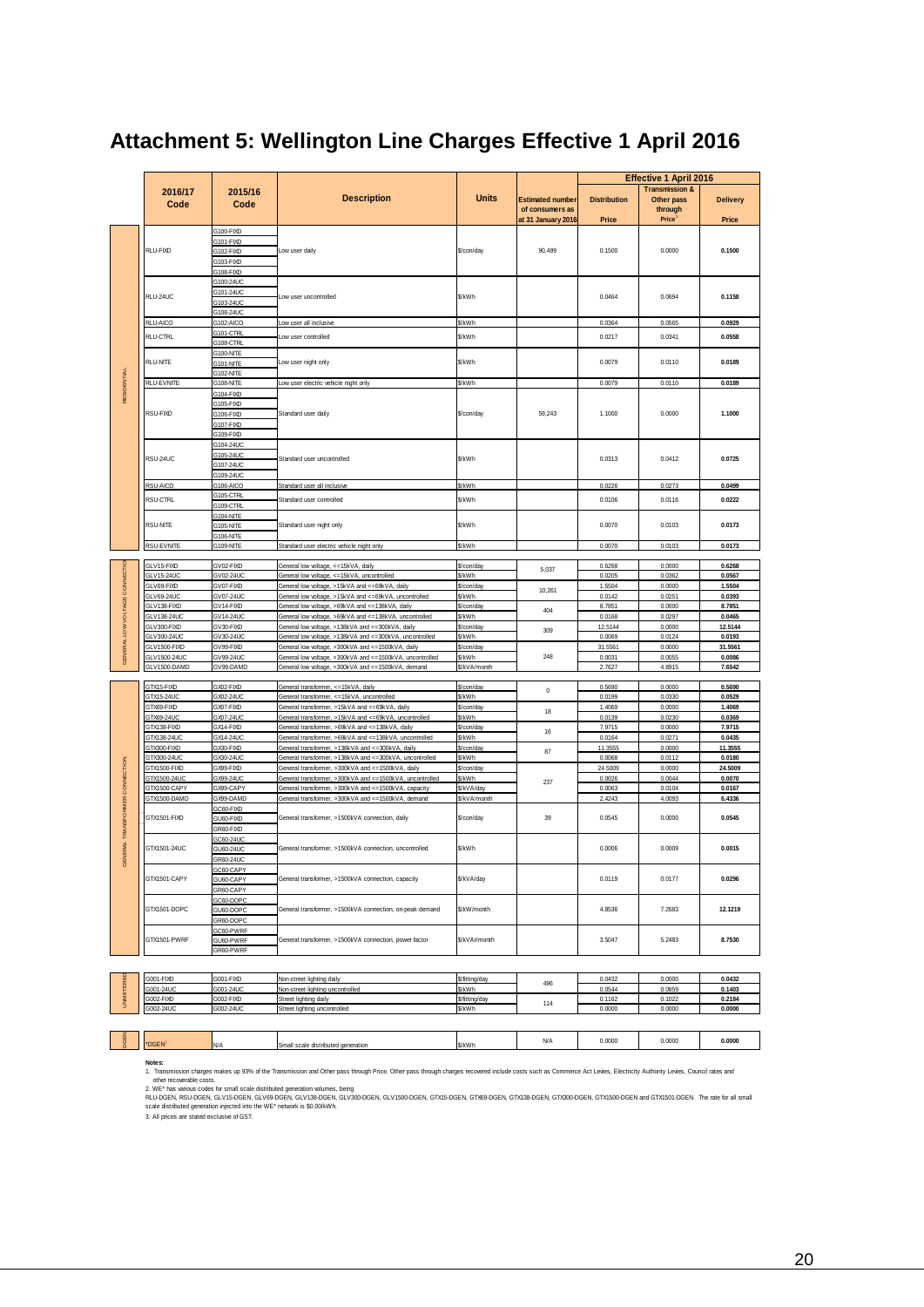## <span id="page-20-0"></span>**Attachment 6: Summary Pass-through Revenue**

- For each price element the base quantity (number of end consumers or annual energy of all consumers) was retrieved from the appropriate information systems for the year ended 31 March 2017.
- Prices applicable for the Assessment Period have been taken from WELL's published price schedules.
- Base quantities were multiplied by the price applicable to determine the Pass-through Revenue for the Assessment Period.

|                                                                                                            |                      |                             | <b>Previous</b>                      | <b>Base Quantity</b>     | Pass<br>through          | Pass through             |
|------------------------------------------------------------------------------------------------------------|----------------------|-----------------------------|--------------------------------------|--------------------------|--------------------------|--------------------------|
| <b>Pricing schedule</b>                                                                                    | Units                | <b>Current code</b>         | Code                                 | (2016/17)                | price                    | revenue                  |
| <b>Residential</b>                                                                                         |                      |                             |                                      |                          | 2016/17                  |                          |
|                                                                                                            |                      |                             | G100-FIXD                            | 26,927,744               |                          |                          |
|                                                                                                            |                      |                             | G101-FIXD                            | 473,193                  |                          |                          |
| Low user daily                                                                                             | \$/con/day           | <b>RLU-FIXD</b>             | G102-FIXD                            | 5,233,622                |                          |                          |
|                                                                                                            |                      |                             | G103-FIXD                            | 22,853                   |                          |                          |
|                                                                                                            |                      |                             | G108-FIXD                            | Ċ                        |                          |                          |
|                                                                                                            |                      |                             | Total                                | 32,657,412               |                          |                          |
|                                                                                                            |                      |                             | G100-24UC<br>G101-24UC               | 201,411,825<br>3,043,088 |                          |                          |
| Low user uncontrolled                                                                                      | \$/kWh               | RLU-24UC                    | G103-24UC                            | 292,383                  | 0.0694                   | 14,209,462               |
|                                                                                                            |                      |                             | G108-24UC                            |                          |                          |                          |
|                                                                                                            |                      |                             | Total                                | 204,747,296              |                          |                          |
| Low user all inclusive                                                                                     | \$/kWh               | <b>RLU-AICO</b>             | G102-AICO                            | 244,709,834              | 0.0565                   | 13,826,106               |
| Low user controlled                                                                                        | \$/kWh               | <b>RLU-CTRL</b>             | G101-CTRL<br>G108-CTRL               | 16,623,736<br>$^{\circ}$ | 0.0341                   | 566,869                  |
|                                                                                                            |                      |                             | Total                                | 16,623,736               |                          |                          |
|                                                                                                            |                      |                             | G100-NITE                            | 4,666,865                |                          |                          |
| Low user night boost                                                                                       | \$/kWh               | <b>RI LENITE</b>            | <b>G101-NITE</b>                     | 160,290                  | 0.0110                   | 63.121                   |
|                                                                                                            |                      |                             | <b>G102-NITE</b><br>Total            | 911,133                  |                          |                          |
| Low user electric vehicle night only                                                                       | \$/kWh               | <b>RLU-EVNITE</b>           | <b>G108-NITE</b>                     | 5,738,287<br>0           | 0.0110                   |                          |
| Low user electric vehicle demand                                                                           | \$/kW/month          | <b>RLU-EV DMND</b>          |                                      | $\circ$                  | ٠                        |                          |
|                                                                                                            |                      |                             | G104-FIXD                            | 17,902,713               |                          |                          |
|                                                                                                            |                      |                             | G105-FIXD                            | 490,425                  |                          |                          |
| Standard user daily                                                                                        | \$/con/dav           | <b>RSU-FIXD</b>             | G106-FIXD                            | 3,344,232                |                          |                          |
|                                                                                                            |                      |                             | G107-FIXD<br>G109-FIXD               | 42,864<br>$\circ$        |                          |                          |
|                                                                                                            |                      |                             | Total                                | 21,780,233               |                          |                          |
|                                                                                                            |                      |                             | G104-24UC                            | 230,490,915              |                          |                          |
|                                                                                                            |                      |                             | G105-24UC                            | 6,032,638                |                          |                          |
| Standard user uncontrolled                                                                                 | \$/kWh               | RSU-24UC                    | G107-24UC                            | 1,310,202                | 0.0412                   | 9,798,751                |
|                                                                                                            |                      |                             | G109-24UC<br>Total                   | $\Omega$<br>237,833,755  |                          |                          |
| Standard user all inclusive                                                                                | \$/kWh               | RSU-AICO                    | G106-AICO                            | 291,182,222              | 0.0273                   | 7,949,275                |
|                                                                                                            |                      |                             | G105-CTRL                            | 26,077,682               |                          |                          |
| Standard user controlled                                                                                   | \$/kWh               | <b>RSU-CTRL</b>             | G109-CTRL                            | $\circ$                  | 0.0116                   | 302.501                  |
|                                                                                                            |                      |                             | Total                                | 26,077,682               |                          |                          |
|                                                                                                            |                      |                             | <b>G104-NITE</b>                     | 7,171,996                |                          |                          |
| Standard user night boost                                                                                  | \$/kWh               | <b>RSU-NITE</b>             | <b>G105-NITE</b><br><b>G106-NITE</b> | 270,507<br>1,478,298     | 0.0103                   | 91.884                   |
|                                                                                                            |                      |                             | Total                                | 8,920,801                |                          |                          |
| Standard user electric vehicle night only                                                                  | \$/kWh               | <b>RSU-EVNITE</b>           | <b>G109-NITE</b>                     | $\circ$                  | 0.0103                   |                          |
| Standard user electric vehicle demand                                                                      | \$/kW/month          | RSU-EVDMND                  |                                      |                          | ٠                        | $\sim$                   |
| <b>General low voltage connection</b>                                                                      |                      |                             |                                      |                          |                          |                          |
| General low voltage <= 15kVA daily<br>General low voltage <= 15kVA uncontrolled                            | \$/con/day<br>\$/kWh | GLV 15-FIXD<br>GLV15-24UC   | GV02-FIXD<br>GV02-24UC               | 1,837,515<br>47,411,491  | 0.0362                   | 1,716,296                |
| General low voltage >15kVA and <= 69kVA dail                                                               | \$/con/day           | GLV69-FIXD                  | GV07-FIXD                            | 3,767,772                |                          |                          |
| General low voltage >15kVA and <= 69kVA uncontrolled                                                       | \$/kWh               | GLV69-24UC                  | GV07-24UC                            | 319, 105, 742            | 0.0251                   | 8,009,554                |
| General low voltage >69kVA and <= 138kVA daily                                                             | \$/con/day           | GLV138-FIXD                 | GV14-FIXD                            | 143,283                  |                          |                          |
| General low voltage >69kVA and <= 138kVA uncontrolled                                                      | \$/kWh               | GLV138-24UC                 | GV14-24UC                            | 54,838,236               | 0.0297                   | 1,628,696                |
| General low voltage >138kVA and <= 300kVA daily                                                            | \$/con/day           | GLV300-FIXD                 | GV30-FIXD<br>GV30-24UC               | 117,093                  |                          |                          |
| General low voltage >138kVA and <= 300kVA uncontrolled<br>General low voltage >300kVA and <= 1500kVA daily | \$/kWh<br>\$/con/day | GLV300-24UC<br>GLV1500-FIXD | GV99-FIXD                            | 92,575,039<br>88.751     | 0.0124                   | 1,147,930                |
| General low voltage >300kVA and <= 1500kVA uncontrolle                                                     | \$/kWh               | GLV1500-24UC                | GV99-24UC                            | 156,963,925              | 0.0055                   | 863,302                  |
| General low voltage >300kVA and <= 1500kVA demand                                                          | \$/kVA/month         | GLV1500-DAMD                | GV99-DAMD                            | 509,141                  | 4.8915                   | 2,490,461                |
| General transformer connection                                                                             |                      |                             |                                      |                          |                          |                          |
| General transformer <= 15kVA daily                                                                         | \$/con/day<br>\$/kWh | GTX15-FIXD                  | GX02-FIXD<br>GX02-24UC               | (91, 471)<br>$\circ$     |                          | $\overline{\phantom{a}}$ |
| General transformer <= 15kVA uncontrolled<br>General transformer >15kVA and <= 69kVA daily                 | \$/con/day           | GTX15-24UC<br>GTX69-FIXD    | GX07-FIXD                            | 5,532                    | 0.0330                   |                          |
| General transformer >15kVA and <= 69kVA uncontrolled                                                       | \$/kWh               | GTX69-24UC                  | GX07-24UC                            | 664,522                  | 0.0230                   | 15,284                   |
| General transformer >69kVA and <= 138kVA daily                                                             | \$/con/day           | GTX138-FIXD                 | GX14-FIXD                            | 6,093                    | ٠                        | ٠                        |
| General transformer >69kVA and <= 138kVA uncontrolled                                                      | \$/kWh               | GTX138-24UC                 | GX14-24UC                            | 2,422,585                | 0.0271                   | 65,652                   |
| General transformer >138kVA and <=300kVA daily                                                             | \$/con/day           | GTX300-FIXD                 | GX30-FIXD                            | 32,697                   |                          |                          |
| General transformer >138kVA and <=300kVA uncontrolled<br>General transformer >300kVA and <= 1500kVA daily  | \$/kWh               | GTX300-24UC<br>GTX1500-FIXD | GX30-24UC<br>GX99-FIXD               | 46,292,019<br>84,921     | 0.0112                   | 518,471                  |
| General transformer >300kVA and <= 1500kVA uncontrolle                                                     | \$/con/day<br>\$/kWh | GTX1500-24UC                | GX99-24UC                            | 340,198,916              | 0.0044                   | 1,496,875                |
| General transformer >300kVA and <= 1500kVA capacity                                                        | \$/kV A/day          | GTX1500-CAPY                | GX99-CAPY                            | 67,511,682               | 0.0104                   | 702,121                  |
| General transformer >300kVA and <= 1500kVA demand                                                          | \$/kVA/month         | GTX1500-DAMD                | GX99-DAMD                            | 984.812                  | 4.0093                   | 3,948,407                |
|                                                                                                            |                      |                             | GC60-FIXD                            | 13,330                   |                          |                          |
| General transformer >1500kVA connection daily                                                              | \$/con/day           | GTX1501-FIXD                | GU60-FIXD                            | 219<br>23                | ٠                        |                          |
|                                                                                                            |                      |                             | GR60-FIXD<br>Total                   | 13,573                   |                          |                          |
|                                                                                                            |                      |                             | GC60-24UC                            | 152,746,410              |                          |                          |
| General transformer >1500kVA connection uncontrolled                                                       | \$/kWh               | GTX1501-24UC                | GU60-24UC                            | 23,830,809               | 0.0009                   | 159,175                  |
|                                                                                                            |                      |                             | GR60-24UC                            | 284.111                  |                          |                          |
|                                                                                                            |                      |                             | Total                                | 176,861,330              |                          |                          |
|                                                                                                            |                      |                             | GC60-CAPY<br>GU60-CAPY               | 32,962,214<br>1,304,493  |                          |                          |
| General transformer >1500kVA connection capacity                                                           | \$/kVA/day           | GTX1501-CAPY                | GR60-CAPY                            | 114,736                  | 0.0177                   | 608,552                  |
|                                                                                                            |                      |                             | Total                                | 34,381,443               |                          |                          |
|                                                                                                            |                      |                             | GC60-DOPC                            | 391,544                  |                          |                          |
| General transformer >1500kVA connection on-peak demar                                                      | \$/kW/month          | GTX1501-DOPC                | GU60-DOPC<br>GR60-DOPC               | 7,138<br>209             | 7.2683                   | 2,899,260                |
|                                                                                                            |                      |                             | Total                                | 398,891                  |                          |                          |
|                                                                                                            |                      |                             | GC60-PWRF                            | 28,074                   |                          |                          |
| General transformer >1500kVA connection pow er factor                                                      |                      | \$/kVA/month GTX1501-PWRF   | GU60-PWRF                            | 652                      | 5.2483                   | 147,340                  |
|                                                                                                            |                      |                             | GR60-PWRF                            | 7<br>28.732              |                          |                          |
| <b>Unmetered</b>                                                                                           |                      |                             | Total                                |                          |                          |                          |
| Non-street lighting daily                                                                                  | \$/fitting/day       | G001-FIXD                   | G001-FIXD                            | 232,139                  |                          |                          |
| Non-street lighting uncontrolled                                                                           | \$/kWh               | G001-24UC                   | G001-24UC                            | 3,092,266                | 0.0859                   | 265,626                  |
| Street lighting daily                                                                                      | \$/fitting/day       | G002-FIXD                   | G002-FIXD                            | 15,678,645               | 0.1022                   | 1,602,358                |
| Street lighting uncontrolled                                                                               | \$/kWh               | G002-24UC                   | G002-24UC                            | 21,388,115               |                          |                          |
| <b>Distributed generation</b><br>Small scale distributed generation                                        | \$/kWh               | <b>DGEN</b>                 |                                      |                          | $\overline{\phantom{a}}$ | $\cdot$                  |
|                                                                                                            |                      |                             |                                      |                          |                          |                          |
| Standard Charges Total (\$)                                                                                |                      |                             |                                      |                          |                          | 75,093,328               |
|                                                                                                            |                      |                             |                                      |                          |                          |                          |
| Non Standard Charges Total (\$)                                                                            |                      |                             |                                      |                          |                          | 764,102                  |
|                                                                                                            |                      |                             |                                      |                          |                          |                          |
| Notional Revenue Total (\$)                                                                                |                      |                             |                                      |                          |                          | 75,857,430               |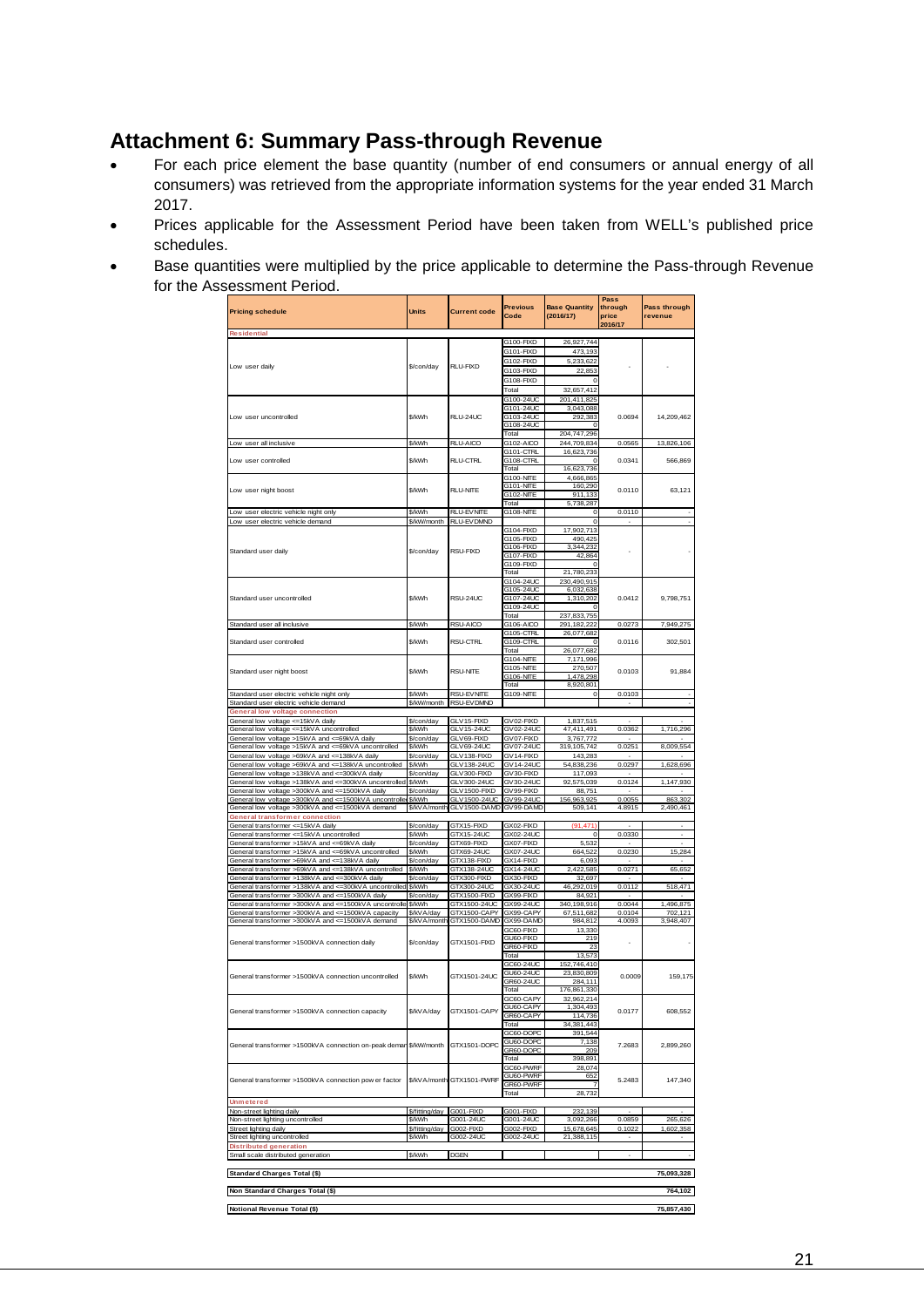|  |  |  |  | Prices and quantities applicable for the preceding Assessment Period are set out below: |
|--|--|--|--|-----------------------------------------------------------------------------------------|
|--|--|--|--|-----------------------------------------------------------------------------------------|

| <b>2015 Code</b><br><b>Charge Type</b> |                        | <b>Base Quantity</b>     | <b>Base</b>        | 2015/16                | Pass through                          |
|----------------------------------------|------------------------|--------------------------|--------------------|------------------------|---------------------------------------|
|                                        | (2015/16)              | Q<br>Unit                | Price              | <b>Revenue 2015/16</b> |                                       |
| Fixed                                  | G001-FIXD              | 1,242                    | <b>ICPs</b>        | 0.0000                 |                                       |
| Variable                               | G001-24UC              | 3,825,870                | kWh                | 0.0786                 | 300,713                               |
| Fixed<br>Variable                      | G002-FIXD<br>G002-24UC | 16,910,833<br>20,930,733 | <b>ICPs</b><br>kWh | 0.0000<br>0.0786       | 1,645,156                             |
| Fixed                                  | G100-FIXD              | 7,393,186                | <b>ICPs</b>        | 0.0000                 |                                       |
| Variable                               | G100-24UC              | 101,321,746              | kWh                | 0.0635                 | 6,433,931                             |
| Variable                               | G100-NITE              | 948,363                  | kWh                | 0.0101                 | 9,578                                 |
| Fixed                                  | G101-FIXD              | 2,062,390                | <b>ICPs</b>        | 0.0000                 |                                       |
| Variable<br>Variable                   | G101-24UC<br>G101-CTRL | 21,865,469<br>10,454,907 | kWh<br>kWh         | 0.0635<br>0.0312       | 1,388,457<br>326,193                  |
| Variable                               | G101-NITE              | 557,935                  | kWh                | 0.0101                 | 5,635                                 |
| Fixed                                  | G102-FIXD              | 23,704,808               | <b>ICPs</b>        | 0.0000                 |                                       |
| Variable                               | G102-AICO              | 343,321,748              | kWh                | 0.0517                 | 17,749,734                            |
| Variable                               | G102-NITE              | 3,082,046                | kWh                | 0.0101                 | 31,129                                |
| Fixed<br>Variable                      | G103-FIXD<br>G103-24UC | 93,277<br>1,560,761      | <b>ICPs</b><br>kWh | 0.0000<br>0.0644       | 100,513                               |
| Fixed                                  | G104-FIXD              | 4,306,909                | <b>ICPs</b>        | 0.0000                 |                                       |
| Variable                               | G104-24UC              | 107,123,548              | kWh                | 0.0376                 | 4,027,845                             |
| Variable                               | G104-NITE              | 1,424,718                | kWh                | 0.0094                 | 13,392                                |
| Fixed                                  | G105-FIXD              | 2,112,318                | <b>ICPs</b>        | 0.0000                 |                                       |
| Variable<br>Variable                   | G105-24UC<br>G105-CTRL | 40,041,185<br>16,264,847 | kWh<br>kWh         | 0.0376<br>0.0106       | 1,505,549<br>172,407                  |
| Variable                               | G105-NITE              | 894,184                  | kWh                | 0.0094                 | 8,405                                 |
| Fixed                                  | G106-FIXD              | 14,543,265               | <b>ICPs</b>        | 0.0000                 |                                       |
| Variable                               | G106-AICO              | 400,636,410              | kWh                | 0.0250                 | 10,015,910                            |
| Variable                               | G106-NITE              | 5,199,215                | kWh                | 0.0094                 | 48,873                                |
| Fixed<br>Variable                      | G107-FIXD<br>G107-24UC | 184,947<br>6,798,392     | <b>ICPs</b><br>kWh | 0.0000<br>0.0387       | 263,098                               |
| Fixed                                  | G108-FIXD              |                          | <b>ICPs</b>        | 0.0000                 |                                       |
| Variable                               | G108-24UC              | $\overline{\phantom{a}}$ | kWh                | 0.0635                 | $\sim$                                |
| Variable                               | G108-CTRL              | ä,                       | kWh                | 0.0312                 | ÷                                     |
| Variable                               | G108-NITE              | ä,                       | kWh                | 0.0105                 | $\blacksquare$                        |
| Fixed<br>Variable                      | G109-FIXD<br>G109-24UC | ٠<br>÷                   | <b>ICPs</b><br>kWh | 0.0000<br>0.0376       | $\overline{\phantom{a}}$<br>$\bar{z}$ |
| Variable                               | G109-CTRL              |                          | kWh                | 0.0106                 | ×,                                    |
| Variable                               | G109-NITE              |                          | kWh                | 0.0094                 |                                       |
| Fixed                                  | GV02-FIXD              | 1,818,300                | <b>ICPs</b>        | 0.0000                 | ×,                                    |
| Variable                               | GV02-24UC              | 44,147,834               | kWh                | 0.0331                 | 1,461,293                             |
| Fixed<br>Variable                      | GV07-FIXD<br>GV07-24UC | 3,571,619<br>318,805,771 | <b>ICPs</b><br>kWh | 0.0000<br>0.0230       | 7,332,533                             |
| Fixed                                  | GV14-FIXD              | 145,600                  | <b>ICPs</b>        | 0.0000                 |                                       |
| Variable                               | GV14-24UC              | 54,463,764               | kWh                | 0.0272                 | 1,481,414                             |
| Fixed                                  | GV30-FIXD              | 110,018                  | <b>ICPs</b>        | 0.0000                 |                                       |
| Variable                               | GV30-24UC              | 86,919,564               | kWh                | 0.0113                 | 982,191                               |
| Fixed<br>Variable                      | GV99-FIXD<br>GV99-24UC | 91,790<br>163,032,326    | <b>ICPs</b><br>kWh | 0.0000<br>0.0050       | 815,162                               |
| Variable                               | GV99-DAMD              | 513,472                  | kVA                | 4.4733                 | 2,296,913                             |
| Fixed                                  | GX02-FIXD              | 173,688                  | <b>ICPs</b>        | 0.0000                 |                                       |
| Variable                               | GX02-24UC              |                          | kWh                | 0.0302                 |                                       |
| Fixed                                  | GX07-FIXD              | 5,983                    | <b>ICPs</b><br>kWh | 0.0000                 |                                       |
| Variable<br>Fixed                      | GX07-24UC<br>GX14-FIXD | 542,200<br>5,688         | <b>ICPs</b>        | 0.0210<br>0.0000       | 11,386                                |
| Variable                               | GX14-24UC              | 2,264,254                | kWh                | 0.0248                 | 56,153                                |
| Fixed                                  | GX30-FIXD              | 31,968                   | <b>ICPs</b>        | 0.0000                 |                                       |
| Variable                               | GX30-24UC              | 47,534,104               | kWh                | 0.0102                 | 484,848                               |
| Variable<br>Fixed                      | GX30-AICO<br>GX99-FIXD | 86,165                   | kWh<br><b>ICPs</b> | 0.0000                 |                                       |
| Variable                               | GX99-24UC              | 341,678,515              | kWh                | 0.0040                 | 1,366,714                             |
| Variable                               | GX99-CAPY              | 65,283,987               | kVA                | 0.0095                 | 620,198                               |
| Variable                               | GX99-DAMD              | 939,129                  | kVA                | 3.6666                 | 3,443,409                             |
| Fixed                                  | GC60-FIXD              | 6,522                    | <b>ICPs</b>        | 0.0000                 |                                       |
| Variable<br>Variable                   | GC60-24UC<br>GC60-CAPY | 82,317,842<br>16.774.050 | kWh<br>kVA         | 0.0008<br>0.0162       | 65,854<br>740<br>271                  |
| Variable                               | GC60-DOPC              | 213,488                  | kW                 | 6.4879                 | 1,385,086                             |
| Variable                               | GC60-PWRF              | 17,501                   | kVAr               | 4.7996                 | 83,997                                |
| Fixed                                  | GU60-FIXD              | 6,658                    | <b>ICPs</b>        | 0.0000                 |                                       |
| Variable                               | GU60-24UC              | 92,367,819               | kWh                | 0.0008                 | 73,894                                |
| Variable<br>Variable                   | GU60-CAPY<br>GU60-DOPC | 15,129,907<br>208,581    | <b>kVA</b><br>kW   | 0.0162<br>6.7554       | 245,104<br>1,409,047                  |
| Variable                               | GU60-PWRF              | 12,047                   | kVAr               | 4.7996                 | 57,819                                |
| Fixed                                  | GR60-FIXD              | 732                      | <b>ICPs</b>        | 0.0000                 |                                       |
| Variable                               | GR60-24UC              | 1,007,767                | kWh                | 0.0008                 | 806                                   |
| Variable                               | GR60-CAPY              | 1,427,956                | kVA                | 0.0162                 | 23,133                                |
| Variable<br>Variable                   | GR60-DOPC<br>GR60-PWRF | 6,689<br>222             | kW<br>kVAr         | 8.1408<br>4.7996       | 54,457<br>1,068                       |
| Standard Charges Total (\$)            |                        |                          |                    |                        | 68,070,740                            |
|                                        |                        |                          |                    |                        |                                       |
| Non Standard Charges Total (\$)        |                        |                          |                    |                        | 817,855                               |
|                                        |                        |                          |                    |                        |                                       |
| Pass through Revenue Total (\$)        |                        |                          |                    |                        | 68,888,596                            |
|                                        |                        |                          |                    |                        |                                       |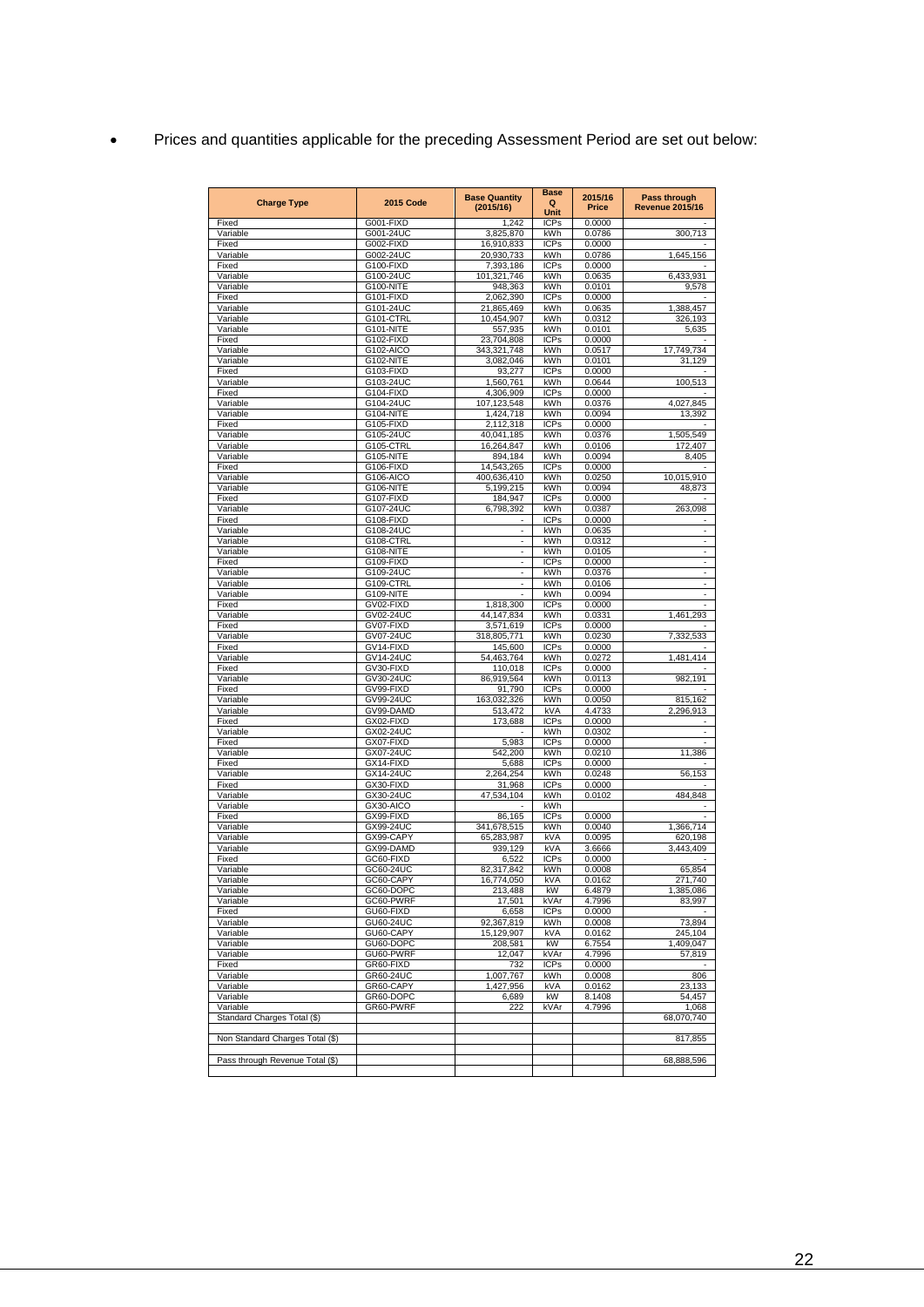## <span id="page-22-0"></span>**Attachment 7: Annual reliability assessment for extant Assessment Periods**

The tables below show the reliability assessments for the first and second Assessment periods of the current Regulatory Period (1 April 2015 to 31 March 2020) and the last two Assessment periods of the previous Regulatory Period (1 April 2010 to 31 March 2015).

#### Fourth Assessment Period (2013/14)

| Requirement | <b>Assessment</b> | Limit  | <b>Assessment/Limit</b> | <b>Result</b> |
|-------------|-------------------|--------|-------------------------|---------------|
| SAIDI       | 78.876            | 40.744 | 1.936                   | >1            |
| SAIFI       | 1.107             | 0.602  | 1.839                   | >1            |

Fifth Assessment Period (2014/15)

| <b>Requirement</b> | <b>Assessment</b> | Limit  | <b>Assessment/Limit</b> | <b>Result</b> |
|--------------------|-------------------|--------|-------------------------|---------------|
| SAIDI              | 38.757            | 40.744 | 0.951                   |               |
| <b>SAIFI</b>       | 0.586             | 0.602  | 0.973                   | <1            |

First Assessment Period (2015/16)

| <b>Requirement</b> | <b>Assessment</b> | Limit  | <b>Assessment/Limit</b> | <b>Result</b> |
|--------------------|-------------------|--------|-------------------------|---------------|
| SAIDI              | 30.097            | 40.630 | 0.741                   |               |
| SAIFI              | 0.525             | 0.625  | 0.840                   |               |

Second Assessment Period (2016/17)

| Requirement  | <b>Assessment</b> | Limit  | <b>Assessment/Limit</b> | <b>Result</b> |
|--------------|-------------------|--------|-------------------------|---------------|
| SAIDI        | 49.732            | 40.630 | 1.224                   | >1            |
| <b>SAIFI</b> | 0.711             | 0.625  | 1.138                   | >1            |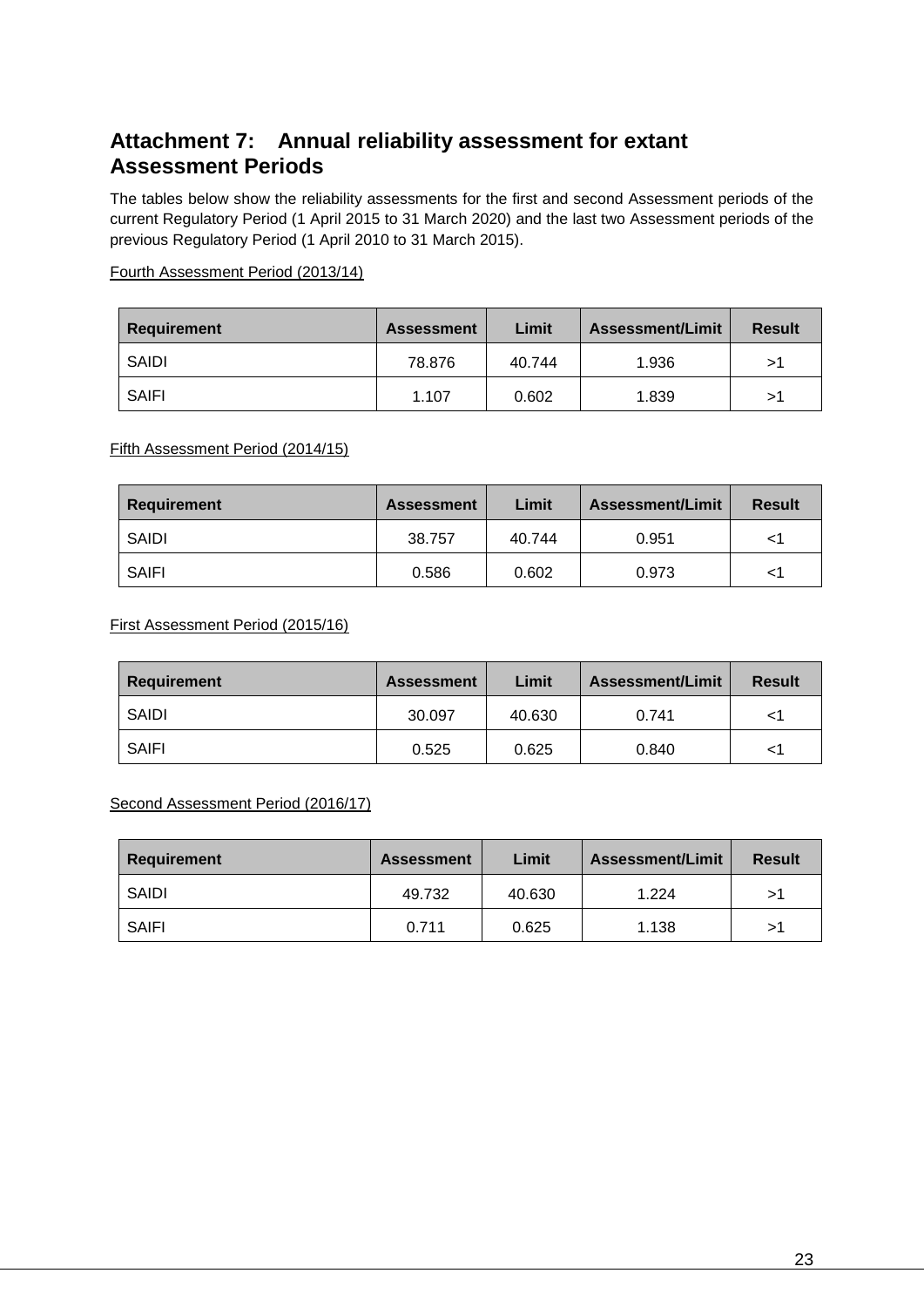## <span id="page-23-0"></span>**Attachment 8: Calculation of SAIDI and SAIFI**

| <b>WELL's SAIDI Target</b>            |        |  |
|---------------------------------------|--------|--|
| <b>Calculation Components</b>         | Amount |  |
| $\mu_{SAIDI}$                         | 35.436 |  |
| Total SAIDI Value as at 31 March 2017 | 35.436 |  |

| <b>WELL's SAIFI Target</b>      |        |  |  |
|---------------------------------|--------|--|--|
| <b>Calculation Components</b>   | Amount |  |  |
| <b>USAIFI</b>                   | 0.547  |  |  |
| Total SAIFI as at 31 March 2017 | 0.547  |  |  |

| <b>WELL's SAIDI Boundary Value</b>             |        |  |  |
|------------------------------------------------|--------|--|--|
| <b>Calculation Components</b>                  | Amount |  |  |
| <b>SAIDI</b>                                   | 2.103  |  |  |
| Total SAIDI Boundary Value as at 31 March 2017 | 2.103  |  |  |

| <b>WELL's SAIFI Boundary Value</b>             |        |  |  |
|------------------------------------------------|--------|--|--|
| <b>Calculation Components</b>                  | Amount |  |  |
| SAIFI                                          | 0.031  |  |  |
| Total SAIFI Boundary Value as at 31 March 2017 | 0.031  |  |  |

| <b>WELL's SAIDI Reliability Cap (Limit), SAIDICAP = <math>\mu</math>SAIDI + <math>\sigma</math>SAIDI</b> |        |  |
|----------------------------------------------------------------------------------------------------------|--------|--|
| <b>Calculation Components</b>                                                                            | Amount |  |
| $\mu_{SAIDI}$                                                                                            | 35.436 |  |
| <b>OSAIDI</b>                                                                                            | 5.194  |  |
| Total SAIDI Reliability Cap as at 31 March 2017                                                          | 40.630 |  |

| <b>WELL's SAIFI Reliability Cap (Limit), SAIFICAP = <math>\mu_{SAIFI}</math> + <math>\sigma_{SAIFI}</math></b> |        |  |
|----------------------------------------------------------------------------------------------------------------|--------|--|
| <b>Calculation Components</b>                                                                                  | Amount |  |
| <b>USAIFI</b>                                                                                                  | 0.547  |  |
| $\sigma_{SAIFI}$                                                                                               | 0.078  |  |
| Total SAIFI Reliability Cap as at 31 March 2017                                                                | 0.625  |  |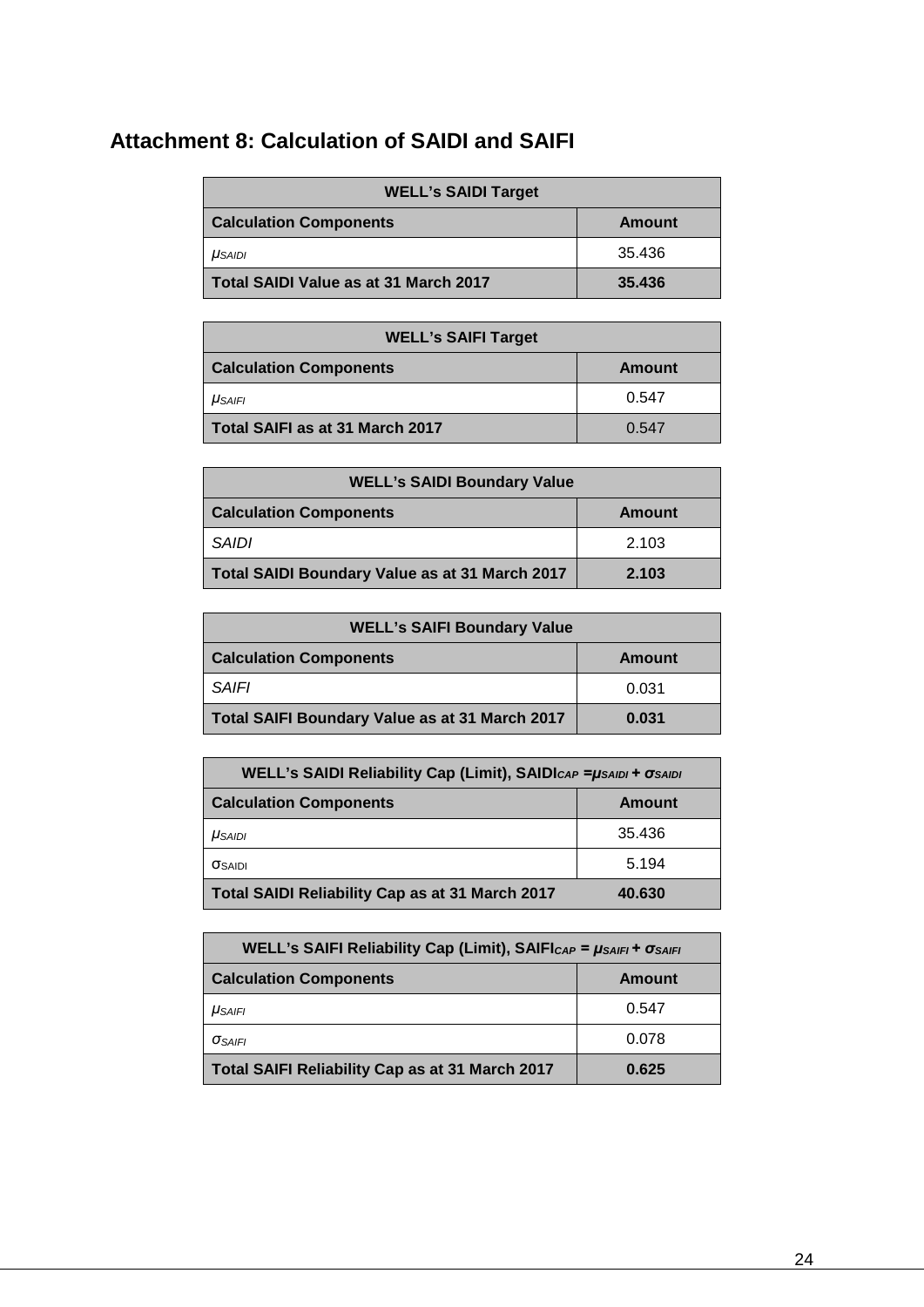## **Attachment 8: Calculation of SAIDI and SAIFI (cont'd)**

| <b>WELL's SAIDI Reliability Collar, SAIDICOLLAR = USAIDI - OSAIDI</b> |        |  |  |
|-----------------------------------------------------------------------|--------|--|--|
| <b>Calculation Components</b>                                         | Amount |  |  |
| $\mu_{SAIDI}$                                                         | 35.436 |  |  |
| <b>OSAIDI</b>                                                         | 5.194  |  |  |
| Total SAIDI Reliability Collar as at 31 March 2017                    | 30.242 |  |  |

| <b>WELL's SAIFI Reliability Collar, SAIFICOLLAR = USAIFI - OSAIFI</b> |               |  |  |
|-----------------------------------------------------------------------|---------------|--|--|
| <b>Calculation Components</b>                                         | <b>Amount</b> |  |  |
| $\mu_{SAIFI}$                                                         | 0.547         |  |  |
| <b>OSAIFI</b>                                                         | 0.078         |  |  |
| Total SAIFI Reliability Collar as at 31 March 2017                    | 0.469         |  |  |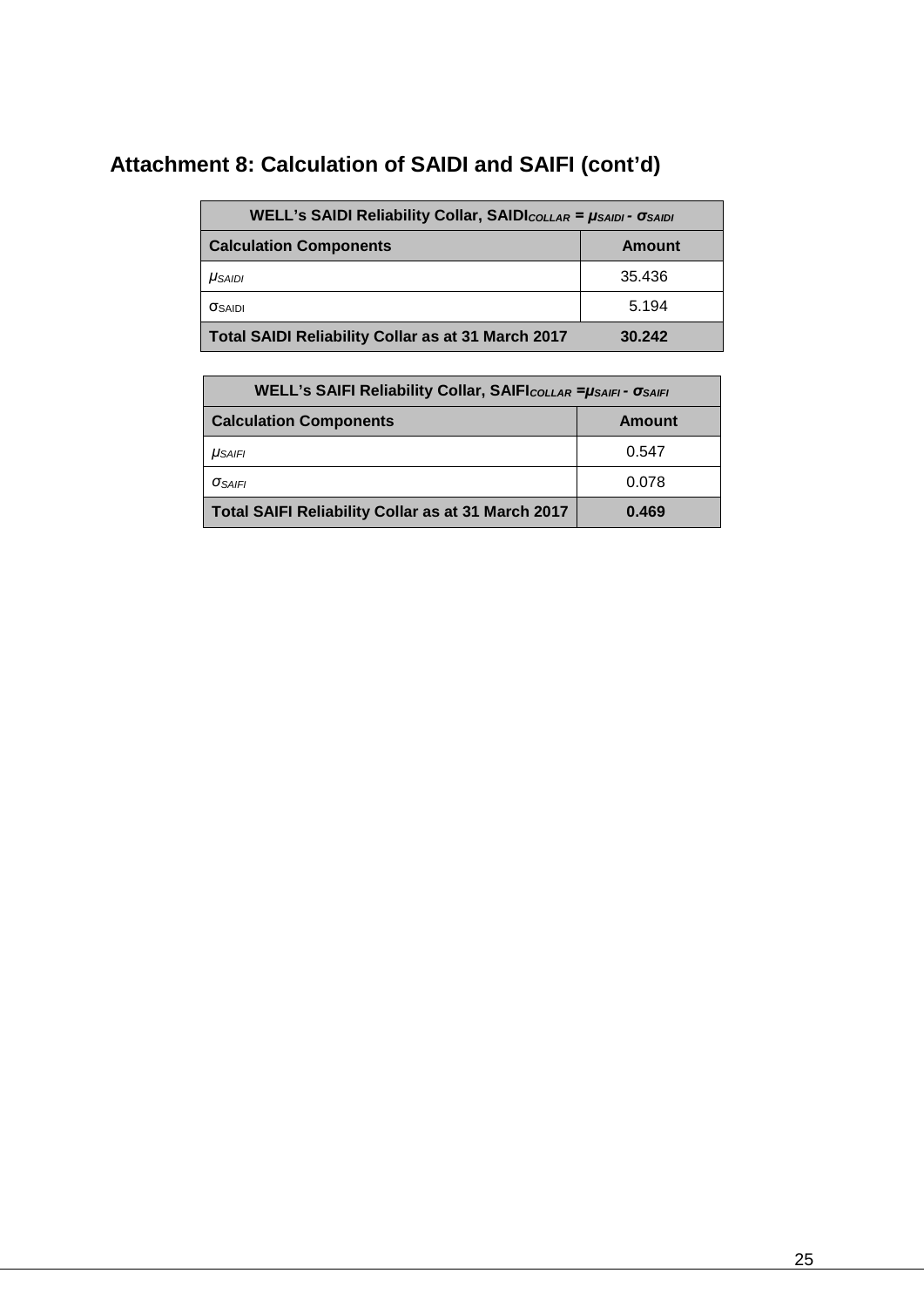## <span id="page-25-0"></span>**Attachment 9: Calculation of Quality Penalties/Incentives**

| <b>WELL's Quality Penalty STOTAL = SSAIDI + SSAIFI</b> |            |  |  |
|--------------------------------------------------------|------------|--|--|
| <b>Calculation Components</b>                          | Amount     |  |  |
| <i>S<sub>SAIDI</sub></i>                               | (493, 940) |  |  |
| <b>SSAIFI</b>                                          | (493, 940) |  |  |
| Total Quality Penalty as at 31 March 2017              | (987, 880) |  |  |

| WELL's Quality Penalty SSAIDI= SAIDI <sub>IR</sub> x (SAIDI <sub>target</sub> - SAIDI <sub>assess</sub> ) |            |  |
|-----------------------------------------------------------------------------------------------------------|------------|--|
| <b>Calculation Components</b>                                                                             | Amount     |  |
| $SAIDI_{IR}$                                                                                              | 95,091     |  |
| <b>SAIDI</b> target                                                                                       | 35.436     |  |
| SAIDI <sub>assess</sub>                                                                                   | 40.630     |  |
| Total SAIDI Quality Penalty as at 31 March 2017                                                           | (493, 940) |  |

| WELL's Quality Penalty SSAIFI= SAIFI <sub>IR</sub> x (SAIFI <sub>target</sub> - SAIFI <sub>assess</sub> ) |            |  |
|-----------------------------------------------------------------------------------------------------------|------------|--|
| <b>Calculation Components</b>                                                                             | Amount     |  |
| $SAlFI_{IR}$                                                                                              | 6,308,301  |  |
| <b>SAIFI</b> target                                                                                       | 0.547      |  |
| SAIFI <sub>assess</sub>                                                                                   | 0.625      |  |
| Total SAIFI Quality Penalty as at 31 March 2017                                                           | (493, 940) |  |

Note: The financial scheme is that the revenue at risk is limited to 1% of Maximum Allowable Revenue (MAR) in total with 0.5% on SAIDI and 0.5% on SAIFI. Therefore, the incentive/penalty for both SAIDI and SAIFI is capped at \$493,940.